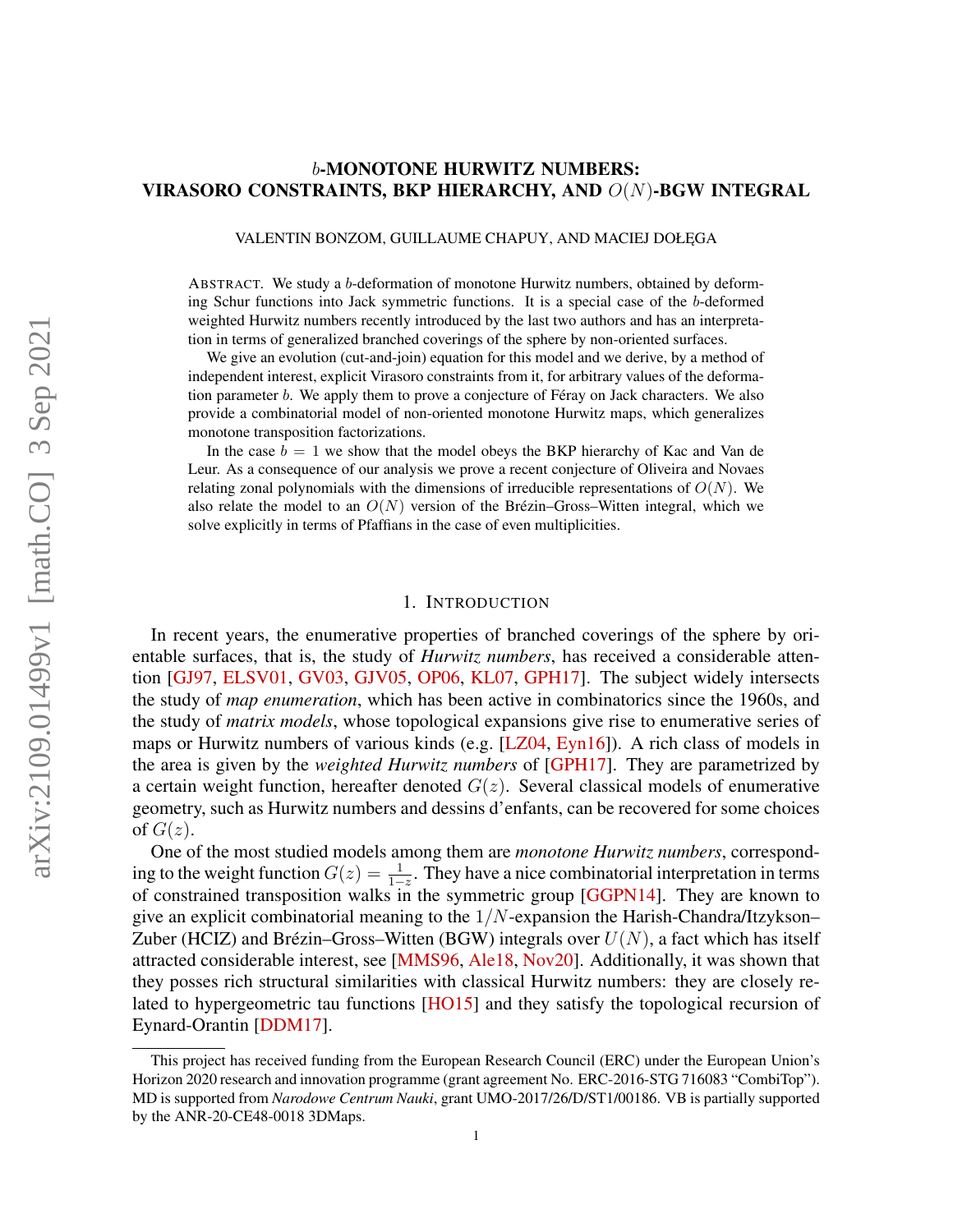<span id="page-1-3"></span>In this paper, we will be interested in deformations of these models by a one-dimensional parameter called b, or  $\beta = 2/(1+b)$ . These deformations have two different origins.

The first one lies in the theory of matrix models, where the β*-ensembles* [\[Meh04\]](#page-40-9) interpolate between the several types of standard ensembles. In the 1-matrix model, the  $\beta$ -ensemble interpolates between the Gaussian Unitary Ensemble at  $\beta = 2$ , which consists in random Hermitian matrices, and the Gaussian Orthogonal Ensemble at  $\beta = 1$ , which consists in random real, symmetric matrices. For these two special values of  $\beta$ , these models famously give rise to topological expansions which correspond respectively to the enumeration of maps on orientable and on non-oriented surfaces<sup>[1](#page-1-0)</sup>. For arbitrary values of  $\beta$ , the topological expansion over non-oriented surfaces is still valid but the latter are counted with a certain weight which is a monomial in the parameter<sup>[2](#page-1-1)</sup>  $b = (2 - \beta)/\beta$ , as shown by La Croix [\[La 09\]](#page-40-10). Although β-deformations of monotone Hurwitz numbers have not been considered prior to [\[CD20\]](#page-39-4) and this work, an arbitrary- $\beta$  2-matrix model was studied in [\[BEMPF12\]](#page-39-5), based on a  $\beta$ -deformation of the HCIZ integral proposed in [\[BE09\]](#page-39-6). As for the BGW model, a  $\beta$ -deformation was proposed in [\[MMS11\]](#page-40-11) in terms of an expansion on Jack symmetric functions, and it coincides with the function we study here (indeed the paper [\[MMS11\]](#page-40-11) already derived the Virasoro constraints, via a technique of pure gauge limit; see Remark [1](#page-8-0) below).

The second origin lies in algebraic combinatorics. In [\[GJ96\]](#page-40-12), Goulden and Jackson have introduced a b-deformation of the generating function of bipartite maps, obtained by considering the expansion of this function in Schur functions, and replacing them by Jack symmetric functions of parameter  $\alpha = 1 + b$  (see below). This model interpolates between the cases of orientable  $(b = 0)$  and non-oriented  $(b = 1)$  surfaces, and their *b-conjecture*, a fascinating open problem in algebraic combinatorics, claims that this function still has an explicit topological expansion for arbitrary values of the parameter b. The  $\beta$ -ensemble can be viewed as a special case of the Goulden-Jackson function, thus the previously mentioned topological expansion of La Croix solves a special case of the b-conjecture, see [\[La 09\]](#page-40-10).

In the recent paper [\[CD20\]](#page-39-4), the last two authors have extended this b-deformation to the whole family of tau functions of weighted Hurwitz numbers, i.e. for an arbitrary weight function  $G(z)$ . The corresponding coefficients are shown to enumerate generalized branched coverings of the sphere by non-oriented surfaces, or equivalently some maps on these surfaces called constellations, with an appropriate combinatorial b-weighting scheme. More precisely, the function of  $[CD20, Section 6]$  $[CD20, Section 6]$  is given by

<span id="page-1-2"></span>(1) 
$$
\tau_b^G \equiv \tau_b^G(t, u; \mathbf{p}, \mathbf{q}; b) := \sum_{n \geq 0} t^n \sum_{\lambda \vdash n} \frac{J_{\lambda}^{(b)}(\mathbf{p}) J_{\lambda}^{(b)}(\mathbf{q})}{\|J_{\lambda}^{(b)}\|^2} \prod_{\square \in \lambda} G(u \cdot c_b(\square)),
$$

where the second sum is taken over partitions  $\lambda$  of the integer n, where  $J_{\lambda}^{(b)}$  $\lambda^{(0)}$  denotes the Jack symmetric function of parameter  $(1+b)$  indexed by the partition  $\lambda$ , expressed as a function of its power-sum variables  $\mathbf{p} = (p_1, p_2, \dots)$  or  $\mathbf{q} = (q_1, q_2, \dots)$ , and where the product is taken over all boxes  $\Box$  of the partition  $\lambda$ , whose b-content is denoted by  $c_b(\Box)$ . All these notions will be carefully defined in Section [2.1.](#page-3-0) Here the weight function  $G(z) = 1 + g_1 z + \dots$  is a formal power series whose coefficients can be considered as infinitely many additional free variables of the model.

<span id="page-1-0"></span><sup>&</sup>lt;sup>1</sup>We will use the word "non-oriented" to denote a general surface (a real, compact, 2-dimensional manifold without boundary) which may be orientable or not.

<span id="page-1-1"></span><sup>&</sup>lt;sup>2</sup>We will follow the habits of the combinatorial literature and favour the parameter b over the equivalent parameter  $\beta = 2/(1+b)$ , since it is the one which gives rise to nice positive expansions.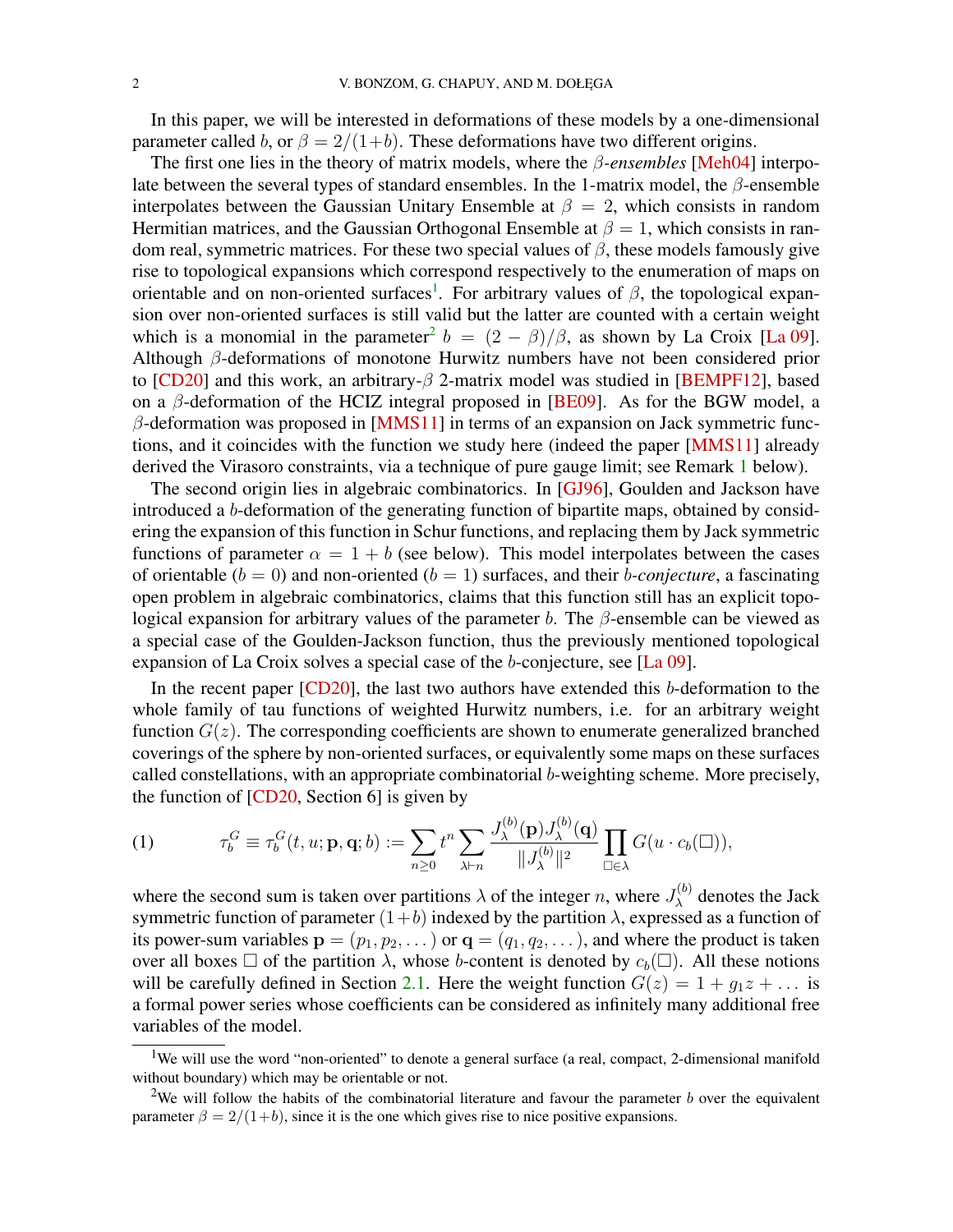<span id="page-2-1"></span>The main result of [\[CD20\]](#page-39-4) is that the log-derivative of this function has an expansion with positive integer coefficients, which can be interpreted as counting generalized branched coverings of the sphere by non-oriented surfaces with certain weights, whose Euler characteristic is tracked by the power of u (see also  $\sqrt{[Ben21]}$  $\sqrt{[Ben21]}$  $\sqrt{[Ben21]}$ ). This statement is strongly related to the bconjecture of Goulden and Jackson and it implies a special case of it generalizing La Croix's results, see [\[CD20,](#page-39-4) Section 6.4] for a discussion. For  $b = 0$ , the function  $\tau_b^G$  in [\(1\)](#page-1-2) is the 2-Toda tau function of (orientable) weighted Hurwitz numbers [\[OS00,](#page-41-2) [GPH17\]](#page-40-4).

This naturally calls for studying these b-deformed weighted Hurwitz numbers in more depth, especially for choices of weight functions  $G(z)$  which are of special interest due to their connections with other objects in mathematics. Part of this program has actually been completed long before these notions were introduced, in the case of the  $\beta$ -ensemble for the 1matrix model already mentioned. It corresponds to a linear  $G(z)$  with the specialization  $q_i =$  $\delta_{i,1}$ . This  $\beta$ -ensemble enjoys a collection of nice properties: explicit formulation as matrix integrals at  $b = 0$  and 1, explicit Virasoro constraints, explicit combinatorial expansion, tau function of the KP hierarchy at  $b = 0$  and of the BKP hierarchy<sup>[3](#page-2-0)</sup> of Kac and Van de Leur at  $b = 1$ . It is important to stress that these properties are not expected to be shared by weighted Hurwitz numbers in general. On the contrary they reflect the importance of this particular choice of weight function. See [A](#page-36-0)ppendix A for some comments on the  $\beta$ -ensemble for the 1-matrix model, and for the closely related model of dessins d'enfants.

With those motivations in mind and looking for a model which replicates the nice properties of the  $\beta$ -ensemble, we will consider in this paper the "monotone Hurwitz" case of the function  $\tau_b^G$ , that is to say with the choice of weight function  $G(z) = \frac{1}{1-z}$  (or a rescaling of it, which we denote  $\tau_b^Z$ , see Definition [2.3](#page-4-0) or Remark [4\)](#page-11-0). In the usual language of enumerative geometry, we will only consider *single* (rather than double) Hurwitz numbers, meaning that the variable  $q_i$  in [\(1\)](#page-1-2) will be taken to  $\mathbf{q} = \mathbf{1} := (\delta_{i,1})$ . For  $b = 0$ , this coincides with the aforementioned notion of single monotone Hurwitz numbers, therefore our object of studies is a non-oriented, b-deformed, extension of them.

We will show that this model essentially enjoys the same nice properties listed above for the β-ensemble, namely relation to matrix integrals, Virasoro constraints, KP and BKP hierarchies, and combinatorial topological expansion. However, as is already the case for  $b = 0$ , the case of monotone Hurwitz number is arguably more delicate (see e.g. the discussion in Section [5.3\)](#page-28-0). In particular, the techniques developed in this paper are not the same as those of [\[VdL01,](#page-41-3) [AvM01,](#page-39-8) [MMS11\]](#page-40-11). Those references rely on matrix integrals while here we instead use algebraic combinatorics and in fact we are eventually able to derive consequences for matrix integrals.

Several notions appearing in our analysis give rise to results of independent interest. We make a connection to characters of the orthogonal group for which we find some seemingly new Pfaffian expression. We further prove two conjectures coming from different contexts [\[Fér12,](#page-39-9) [ON20\]](#page-41-4) dealing with zonal and Jack polynomials, and orthogonal characters. We also apply our results to evaluate the  $O(N)$  BGW integral in terms of Pfaffians.

<span id="page-2-0"></span> $3$ In the literature, two different hierarchies bear the name "BKP". In this paper we use the "large/charged" BKP hierarchy of Kac and Van de Leur [\[KvdL98\]](#page-40-13), whose tau functions have expansions on Schur functions with Pfaffian coefficients and come from the orbit of the group  $O(2\infty + 1) \supset GL(\infty)$  on the Dirac vacuum; not the "small/neutral" one of the Kyoto school [\[DJKM82\]](#page-39-10) which is related to expansions in Q-Schur functions and to the (smaller) group  $O(\infty) \subset GL(\infty)$  (and used for example in [\[Nim90,](#page-40-14) [Orl03\]](#page-41-5)). As it turns out, our functions are *not* solution of the small BKP hierarchy (nor in fact of the KP hierarchy).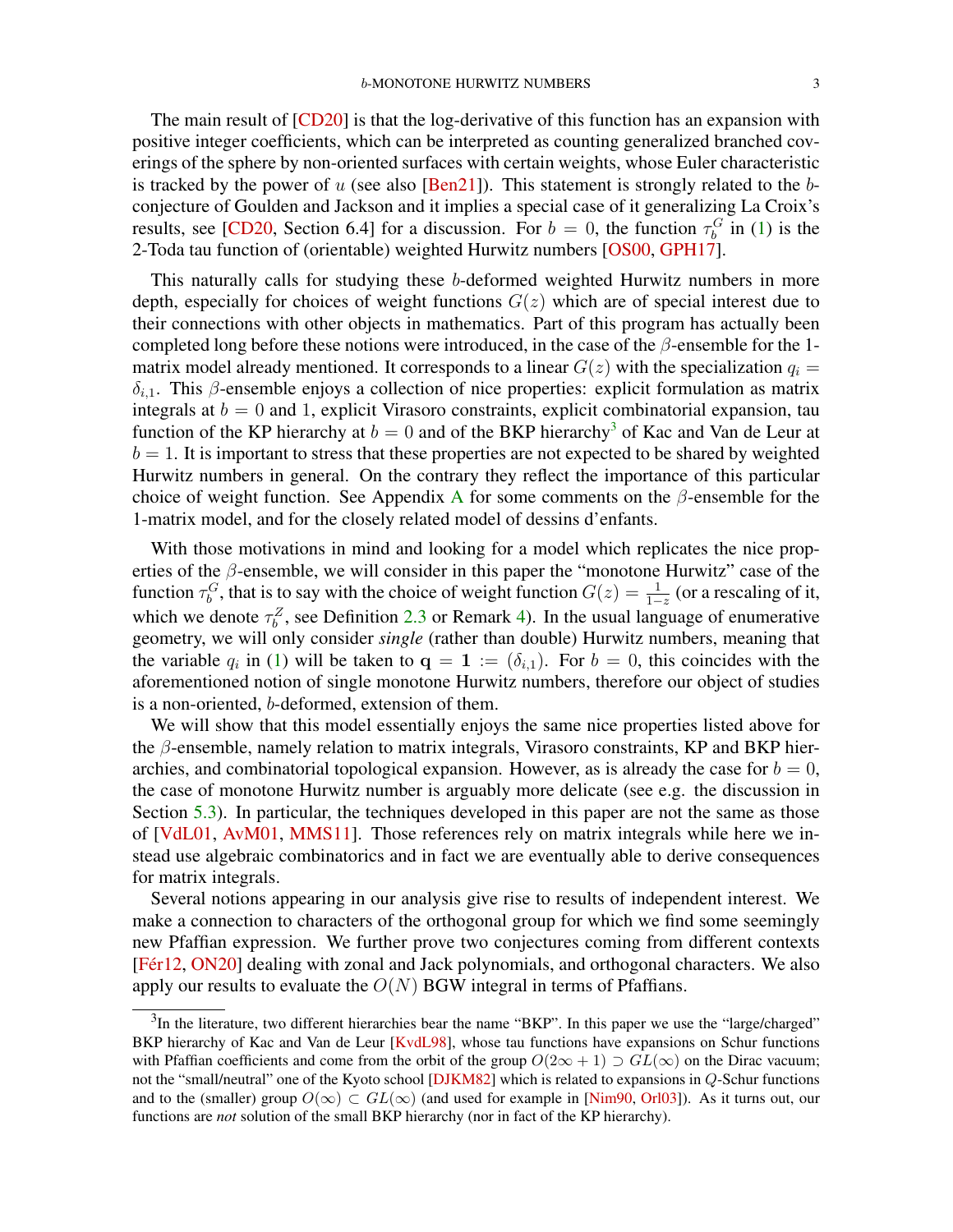<span id="page-3-4"></span>We now present the organization of the paper, highlighting the main results.

- In Section [2](#page-3-1) we prove an evolution equation, or quantum spectral curve, which is a  $\frac{d}{dt}$ equation for our main function  $\tau_b^Z$  (Theorem [2.4\)](#page-5-0). We use it to prove a set of Virasoro constraints (Theorem [2.7\)](#page-7-0). The evolution equation is a direct consequence of the Virasoro constraints, but in our case it is important to proceed in the other direction, i.e. to deduce the constraints from this equation thanks to a lemma of independent interest (Lemma [2.6\)](#page-7-1). We then use the Virasoro constraints to prove a conjecture of Féray [\[Fér12\]](#page-39-9) related to Jack characters (Theorem [2.8\)](#page-8-1).
- In Section [3](#page-9-0) we introduce a simple combinatorial model of embedded graphs, whose exponential generating function is precisely  $\tau_b^Z$ . It directly extends the classical combinatorial model of non-deformed monotone Hurwitz numbers given by non-decreasing factorizations of a permutation into transpositions [\[GGPN13\]](#page-39-11).
- In Section [4](#page-13-0) we study the function  $\tau_b^Z$  for  $b = 1$ . We show that this function, which is defined by its expansion in zonal polynomials in this case, has an explicit expansion in Schur functions with rescaled variables, involving dimensions of irreducible orthogonal representations (Theorem [4.1\)](#page-14-0). This fact is strongly related to a conjecture of Oliveira and Novaes [\[ON20\]](#page-41-4), which we prove as a byproduct (Theorem [4.4\)](#page-19-0).
- In Section [5](#page-20-0) we show that the coefficients in this scaled Schur expansion can be expressed as Pfaffians. We deduce that a rescaling of the function  $\tau_{b=1}^Z$  is a tau function of the large BKP hierarchy (Theorem [5.11\)](#page-31-0). This statement involves a discussion about truncations of expansions and about the role of the charge parameter  $N = u^{-1}$  which *has to be* interpreted as a formal parameter rather than an integer (as in classical matrix models).
- In Section [6](#page-31-1) we show that an orthogonal version of the BGW integral [\[BG80,](#page-39-12) [GW80\]](#page-40-15) can be expressed by specializing  $\tau_{b=1}^Z$ . We use results of the previous sections to give an explicit solution to this integral in the special case where the eigenvalues of the external matrix have even degeneracy, in terms of Pfaffians of modified Bessel functions (Theorem [6.2\)](#page-34-0). This solves the problem of finding a closed, explicit formula for the orthogonal BGW/HCIZ integral in the case when external matrices are diagonal [\[BE09\]](#page-39-6).

Finally in Appendix [A](#page-36-0) we collect some comments and analogies with the two other models of arbitrary-β 1-matrix model and dessins d'enfants (equivalently non-oriented general maps and non-oriented bipartite maps). In particular we use the techniques we have developed in the previous sections to make explicit some results on maps and bipartite maps which can be considered as known, even if they are not all explicitly written in the literature.

### 2. EVOLUTION EQUATION AND VIRASORO CONSTRAINTS

<span id="page-3-1"></span><span id="page-3-0"></span>2.1. Definition of the main function. We start by reviewing some properties of Jack symmetric functions. This material is standard, see [\[Sta89,](#page-41-6) [Mac95\]](#page-40-16) for complements and for notions which we do not define here. Everywhere in the paper, b is a formal or complex variable, and  $\mathbf{p} = (p_i)_{i \geq 1}$  denotes an infinite family of variables. We denote by  $p_i^*$  the differential operator

<span id="page-3-3"></span>
$$
p_i^* := \frac{i\partial}{\partial p_i}.
$$

**Definition 2.1.** The Laplace-Beltrami operator  $D<sub>b</sub>$  is the differential operator defined by

<span id="page-3-2"></span>(3) 
$$
D_b := \frac{1}{2} \left( (1+b) \sum_{i,j \geq 1} p_{i+j} p_i^* p_j^* + \sum_{i,j \geq 1} p_i p_j p_{i+j}^* + b \cdot \sum_{i \geq 1} (i-1) p_i p_i^* \right).
$$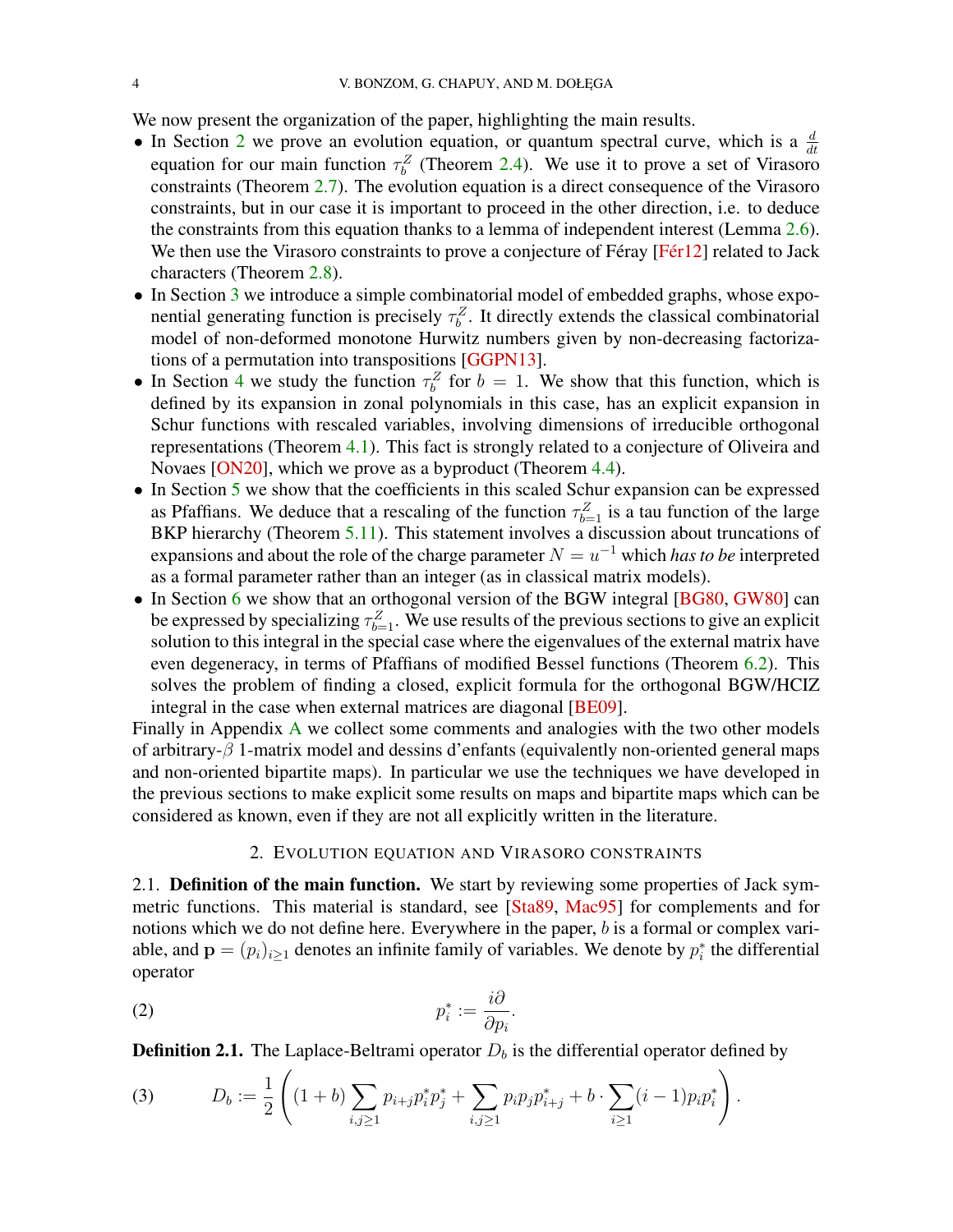<span id="page-4-2"></span>Let  $Sym_b = \mathbb{Q}(b)[p_1, p_2, \dots]$  denote the polynomial algebra over the field of fractions  $\mathbb{Q}(b)$ . It is isomorphic to the algebra of symmetric functions over  $\mathbb{Q}(b)$  by identifying the variables p with the power-sum basis, see [\[Sta99\]](#page-41-7). In particular the Laplace-Beltrami operator  $D_b$  given by [\(3\)](#page-3-2) acts on the symmetric function algebra. Another (linear) basis of  $Sym_b$  is given by the *monomial symmetric functions* which we denote by  $m_{\lambda}$ .

We can identify an integer partition  $\lambda$  of n (denoted  $\lambda \vdash n$  or  $|\lambda| = n$ ) with its *Young diagram*, which is the union of *boxes*  $(x, y)$  with  $x \leq \ell(\lambda)$  and  $y \leq \lambda_x$ , where  $\ell(\lambda)$  is the number of parts of  $\lambda$ . If  $\square = (x, y)$  is a box of  $\lambda$  we write  $\square \in \lambda$  and we denote by  $c_b(\square)$  its b-content<sup>[4](#page-4-1)</sup>:

$$
c_b(\square) = b(x-1) + x - y.
$$

**Definition-Proposition 2.2.** *There is a unique family of symmetric functions*  $\{J_{\lambda}^{(1+b)}\}$  $\lambda^{(1+0)}(\mathbf{p})\}$ *such that for each partition*  $\lambda$ *,* 

- $\bullet$   $D_b J^{(1+b)}_{\lambda} = \left( \sum_{\square \in \lambda} c_b(\square) \right) J^{(1+b)}_{\lambda}$ λ *;*
- $J_{\lambda}^{(1+b)} = \text{hook}_{b}(\lambda)m_{\lambda} + \sum_{\nu < \lambda} a_{\nu}^{\lambda}m_{\nu}$ , where  $a_{\nu}^{\lambda} \in \mathbb{Q}(b)$ ,  $\lt$  is the dominance order *on integer partitions, and where*

(4) 
$$
\operatorname{hook}_{b}(\lambda) := \prod_{\square \in \lambda} \Big( (1+b) \ a(\square) + \ell(\square) + 1 \Big).
$$

*We call them* Jack symmetric functions *of parameter*  $(1 + b)$ *.* 

We can endow  $Sym_b$  with a scalar product by defining it on the basis of power-sum symmetric functions

(5) 
$$
\langle p_{\mu}, p_{\nu} \rangle_b := (1+b)^{\ell(\mu)} z_{\mu} \delta_{\mu,\nu},
$$

where  $\delta_{\mu,\nu}$  is the Kronecker delta,  $z_{\mu} := \prod_{i \geq 1} i^{m_i(\mu)} m_i(\mu)$ !, and  $m_i(\mu)$  is the number of parts of  $\mu$  equal to i. A fundamental fact is that Jack symmetric functions are orthogonal, with the following squared norm:

$$
\langle J_{\lambda}^{(1+b)}, J_{\lambda}^{(1+b)} \rangle_b = \text{hook}( \lambda) \text{hook}( \lambda) =: j_{\lambda}^{(b)},
$$

where

(6) 
$$
\operatorname{hook}_{b}(\lambda) := \prod_{\square \in \lambda} \Big( (1+b) \ a(\square) + \ell(\square) + (1+b) \Big).
$$

To prevent confusion, we emphasize that the operator  $p_i^*$  in [\(2\)](#page-3-3) is *not* the dual of the multiplication by  $p_i$  for  $\langle \cdot, \cdot \rangle_b$  (it is for  $\langle \cdot, \cdot \rangle_0$ , although we will not directly use this fact).

In this paper we will use the notation  $[\cdot], (\cdot), [[\cdot]]$  to denote respectively polynomials, rational functions, and formal power series; for example  $\mathbb{Q}(b)[p][[u, t]]$  is the ring of formal power series in t and u whose coefficients are polynomials in the variables  $p_i$  with coefficients themselves rational fractions in b over  $\mathbb Q$ . We now define our main function, with a slight abuse of notation with respect to  $(1)$  since we will not need the variables q anymore.

<span id="page-4-0"></span>**Definition 2.3** (Main function). We let  $\tau_b^Z(t; \mathbf{p}, u)$  be the generating function of b-weighted single Hurwitz numbers of [\[CD20\]](#page-39-4) with weight function  $G(z) = (u^{-1} + z)^{-1}$ , explicitly

<span id="page-4-1"></span><sup>&</sup>lt;sup>4</sup>This quantity is usually called the  $\alpha$ -content, and denoted by  $c_{\alpha}(\square)$ , with  $\alpha = 1 + b$ . Because the parameter b is more natural than  $\alpha$  in our context, we prefer to use this convention.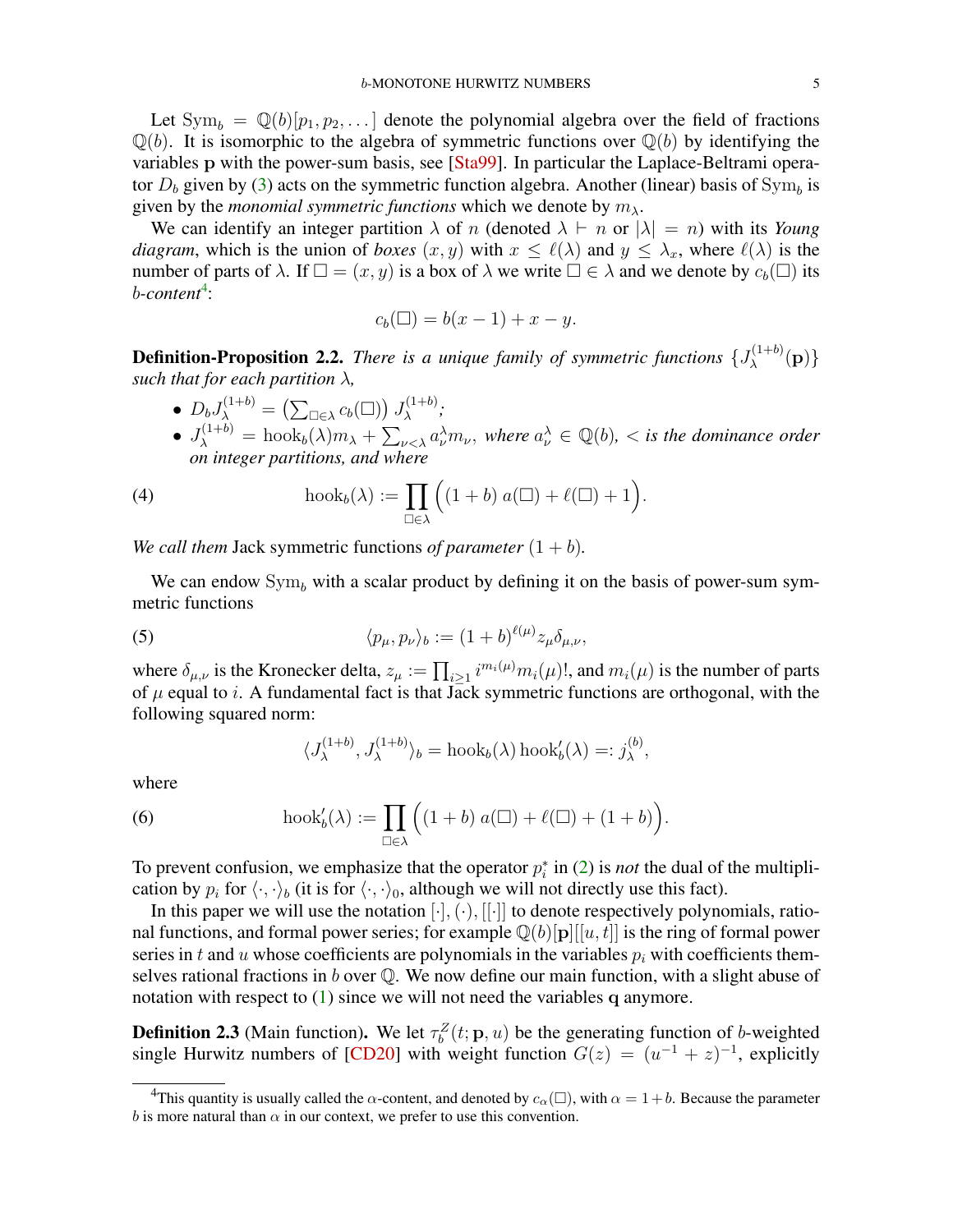<span id="page-5-8"></span>defined by

<span id="page-5-7"></span>(7) 
$$
\tau_b^Z(t; \mathbf{p}, u) = \sum_{n \geq 0} t^n \sum_{\lambda \vdash n} \frac{J_{\lambda}^{(b)}(\mathbf{p})}{j_{\lambda}^{(b)}} \prod_{\square \in \lambda} \frac{1}{u^{-1} + c_b(\square)},
$$

This series is understood as an element of  $\mathbb{Q}(b, u)[p][[t]]$ , and it also belongs to  $\mathbb{Q}(b)[p][[u, t]]$ .

2.2. Evolution equation. Theorem 6.1 in [\[CD20\]](#page-39-4), specialized to our case, shows that the function  $\tau_b^Z(t; \mathbf{p}, u)$  obeys a certain linear differential equation involving unbounded iterates of certain explicit differential operators – corresponding to the fact that the expansion of  $G(z) = (u^{-1} + z)^{-1}$  as an element of  $\mathbb{Q}[u][[z]]$  is infinite. Here we take advantage of the particularly simple form of this function to obtain a much simpler and fully explicit equation.

<span id="page-5-0"></span>**Theorem 2.4** (Evolution equation). *The function*  $\tau_b^Z$  is uniquely determined by the following *equation:*

<span id="page-5-6"></span>(8) 
$$
\frac{td}{dt}\tau_b^Z(t; \mathbf{p}, u) = E_b \tau_b^Z(t; \mathbf{p}, u),
$$

*where*

(9)

$$
E_b = u \left( \frac{tp_1}{1+b} - \left( (1+b) \sum_{m,n} p_{m+n} p_m^* p_n^* + \sum_{n,m \ge 1} p_n p_m p_{n+m}^* + b \sum_{n \ge 1} (n-1) \cdot p_n p_n^* \right) \right).
$$

The special case  $b = 0$  of the above equation is known as the cut-and-join equation for the monotone Hurwitz numbers first proved in [\[GGPN13\]](#page-39-11) and reproved in [\[DBKPS19\]](#page-39-13) using different methods. Our proof reduced to this case gives another proof. It is based on the theory of Jack polynomials, and has a similar flavour as the proof of the decomposition equation in [\[CD20\]](#page-39-4), but it is not the same. The next proposition collects properties of Jack polynomials that we will need and can be found (explicitly or implicitly) in the seminal work of Stanley [\[Sta89\]](#page-41-6).

Proposition 2.5 ([\[Sta89\]](#page-41-6)). *For any partition* λ *one has*

(10) 
$$
\sum_{n\geq 1}\sum_{\lambda\vdash n}\frac{J_{\lambda}^{(1+b)}(\mathbf{p})J_{\lambda}^{(1+b)}(\mathbf{q})}{j_{\lambda}^{(b)}}=\sum_{n\geq 1}\sum_{\lambda\vdash n}\frac{p_{\lambda}q_{\lambda}}{z_{\lambda}(1+b)^{\ell(\lambda)}}
$$

<span id="page-5-1"></span>(11) 
$$
p_1 J_{\lambda}^{(1+b)}(\mathbf{p}) = \sum_{\lambda \nearrow \mu} c_{\lambda \nearrow \mu} J_{\mu}^{(1+b)}(\mathbf{p}),
$$

*where*  $c_{\lambda \lambda \mu} \in \mathbb{Z}[b]$  *is a (explicit) polynomial in b with integer coefficients and*  $\lambda \nearrow \mu$  *means that*  $\mu$  *is obtained from*  $\lambda$  *by adding a single box. Moreover, for any partition*  $\lambda \vdash n$  *one has* 

<span id="page-5-3"></span>(12) 
$$
\langle J_{\lambda}^{(1+b)}, p_{1^n} \rangle_b = (1+b)^n n!,
$$

<span id="page-5-4"></span>(13) 
$$
\langle J_{\lambda}^{(1+b)}, p_{21^{n-2}} \rangle_b = \left( \sum_{\square \in \lambda} c_b (\square) \right) (1+b)^{n-1} \cdot 2(n-2)!,
$$

<span id="page-5-5"></span>(14) 
$$
D_b J_{\lambda}^{(1+b)} = \frac{\langle J_{\lambda}^{(1+b)}, p_{21^{n-2}} \rangle_b}{(1+b)^{n-1} \cdot 2(n-2)!} J_{\lambda}^{(1+b)},
$$

<span id="page-5-2"></span>(15) 
$$
\sum_{n\geq 1}\sum_{\lambda\vdash n}\frac{J_{\lambda}^{(1+b)}(\mathbf{p})}{j_{\lambda}^{(b)}}=\sum_{n\geq 1}\frac{p_{1^n}}{(1+b)^n n!}.
$$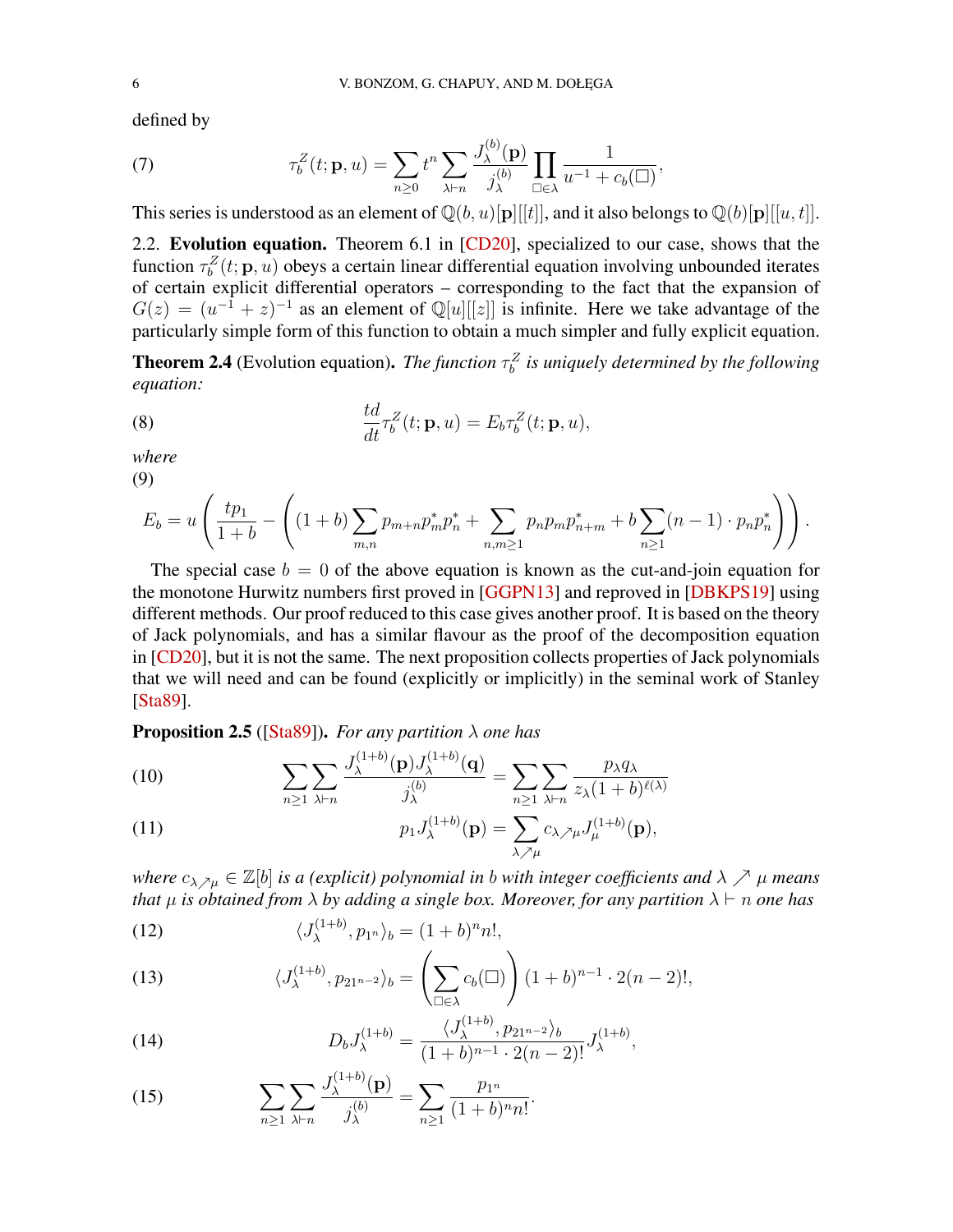We can now prove the evolution equation.

*Proof of Theorem [2.4.](#page-5-0)* Locally to this proof, we write  $J_{\lambda} = J_{\lambda}^{(1+b)}$  $j_{\lambda}^{(1+b)}, j_{\lambda} = j_{\lambda}^{(b)}$  $\lambda^{(0)}$  to make the notation lighter. We define also

$$
\tilde{J}_{\lambda}(\mathbf{p}) := \frac{J_{\lambda}(\mathbf{p})}{j_{\lambda}} \prod_{\square \in \lambda} \left( u^{-1} + c_b(\square) \right)^{-1}.
$$

Notice that

$$
\frac{up_1}{1+b}\tilde{J}_{\lambda}(\mathbf{p}) = \sum_{\lambda \nearrow \mu} c_{\lambda \nearrow \mu} \left(1 + uc_b(\mu \setminus \lambda)\right) \frac{j_{\mu}}{(1+b)j_{\lambda}} \tilde{J}_{\mu}(\mathbf{p})
$$

by Eq.  $(11)$ . Therefore

$$
[t^{n+1}] \frac{u \cdot t \cdot p_1}{1+b} \tau_b^Z(t; \mathbf{p}, u) = \sum_{\lambda \vdash n} \sum_{\mu \vdash n+1} c_{\lambda \nearrow \mu} \left(1 + uc_b(\mu \setminus \lambda)\right) \frac{j_\mu}{(1+b)j_\lambda} \tilde{J}_\mu(\mathbf{p})
$$
  
= 
$$
\sum_{\lambda \vdash n} \sum_{\mu \vdash n+1} c_{\lambda \nearrow \mu} \frac{j_\mu}{(1+b)j_\lambda} \tilde{J}_\mu(\mathbf{p}) + u \sum_{\lambda \vdash n} \sum_{\mu \vdash n+1} c_{\lambda \nearrow \mu} c_b(\mu \setminus \lambda) \frac{j_\mu}{(1+b)j_\lambda} \tilde{J}_\mu(\mathbf{p}).
$$

We can rewrite the first sum as follows:

$$
\sum_{\lambda \vdash n} \sum_{\mu \vdash n+1} c_{\lambda} \lambda_{\mu} \frac{j_{\mu}}{(1+b)j_{\lambda}} \tilde{J}_{\mu}(\mathbf{p}) = \sum_{\lambda \vdash n} \sum_{\mu \vdash n+1} \left\langle p_{1} \frac{J_{\lambda}}{j_{\lambda}}, \frac{J_{\mu}}{1+b} \right\rangle_{b} \tilde{J}_{\mu}(\mathbf{p}) =
$$
\n
$$
\sum_{\mu \vdash n+1} \left\langle \frac{p_{1}^{n+1}}{(1+b)^{n}n!}, \frac{J_{\mu}}{1+b} \right\rangle_{b} \tilde{J}_{\mu}(\mathbf{p}) = (n+1) \sum_{\mu \vdash n+1} \tilde{J}_{\mu}(\mathbf{p}) = [t^{n+1}] \frac{td}{dt} \tau_{b}^{Z}(t; \mathbf{p}, u).
$$

We used Eq. [\(11\)](#page-5-1) in the first equality, then we changed the order of summation and applied  $(15)$  in the second equality. The last equalities follow from  $(12)$  and from the fact that the exponent in t counts the degree of the associated symmetric functions. Now, consider the second summand. We have

$$
u \sum_{\lambda \vdash n} \sum_{\mu \vdash n+1} c_{\lambda} \mu c_b(\mu \setminus \lambda) \frac{j_{\mu}}{(1+b)j_{\lambda}} \tilde{J}_{\mu}(\mathbf{p}) = u \sum_{\lambda \vdash n} \sum_{\mu \vdash n+1} \left\langle [D_b, p_1] \frac{J_{\lambda}}{j_{\lambda}}, \frac{J_{\mu}}{1+b} \right\rangle_b \tilde{J}_{\mu}(\mathbf{p}) =
$$
  

$$
u \sum_{\mu \vdash n+1} \left\langle \frac{[D_b, p_1]p_1^n}{(1+b)^n n!}, \frac{J_{\mu}}{1+b} \right\rangle_b \tilde{J}_{\mu}(\mathbf{p}) = u \sum_{\mu \vdash n+1} \left\langle \left( \binom{n+1}{2} - \binom{n}{2} \right) \frac{p_2 p_1^{n-1}}{(1+b)^n n!}, J_{\mu} \right\rangle_b \tilde{J}_{\mu}(\mathbf{p})
$$
  

$$
= u \sum_{\mu \vdash n+1} \left\langle \frac{p_2 p_1^{n-1}}{(1+b)^n (n-1)!}, J_{\mu} \right\rangle_b \tilde{J}_{\mu}(\mathbf{p}) = [t^{n+1}] 2u D_b \tau_b^Z(t; \mathbf{p}, u).
$$

Here, the first equality follows from the characterization of Jack symmetric functions as the eigenfunctions of the Laplace–Beltrami operator and from [\(11\)](#page-5-1). The second equality is obtained by changing the order of the summation and applying  $(15)$ . The last equalities are obtained by a direct computation of the action of the Laplace–Beltrami operator on the power-sum symmetric functions and by applying  $(13)$  and  $(14)$ .

2.3. Virasoro constraints. We now prove the Virasoro constraints, which can be viewed as a refinement of the evolution equation [\(8\)](#page-5-6) (the evolution equation is the sum of the Virasoro constraints weighted by  $p_i$ ). In classical combinatorial models (such as maps and bipartite maps) and for  $b \in \{0, 1\}$ , the evolution equation has a simple combinatorial interpretation as a root-deletion procedure, and this combinatorial proof of the evolution equation in fact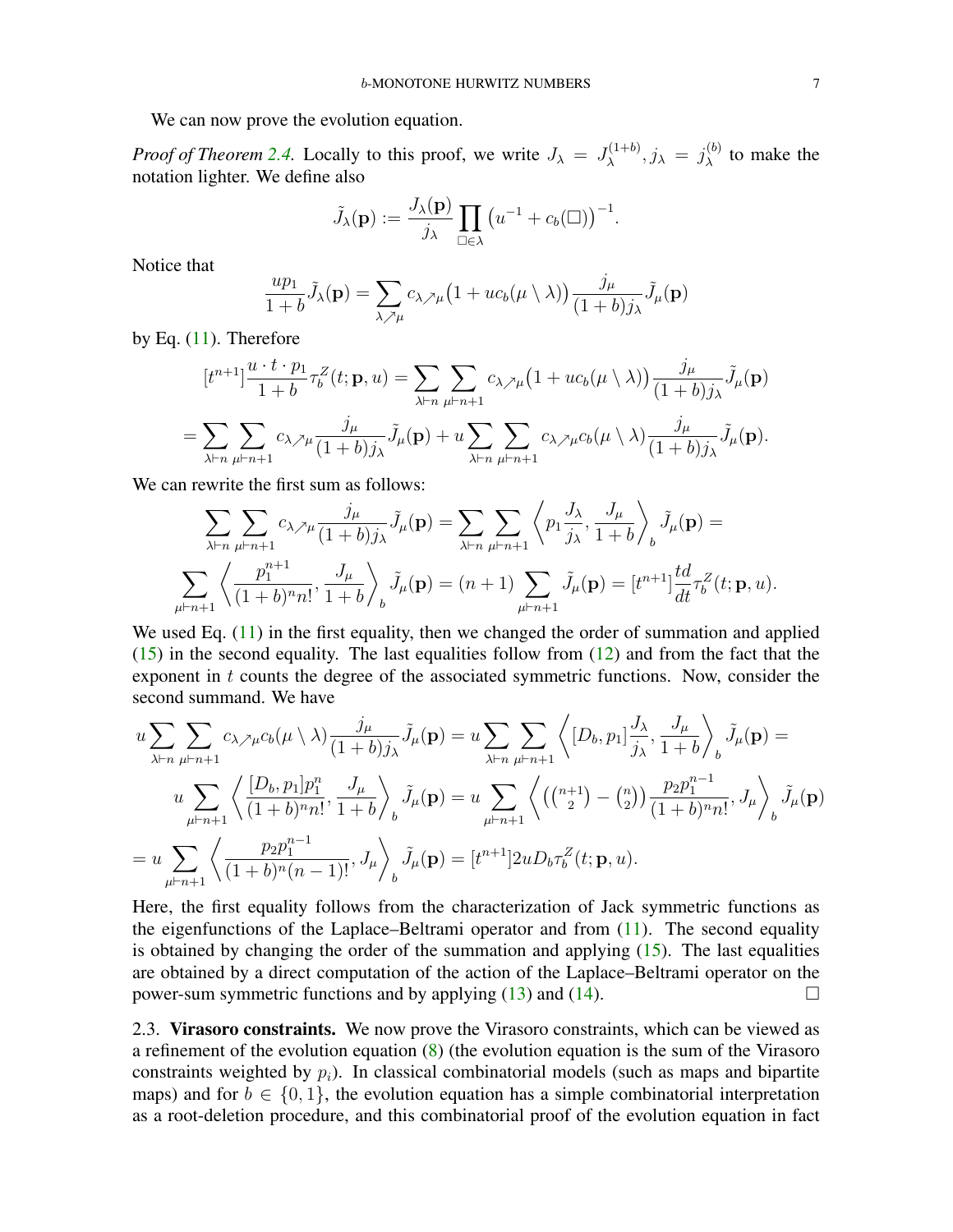<span id="page-7-3"></span>directly proves the Virasoro constraints. Here, and in particular for general  $b$ , things are more complicated (see also [\[CD20,](#page-39-4) Rem. 5]) and we must proceed differently. The next lemma, which can be used in other models (see Appendix  $\overrightarrow{A}$ ) says that under mild assumptions one can in fact go backwards and deduce the Virasoro constraints from their weighted sum.

<span id="page-7-1"></span>**Lemma 2.6** (Virasoro constraints from their sum). Suppose that R is a ring and let  $F \in$  $R[\mathbf{p}][[t, t_1, \ldots, t_r]]$  be a formal power series such that for each  $n \geq 0$ ,  $[t^n]F$  is a homogenous *polynomial in* p *of degree n, where*  $deg(p_i) := i$ *. Suppose that there exists an operator* A *such that*

- $(\frac{td}{dt} + s^k A)F = 0$  *for a positive integer* k, with  $s \in \{t, t_1, \ldots, t_r\}$  and A independent *of* s*;*
- $p_i^* F \big|_{s=0} = 0$  *for each positive integer i;*
- $A = \sum_{i\geq 1} p_i L_i$ , where the operators  $\tilde{L}_{i-k\delta_{s,t}} := \frac{p_i^*}{s^k} + L_i$  represent the Virasoro  $algebra, i.e.$   $[\tilde{L}_i, \tilde{L}_j] = (i - j)\tilde{L}_{i+j}.$

*Then, the function* F *satisfies the following Virasoro constraints:*

$$
\tilde{L}_i F = 0,
$$

*for each*  $i > 1 - k$ *.* 

We directly obtain

<span id="page-7-0"></span>**Theorem 2.7** (Virasoro constraints for b-monotone Hurwitz numbers). *The function*  $\tau_b^Z$  sat*isfies the following Virasoro constraints, for*  $i \geq 1$ *:* 

(16) 
$$
L_i^Z \tau_b^Z(t; \mathbf{p}, u) = 0,
$$

*with*

<span id="page-7-2"></span>
$$
(17) \qquad L_i^Z := \frac{p_i^*}{u} + \left( (1+b) \sum_{m+n=i} p_m^* p_n^* + \sum_{n\geq 1} p_n p_{n+i}^* + b(i-1) p_i^* - \frac{t \delta_{i,1}}{(1+b)} \right).
$$

*Proof of Theorem [2.7.](#page-7-0)* The fact that the family of operators  $\{L_i^{(Z)}\}$  $\{a_i^{(2)}, i \geq 1\}$  satisfy Virasoro relations is a direct check. The statement is then a consequence of the evolution equation (Theorem [2.4\)](#page-5-0) and Lemma [2.6](#page-7-1) applied to  $F = \tau_b^Z$ ,  $s = u, k = 1$ .

The reader is refered to [A](#page-36-0)ppendix A to see applications of Lemma  $2.6$  with other values of s and k. It remains to prove the lemma.

*Proof of Lemma* [2.6.](#page-7-1) In order to show that  $\tilde{L}_iF = 0$  we will prove by induction on  $n \geq 0$ that for each  $i \geq 1 - k \delta_{s,t}$  the coefficient  $[s^n] \widehat{L}_i F = 0$ , where  $\widehat{L}_i := s^k \widetilde{L}_i$ . For  $n = 0$  one has

$$
[s^0]\widehat{L}_i F = [s^0]p_i^* F = p_i^* F \big|_{s=0} = 0,
$$

by assumption. Fix a positive integer n and assume that for each  $i \geq 1 - k\delta_{s,t}$  and for each  $l < n$  the coefficient  $[s^l]\tilde{L}_iF = 0$ . We have that

$$
\left[\frac{td}{dt} + s^k A, \widehat{L}_i\right] F = \left(\frac{td}{dt} + s^k A\right) \widehat{L}_i F.
$$

On the other hand

$$
\left[\frac{td}{dt} + s^k A, \widehat{L}_i\right] F = \sum_{j\geq 1} [s^{2k} p_j \widetilde{L}_{j-k\delta_{s,t}}, \widetilde{L}_i] F = s^{2k} \left(\sum_{j\geq 1} \left(p_j [\widetilde{L}_{j-k\delta_{s,t}}, \widetilde{L}_i] + [p_j, \widetilde{L}_i] \widetilde{L}_{j-k\delta_{s,t}}\right)\right) F.
$$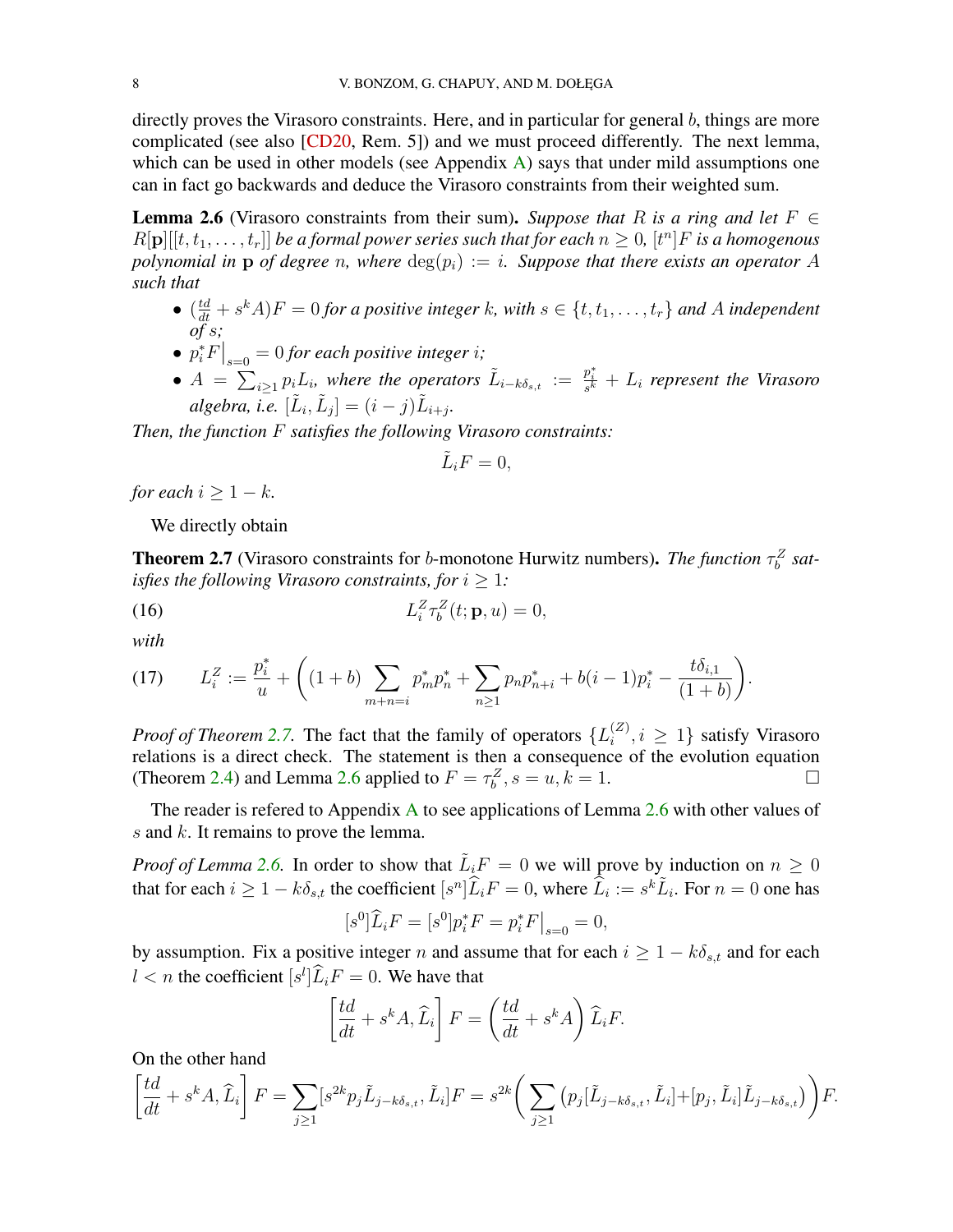<span id="page-8-3"></span>Substituting  $[\tilde{L}_j, \tilde{L}_i] = (j - i)\tilde{L}_{i+j}$  and  $[p_j, \tilde{L}_i] = \frac{-(i + k\delta_{s,t})\delta_{j,i+k\delta_{s,t}}}{s^k} + O_s(1)$ , we end up with  $\lceil td$  $\left.\frac{t d}{dt}+s^k A,\widehat{L}_i\right].$  $F = s^k \sum$  $j \geq 1$  $\left(p_j(j-i-k\delta_{s,t})\tilde{L}_{i+j-k\delta_{s,t}}+B\tilde{L}_{j-k\delta_{s,t}}\right)F-(i+k\delta_{s,t})\tilde{L}_iF,$ 

where B is an operator satisfying  $B = O<sub>s</sub>(1)$ . Therefore, we have the following equality

$$
\left(\frac{td}{dt} + s^k A\right) \widehat{L}_i F = s^k \sum_{j \ge 1} \left(p_j(j - i - k\delta_{s,t}) \widehat{L}_{i+j-k\delta_{s,t}} + B \widehat{L}_{j-k\delta_{s,t}}\right) F - (i + k\delta_{s,t}) \widehat{L}_i F.
$$

We now compare the coefficients of  $s^n$  on the both side of the equation. Using our induction hypothesis we have the following identity:

$$
\frac{td}{dt}[s^n]\widehat{L}_iF = -(i + (k+n-1)\delta_{s,t})[s^n]\widehat{L}_iF,
$$

which implies that  $[s^n]\widehat{L}_iF = 0$ . This concludes the induction step.

<span id="page-8-0"></span>*Remark* 1*.* The Virasoro constraints of Theorem [2.7](#page-7-0) have already appeared in the work of Mironov, Morozov and Shakirov [\[MMS11\]](#page-40-11) as a special limit, called "pure gauge" limit, of a set of differential equations written by Kaneko [\[Kan93\]](#page-40-17). Those differential equations have furthermore been shown to be solved by some  $\beta$ -deformation of a Selberg integral. The pure gauge limit of this integral could thus provide an integral representation of our function  $\tau_b^Z$ . Note that our proof of the Virasoro constraints, which is combinatorial in nature, deals directly with Jack symmetric functions and does not rely on matrix integrals, thus answering a question from [\[MMS11\]](#page-40-11).

2.4. b-deformed contents and Jack characters. Let  $\mathcal{C}_b(\lambda) := \{c_b(\square) : \square \in \lambda\}$  denote the multiset of b-deformed contents and recall that (non-normalized) *Jack characters*  $\theta_u(\lambda)$  :=  $[p_\mu]J_\lambda$  are the coefficients of Jack symmetric functions expanded in the power-sum basis (see [\[DF16\]](#page-39-14) for the explanation of this terminology). It was proved by Féray [\[Fér12,](#page-39-9) Proposition 4.1] that  $\{\theta_\mu(\cdot)\}_{\mu \vdash n}$  is a linear basis (over  $\mathbb{Q}(b)$ ) of the space of functions  $f : \mathcal{P}_n \to \mathbb{Q}(b)$  on the set  $\mathcal{P}_n$  of partitions of size n. In particular, one can express the complete homogenous functions evaluated in b-deformed contents as a linear combination of Jack characters:

$$
h_k(\mathcal{C}_b(\lambda)) = \sum_{\mu \vdash |\lambda|} a_\mu^k \theta_\mu(\lambda).
$$

We now prove a conjecture of Féray showing that the coefficients  $a^k_\mu$  have a recursive structure.

<span id="page-8-1"></span>**Theorem 2.8** ([\[Fér12,](#page-39-9) Conjecture 4.3]). *The coefficients*  $a_{\rho}^{k}$  fulfill the linear relation:

<span id="page-8-2"></span>
$$
(18) \qquad a_{\rho\cup(m)}^k = \delta_{m,1}a_{\rho}^k + \sum_{r+s=m} a_{\rho\cup(r,s)}^{k-1} + (1+b)\sum_{i=1}^{\ell(\rho)} \rho_i a_{\rho\setminus\rho_i\cup(\rho_i+m)}^{k-1} + b(m-1)a_{\rho\cup(m)}^{k-1},
$$

*for any*  $m \geq 1$ *, where*  $\rho \setminus m$  *(respectively*  $\rho \cup (m)$ *) means that a row of size* m *is removed from (respectively added to)* ρ*.*

*Proof.* Going back to the Definition [2.3](#page-4-0) of  $\tau_b^Z$ , we expand  $\prod_{\square \in \lambda} \frac{1}{u^{-1} + c_b(\square)}$  onto complete homogeneous symmetric functions, so that

 $(\mathbf{b})$ 

$$
\tau_b^Z = \sum_{n\geq 0} (ut)^n \sum_{\lambda \vdash n} \frac{J_{\lambda}^{(0)}(\mathbf{p})}{j_{\lambda}^{(b)}} \sum_{k\geq 0} (-u)^k h_k(\mathcal{C}_b(\lambda)).
$$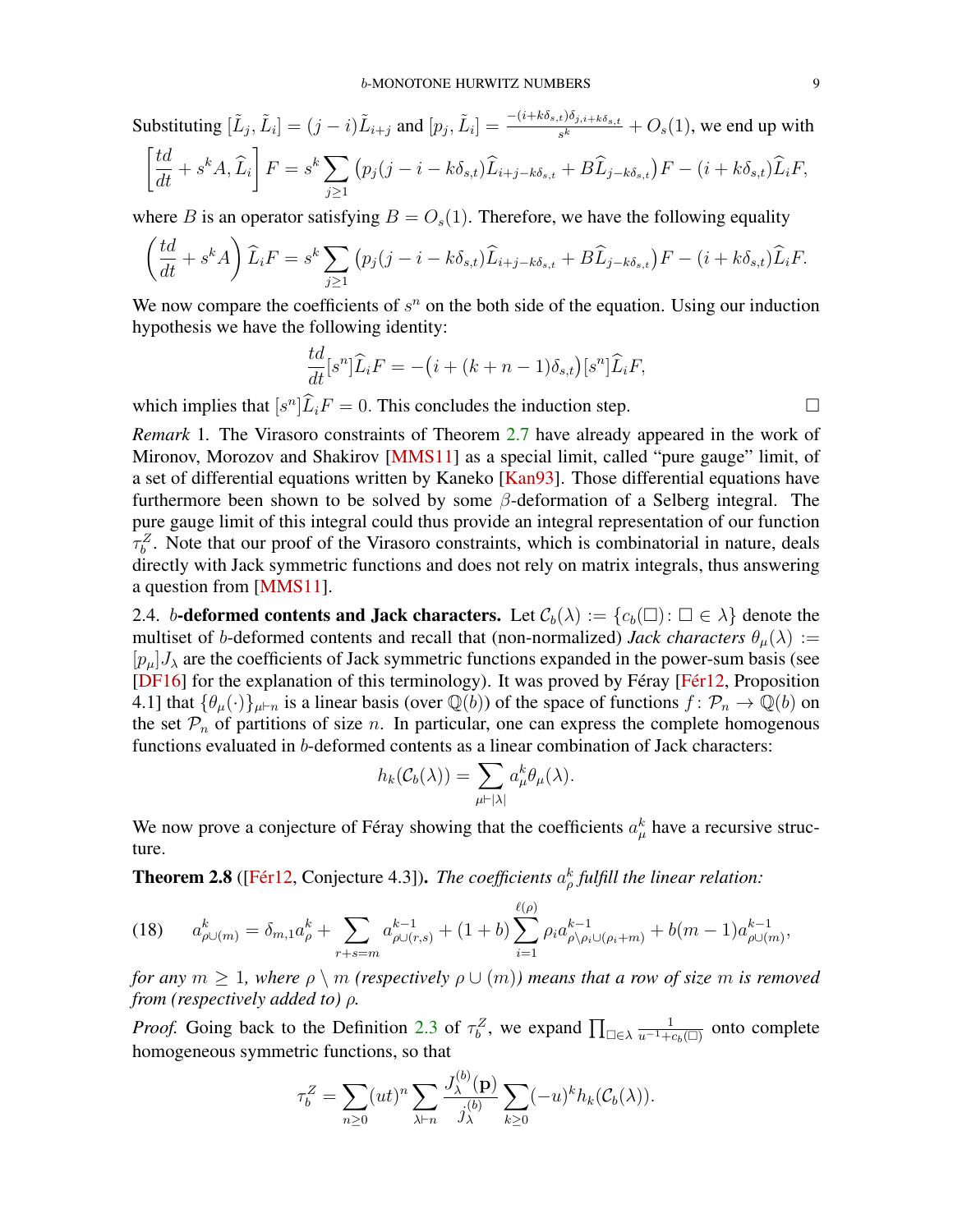<span id="page-9-2"></span>It is further rewritten as

$$
\tau_b^Z=\sum_{n\geq 0} (ut)^n \sum_{\lambda,\rho,\mu \vdash n} \frac{\theta_\rho(\lambda) \theta_\mu(\lambda)}{j^{(b)}_\lambda} p_\rho \sum_{k\geq 0} (-u)^k a^k_\mu(\lambda)
$$

by expanding Jack symmetric functions in the power-sum basis and using the definition of  $a_{\rho}^{k}$ . We now extract coefficients starting with

$$
[p_{\rho}]\tau_b^Z = (ut)^{|\rho|} \sum_{\lambda,\mu \vdash n} \frac{\theta_{\rho}(\lambda)\theta_{\mu}(\lambda)}{j_{\lambda}^{(b)}} \sum_{k \ge 0} (-u)^k a_{\mu}^k = (ut)^{|\rho|} \frac{1}{z_{\rho}(1+b)^{\ell(\rho)}} \sum_{k \ge 0} (-u)^k a_{\rho}^k,
$$

where the last equality follows the orthogonality relation

$$
\sum_{\lambda,\vdash n} \frac{\theta_{\rho}(\lambda)\theta_{\mu}(\lambda)}{j_{\lambda}^{(b)}} = \frac{\delta_{\mu,\rho}}{z_{\rho}(1+b)^{\ell(\rho)}}
$$

which is a consequence of the orthogonality of the power-sum symmetric functions and Jack symmetric functions with respect to  $\langle, \rangle_b$ . Therefore, the coefficient  $a_{\rho}^k$  can be obtained via the following coefficient extraction

$$
a_{\rho}^{k} = [(ut)^{|\rho|}(-u)^{k}p_{\rho}](1+b)^{\ell(\rho)}z_{\rho}\tau_{b}^{Z}.
$$

Relation [\(18\)](#page-8-2) is then an immediate consequence of the Virasoro constraint  $L_m^Z \tau_b^Z = 0$ .  $\Box$ 

*Remark* 2. Féray suggested that the quantities  $a_{\rho}^{k}$  might be interpreted combinatorially, which is known for  $b = 0, 1$  due to the connection with Jucys-Murphy elements [\[Nov10,](#page-40-18) [ZJ10,](#page-41-8) [Mat10\]](#page-40-19). In the following section we provide such a combinatorial interpretation.

### 3. GRAPHICAL MODEL: MONOTONE HURWITZ MAPS

<span id="page-9-0"></span>In this section we describe a combinatorial model of graphs whose partition function is  $\tau_b^Z(t; \mathbf{p}, u)$  (up to a minor rescaling of variables). Note that [\[CD20,](#page-39-4) Section 6] provides such a model for general constellations<sup>[5](#page-9-1)</sup> which can be specialized to our case, but the model we describe here is arguably simpler and more explicit in our case. It also covers the model of [\[GGPN13\]](#page-39-11), which agrees with our model at  $b = 0$  via classical encoding of permutations factorizations into transpositions by Hurwitz maps [\[Mos89,](#page-40-20) [Pou97,](#page-41-9) [OP09\]](#page-41-10). In the following definition, we allow maps on the sphere with one vertex, one face and no edges (conventionnally viewed as a 2-cell embedding of the one-vertex graph on the sphere).

**Definition 3.1** (Hurwitz map). A labelled *Hurwitz map* M with n vertices and r edges is a 2cell embedding of a loopless multigraph on a compact surface, with the following properties:

(a) the vertices of the map are labelled from 1 to  $n$ , and the neighbourhood of each vertex is equipped with an orientation. Moreover each vertex has a distinguished corner called *active*, and *we let*  $c_i$  *be the active corner incident to the vertex i.* The corner  $c_i$  is most easily represented as an arrow pointing to i in the corresponding angular sector.

<span id="page-9-1"></span> ${}^{5}$ General constellations from [\[CD20\]](#page-39-4) give a combinatorial model for double b-deformed (weighted) Hurwitz numbers, while here we are working with single Hurwitz numbers. In the classical case  $b = 0$  double monotone Hurwitz numbers give a  $1/N$ -expansion of the HCIZ integral and we asked in [\[CD20,](#page-39-4) Section 6.5] if our combinatorial expansion extends this result and gives a  $1/N$ -expansion of the  $\beta$ -deformation of HCIZ integral introduced in [\[BH03\]](#page-39-15). The answer for this question is affirmative, which follows from the expansion of the  $\beta$ -HCIZ integral in Jack symmetric functions derived in [\[HB06\]](#page-40-21).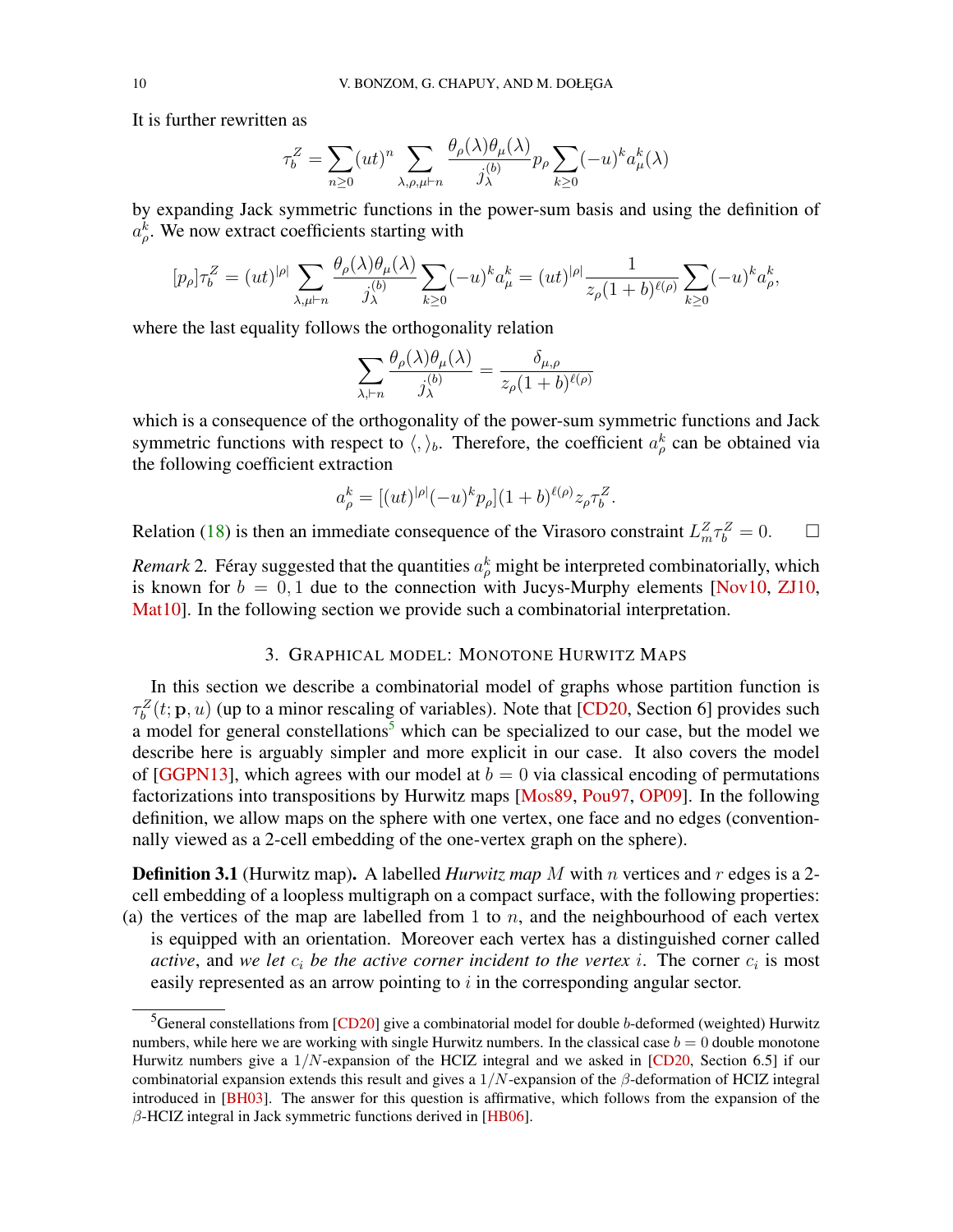<span id="page-10-1"></span>

Figure 1. Left: the local constraints around the edge  $e_i$  in a Hurwitz map. Edges of label  $> i$  may be incident to the vertices  $a_i$  or  $b_i$  but they are not represented on this picture. Active corner are represented by arrows. Right: when we want to attach a new edge of maximal label to the vertex  $n$ , there is a unique possible corner of attachment around this vertex. Given any other active corner of the map, there are a priori two choices of attachment of the other end of the edge, corresponding to the two sides of the arrow, each corresponding to a given twist of the edge. When this new edge joins two connected components together, property (c3) asserts that only one of these two choices is valid.

- (b) the edges of the map are labelled from 1 to r; We let  $e_i$  be the edge labelled i and  $M_i$  be the submap<sup>[6](#page-10-0)</sup> of M induced by edges  $e_1, e_2, \ldots, e_i$ .
- (c) for each i in [1, r], let  $a_i < b_i$  be the two vertices incident to the edge  $e_i$ . Then in the map  $M_i$ , the following is true:
	- (c1) In the local orientation around vertex  $b_i$ , the active corner  $c_{b_i}$  immediately follows the edge  $e_i$  (see Figure [1-](#page-10-1)Left);
	- (c2) the corner which is opposite to  $c_{b_i}$  with respect to the edge  $e_i$  is the active corner  $c_{a_i}$ of vertex  $a_i$  (see Figure [1-](#page-10-1)Left);
	- (c3) if the edge  $e_i$  is disconnecting in  $M_i$ , then the orientations of the vertices  $a_i$  and  $b_i$  are compatible in  $M_i$  (i.e. they can be jointly extended to a neighbourhood of  $e_i$ ).

If moreover one has  $b_1 \leq b_2 \cdots \leq b_r$ , then the map is called *monotone*.

The *degree* of a face is its number of active corners. These face degrees form a partition of n called the *degree profile* of M.

We stress that the local properties (c) in the above definition hold in the map  $M_i$ , not M. That is to say, for a given i, edges of label greater than  $i$  play no role in this constraint.

*Remark* 3*.* When the underlying surface is oriented, the constraint (c) is equivalent to the fact that in the map  $M = M_r$ , vertices are oriented according to surface orientation and that the edge labels around each vertex are increasing, starting from the active corner. This is easily seen using (c) and induction on i. Such maps are often called *Hurwitz maps* in the map community, we thus give here an non-oriented generalization of this notion. Oriented Hurwitz maps are in bijection with tuples of transpositions by viewing the edge  $e_i = (a_i, b_i)$ 

<span id="page-10-0"></span><sup>&</sup>lt;sup>6</sup> given a subset of edges E in a map M, the submap of M induced by E is best pictured by viewing M as a ribbon graph, and taking the ribbon graph with the same vertex set as  $M$  but keeping only edges (ribbons) in E, keeping all the topological incidences between these edges and the vertices; it possibly lives on a different surface than the map M itself.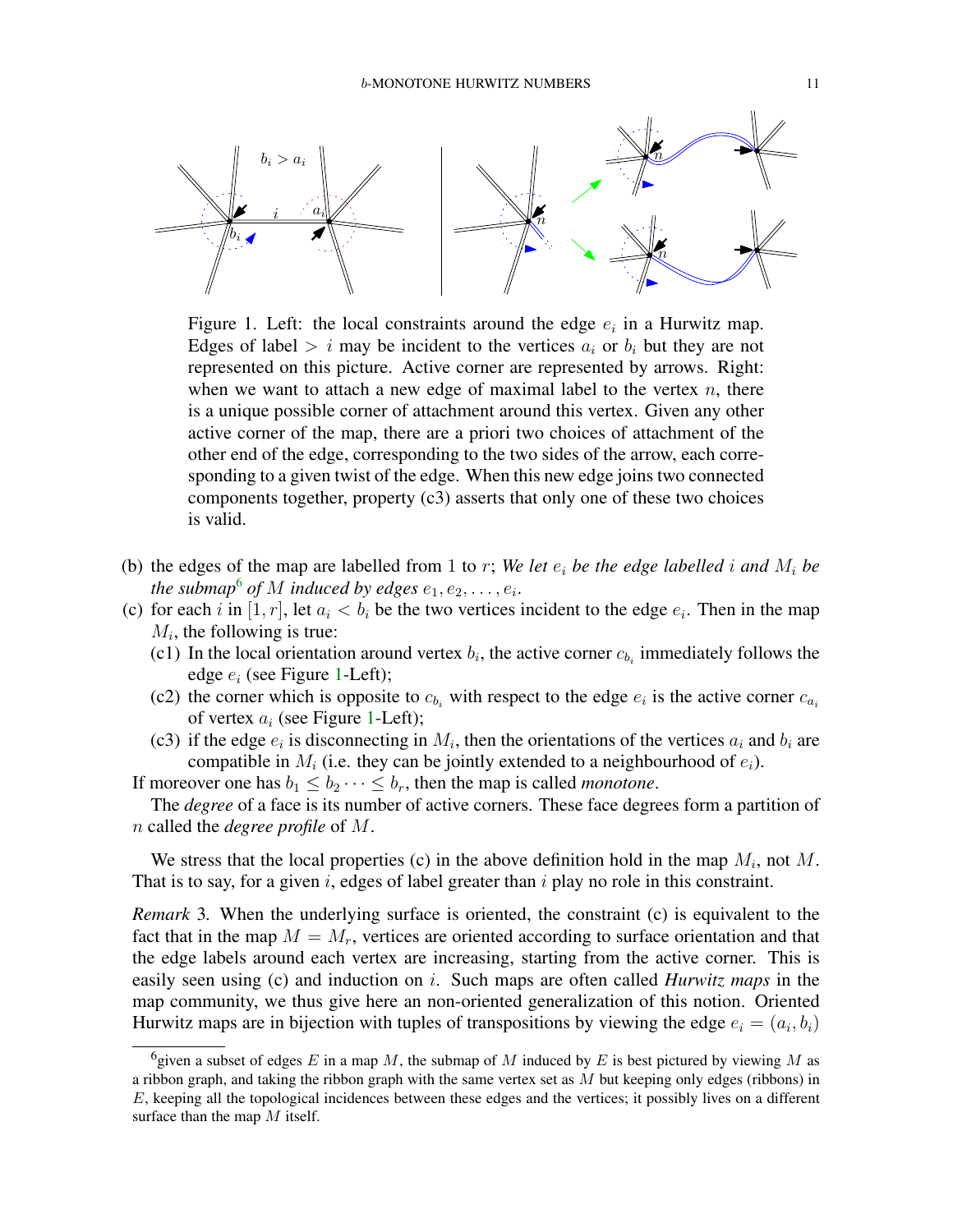<span id="page-11-2"></span>as a transposition in  $\mathfrak{S}_n$ . In this correspondence, the sequence of active corners around faces of the map correspond to the cycles of the permutation  $\phi = e_1 \cdots e_r$ . Hence the cycle type of  $\phi$  matches the degree profile of M, which is why these maps are conveniently used as a topological model for (monotone or not) Hurwitz numbers (see [\[OP09\]](#page-41-10)).

The *canonical decomposition* of a monotone Hurwitz map M is the following algorithm:

- (1) if the vertex of maximum label is isolated, erase it; if not, remove the edge of maximum label (note that it has to be incident to that vertex by monotonicity);
- (2) iterate until no vertex remains.

As in [\[CD20\]](#page-39-4), every time an edge is deleted by the algorithm, we collect a certain b*-weight* in  $\{1, b\}$  subject to the constraints of Measures of Non Orientability (MON). We refer the reader to that paper for details about MON. Let us just say that a MON is a way to associate a weight to each edge deletion which depends on the topological relation between the edge and the map it is deleted from. In particular, when deleting an edge  $e$  results in a map  $M$ , the associated b-weight is equal to (Figure [2\)](#page-12-0):

- 1 if e joins two different connected components of  $M$ , or if e splits a face of  $M$  into two distinct faces;
- $\bullet$  b if e is a twisted diagonal added inside a face of M;
- $\bullet$  1 or b if e joins two distinct faces inside the same connected component of M. Moreover, the b-weight associated to  $e$  is 1 if and only if the b-weight associated to its twisted edge  $\tilde{e}$  is b. Finally, the b-weight is always 1 when  $M \cup \{e\}$  is orientable.

Moreover, we also ask the b-weight to depend only on the connected component in which the edge is deleted. Figure [2](#page-12-0) summarizes what we need to know about measures of nonorientability and b-weights. The product of all b-weights collected by the canonical decomposition is a monomial of the form  $b^{\nu(M)}$ , where  $\nu(M)$  is an integer associated with the Hurwitz map M. Note that  $\nu(M) = 0$  if and only if M is orientable.

Finally, we let  $cc(M)$  be the number of connected components of M.

**Proposition 3.2.** The series  $\tilde{\tau}_b^Z(t; \mathbf{p}, u) := \tau_b^Z(-t/u; \mathbf{p}, -u)$  is the generating function of *monotone labelled Hurwitz maps in the sense that*

<span id="page-11-1"></span>(19) 
$$
\tilde{\tau}_b^Z(t; \mathbf{p}, u) = \sum_{n \geq 0} \frac{t^n}{(1 + b)^{cc(M)} n!} \sum_{\ell \geq 0} u^{\ell} \sum_{M \in \mathcal{M}(n, \ell)} b^{\nu(M)} p_{\lambda(M)},
$$

*where*  $\mathcal{M}(n, \ell)$  *is the set of monotone labelled Hurwitz maps with* n *vertices and*  $\ell$  *edges, and where*  $\lambda(M) \vdash n$  *is the degree profile of* M.

<span id="page-11-0"></span>This combinatorial interpretation remains valid at the level of connected objects. Namely, the function  $(1+b) \ln \tilde{\tau}_b^Z(t; \mathbf{p}, u)$  has an expansion similar to [\(19\)](#page-11-1), where the sum in the RHS is restricted to connected maps, and without the weight  $\frac{1}{(1+b)^{cc(M)}}$ . Moreover, the function  $(1 + b) \frac{td}{dt} \ln \tilde{\tau}_b^Z(t; \mathbf{p}, u)$  has coefficients in N[b]. This follows from the evolution equation of Theorem [2.4](#page-5-0) written for  $(1 + b) \frac{td}{dt} \ln \tilde{\tau}_b^Z(t; \mathbf{p}, u)$ , by induction on the order of u. This was shown already in [\[CD20\]](#page-39-4) in larger generality but with a different combinatorial interpretation. The coefficients of this function can naturally be called the b-deformed non-oriented monotone single Hurwitz numbers.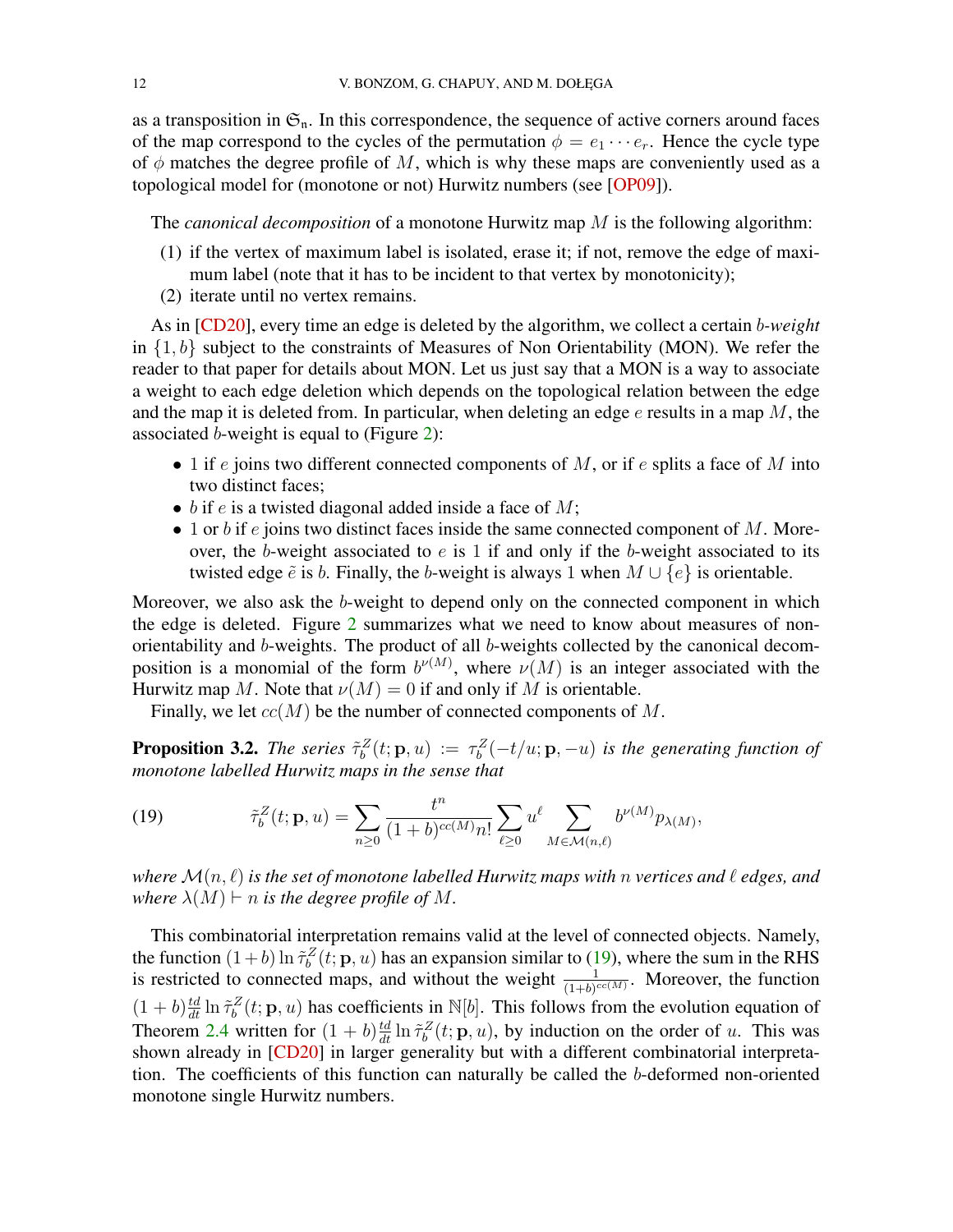<span id="page-12-2"></span><span id="page-12-0"></span>

Figure 2. How the b-weight is computed. In the last two cases, the weights of  $1, b$  or  $b, 1$  are decided arbitrarily in general, but if one of the two pictures is orientable, then it must get the weight 1.

.

*Remark* 4. The reader may wonder why we chose to work with the function  $\tau_b^Z(t; \mathbf{p}, u)$  since the rescaled function  $\tilde{\tau}_b^Z(t; \mathbf{p}, u)$  has nonnegative coefficients and a more natural combinatorial interpretation. This (debatable) choice may become clearer in the next section where  $u$ will play the role of an inverse dimension parameter.

*Proof.* The proof of [\[GGPN13\]](#page-39-11) in the orientable case, which interprets the evolution equa-tion [\(8\)](#page-5-6) (for  $b = 0$ ) as the deletion of the edge  $e_r$ , relies on a centrality property of symmetric functions of Jucys-Murphy elements which is not obvious to extend to the non-orientable (let alone, b-deformed) case. We thus need to use a different approach in which the full vertex of maximal label is removed, rather than a single edge. To do this, we use  $[CD20, Eq. (61)]$  $[CD20, Eq. (61)]$ which reads, specialized to our case

<span id="page-12-1"></span>(20) 
$$
\frac{d}{dt}\tilde{\tau} = \Theta_Y Y_+ \frac{1}{1 - u\Lambda_Y} \frac{y_0}{1 + b} \tilde{\tau},
$$

where  $\Theta_Y$  and  $Y_+$  are the operators that substitute  $y_i$  to  $p_i$  and to  $y_{i+1}$ , respectively, and where

$$
\Lambda_Y := (1+b)\sum_{i,j\geq 1} y_{i+j-1} \frac{i\partial^2}{\partial p_i \partial y_{j-1}} + \sum_{i,j\geq 1} y_{i-1} p_j \frac{\partial}{\partial y_{i+j-1}} + b \cdot \sum_{i\geq 0} y_i \frac{i\partial}{\partial y_i}.
$$

In the rest of the proof we use the notation  $\tilde{\tau}$  for the RHS of [\(19\)](#page-11-1) and we will prove [\(20\)](#page-12-1). This will be enough to conclude since this equation characterizes coefficients of  $\tilde{\tau}$ , inductively.

We assume that [\(20\)](#page-12-1) holds up to order  $t^{n-1}$ . Every monotone Hurwitz map with n vertices can be constructed from one of size  $n - 1$  by adding the vertex n and all edges incident to it, with increasing edge labels. We now analyse this construction at the level of generating functions; during this analysis we use the variables  $y_i$  rather than  $p_i$  to mark the degree of the face containing the active corner of  $n$ , and we do not count the contribution of this corner to the face degree (this is similar to  $[CD20]$ ). The process of adding the vertex n goes as follows:

- (i) We create the isolated vertex n. The contribution to the generating function is  $y_0$  (since the active corner  $n$  is unique in its face but we do not count it by convention) times  $1/(1+b)$  (since a new connected component is created) times  $n[t^{n-1}]\tilde{\tau}$  (since we choose a map of size  $n-1$  but need to take into account the factor  $\frac{n!}{(n-1)!}$  coming from generating functions).
- (ii) We add a certain number (say  $k \geq 0$ ) of edges, in increasing label, to the vertex n. The contribution of this step is analyzed below.
- (iii) We finally account for the contribution of the active corner of label  $n$  in its face degree (operator  $Y_+$ ) and we restore the *p*-variable weighting for that face (operator  $\Theta_Y$ ).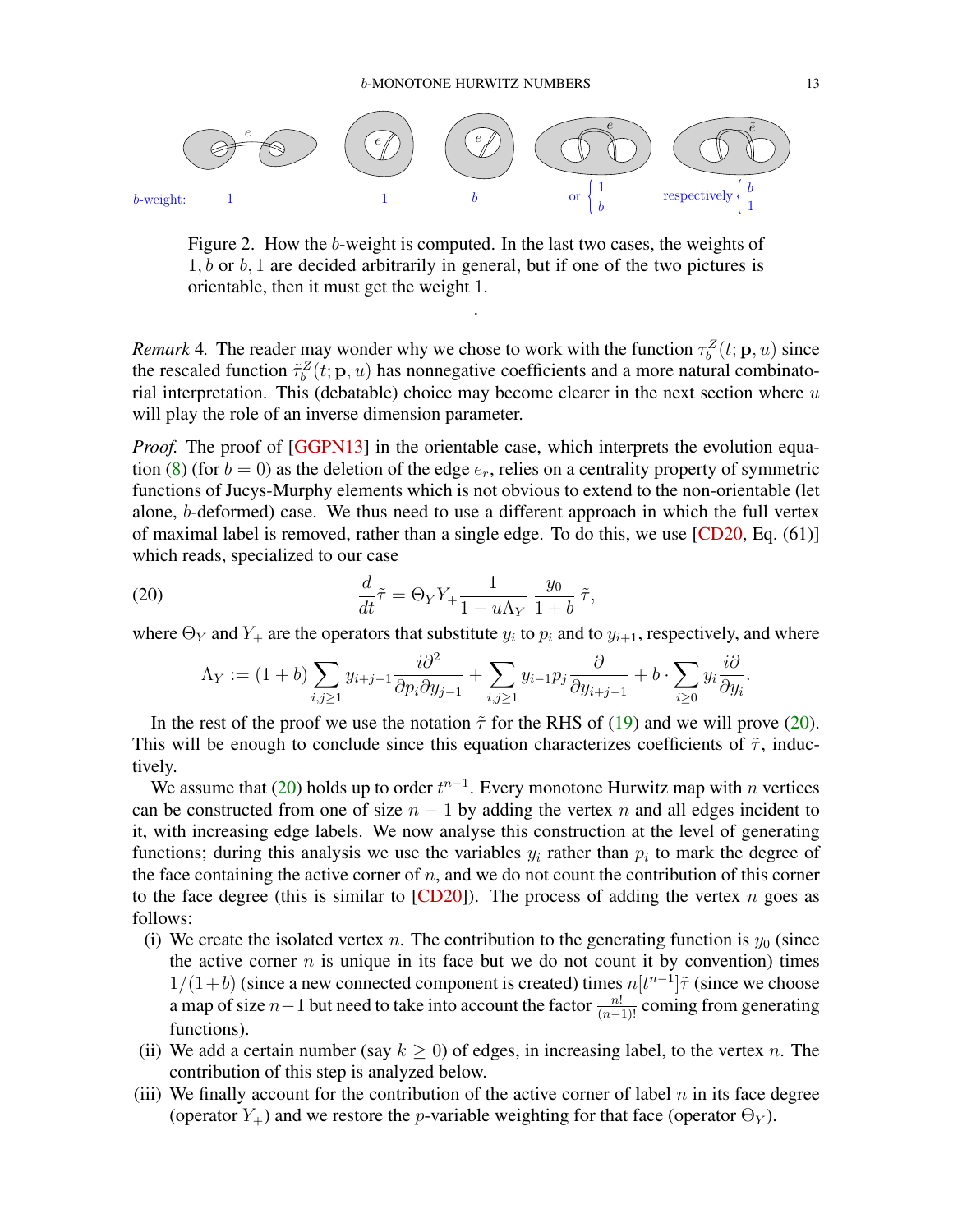<span id="page-13-1"></span>We now analyse the contribution of each iteration in Step (ii). Assume that the current map has  $i - 1$  edges, so we want to add the edge  $e_i$  to it. By property (c1), we need to attach this edge to the vertex  $n$  just before the arrow materializing the active corner (in local orientation). Now, there are several ways to attach the other end of the edge  $e_i$ :

- we attach to a corner in the same face, by splitting it into two faces. By property  $(c2)$ , for each active corner in the face there is a unique way to attach  $e_i$  to it in this way, thus splitting the degree of the face into two parts. The contribution to the generating funtion is thus  $\sum_{i,j\geq 1} y_{i-1} p_j \frac{\partial}{\partial y_{i+1}}$  $\frac{\partial}{\partial y_{i+j-1}}$ .
- we attach to a corner in the same face, twisting the edge in order to maintain the same number of faces. Again by property (c2), for each active corner in the face there is a unique way to attach  $e_i$  in this way; the face degree is unchanged and a weight b is collected in the operation; so the corresponding operator is  $b \cdot \sum_{i \geq 0} y_i \frac{i\partial}{\partial y_i}$  $\frac{i\partial}{\partial y_i}$ .
- we attach to a corner in a different face, thus merging that face and the current face together and adding degrees. Each choice of an active corner in another face of the map a priori gives two ways to add such an edge. Indeed, we can connect  $e_i$  to either side of the arrow corresponding to the active corner chosen, and for each choice there is a unique way to twist the edge  $e_i$  so that (c2) holds (Figure [1-](#page-10-1)Right). These two choices have the same impact on face degrees but they correspond to contributions of 1 and  $b$  to the  $b$ -weight. However, this analysis has to be corrected when the chosen corner belongs to a different connected component than  $n$ . In that case, only one of the two choices is valid by  $(c3)$ , but since the number of connected components decreases by one the factor  $\frac{1}{(1+b)^{cc(M)}}$  is multiplied by  $(1+b)$ . Therefore the two cases (same component or not) give a similar contribution and overall they are taken into account by the operator  $(1 + b) \sum_{i,j \geq 1} y_{i+j-1} \frac{i \partial^2}{\partial p_i \partial y_j}$  $\frac{i\partial^2}{\partial p_i\partial y_{j-1}}$ .

Overall, we see that the contribution of all cases is precisely given by the operator  $\Lambda_Y$ . The total contribution of Step (iii) is therefore given by the operator  $\sum_{k\geq 0} (u \Lambda_Y)^k = \frac{1}{1-u}$  $\frac{1}{1-u\Lambda_Y}$ , and this concludes the proof.

*Remark* 5*.* The notion of Hurwitz maps that we introduced here is of independent interest, even without the notion of monotonicity. The (non-necessarily monotone) Hurwitz maps give a combinatorial model for the b-deformed tau function of classical single Hurwitz numbers, i.e. the function  $\tau_b^G(t; \mathbf{p}, \mathbf{q} = (\delta_{i,1}), u)$  with  $G(z) = e^z$  introduced in [\[CD20\]](#page-39-4). To see this, it is better to work directly with the cut-and-join equation of this model [\[CD20,](#page-39-4) Eq (67)] (with  $q_i = \delta_{i,1}$  and  $\hbar = u$  in the notation of this paper). Indeed it can be interpreted as describing the deletion of the edge of largest label in a Hurwitz map, similarly as what we did here. We leave details to the reader.

### 4. SCHUR EXPANSION FOR  $b = 1$  and orthogonal group characters

<span id="page-13-0"></span>In this and the next sections, we consider the case  $b = 1$  for which Jack polynomials coincide with the *zonal polynomials*,

$$
Z_{\lambda}(\mathbf{p}) := J_{\lambda}^{(b)}(\mathbf{p})\Big|_{b=1}.
$$

They are zonal spherical functions for the Gelfand pair  $(GL(N), O(N))$ , which explains the terminology (see [\[Mac95,](#page-40-16) Chap. 7]).

The purpose of this section is to show that the function  $\tau_{b=1}^Z(t; \mathbf{p}, u)$  defined in [\(7\)](#page-5-7) by its expansion in zonal polynomials, has in fact an explicit expansion in Schur functions, provided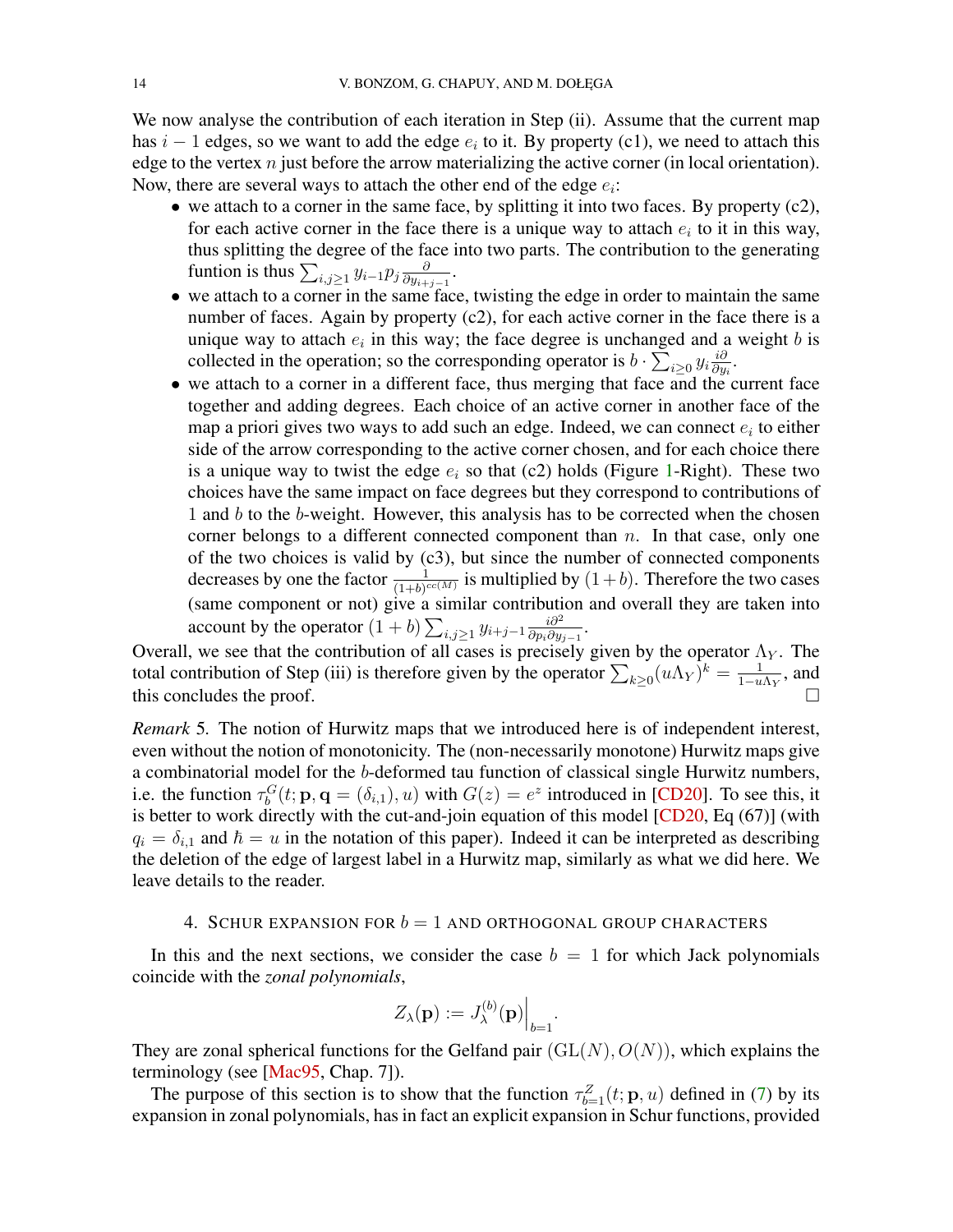<span id="page-14-4"></span>we scale the variables p by a factor of 2. Moreover, this explicit expansion is directly related to irreducible representations of orthogonal groups. See Theorem [4.1](#page-14-0) and Theorem [4.4](#page-19-0) which establishes the closely related conjecture of Oliveira and Novaes.

4.1. Irreducible representations of orthogonal and special orthogonal groups. The representation theory of orthogonal and special orthogonal groups was developed in the pionering work of Weyl [\[Wey97\]](#page-41-11), see e.g. [\[FH91\]](#page-39-16) for an introduction. The highest weight irreducible characters  $o_{\lambda}$  of the orthogonal group  $O(2n)$  are indexed by partitions  $\lambda$  with  $\ell(\lambda) \leq n$ . For  $\lambda_n = 0$  they coincide with the irreducible characters so<sub> $\lambda$ </sub> of the special orthogonal group  $SO(2n)$ , and when  $\lambda_n \neq 0$  they split into a direct sum  $so_{(\lambda_1,...,\lambda_n)} + so_{(\lambda_1,...,-\lambda_n)}$ . The dimension of the irreducible representation of  $SO(2n)$  of the highest weight  $\lambda$  is given by the following formula due to Weyl (see [\[Wey97,](#page-41-11) [FH91\]](#page-39-16)), which is a consequence of the Weyl character formula:

<span id="page-14-2"></span>(21) 
$$
so_{\lambda}(1^{2n}) = \prod_{1 \leq i < j \leq n} \frac{(\rho_i - \rho_j)(\rho_i + \rho_j + 2n)}{(-i + j)(-i - j + 2n)},
$$

where  $\rho_i := \lambda_i - i$ . In particular

<span id="page-14-3"></span>(22) 
$$
o_{\lambda}(1^{2n}) = \begin{cases} so_{\lambda}(1^{2n}) & \text{for } \ell(\lambda) < n, \\ 2so_{\lambda}(1^{2n}) & \text{for } \ell(\lambda) = n. \end{cases}
$$

A different formula for the dimension of the irreducible representation of the orthogonal group  $O(n)$  of the highest weight  $\lambda$ , valid regardless of the parity of n, was given by El Samra and King [\[ESK79\]](#page-39-17). They proved that

<span id="page-14-1"></span>
$$
(23) \quad o_{\lambda}(1^n) = \frac{1}{\text{hook}_{\lambda}} \prod_{\substack{(x,y)\in\lambda:\\x\leq y}} \left(n + \lambda_x + \lambda_y - x - y\right) \prod_{\substack{(x,y)\in\lambda:\\x>y}} \left(n - \lambda_x^t - \lambda_y^t + x + y - 2\right),
$$

where  $hook_{\lambda}$  is the *hook-product* of the partition  $\lambda$ , which can be defined in previously introduced Jack-theoretic notation by

$$
\mathrm{hook}_{\lambda} := \mathrm{hook}_{b=0}(\lambda) = \mathrm{hook}_{b=0}(\lambda).
$$

The quantity hook<sub> $\lambda$ </sub> has a well known representation theoretic interpretation, namely  $f^{\lambda}$  :=  $|\lambda|!/ \text{hook}$  is the dimension of the irreducible representation of the symmetric group indexed by  $\lambda$ , see e.g. [\[Sta99,](#page-41-7) [FH91\]](#page-39-16).

From [\(23\)](#page-14-1), the quantity  $o_\lambda(1^n) \in \mathbb{Q}[n]$  can be considered as a polynomial in n of degree  $|\lambda|$ , which allows us to extend the definition of this "dimension" to the case where  $n$  is a formal variable. Below we will use this convention with  $n = u^{-1}$ , so that  $o_{\lambda}(1^{u^{-1}}) \in \mathbb{Q}[u^{-1}]$  and therefore  $1/\rho_{\lambda}(1^{u^{-1}})$  has a valid power series expansion at  $u = 0$ , i.e.  $1/\rho_{\lambda}(1^{u^{-1}}) \in \mathbb{Q}[[u]]$ .

<span id="page-14-0"></span>4.2. Schur function expansion. In what follows, we will sometimes need to rescale the variables of Schur functions by a factor of 2, and we will use the notation

$$
\mathbf{p}/2 := (p_1/2, p_2/2, p_3/2, \dots) , \mathbf{2p} := (2p_1, 2p_2, 2p_3, \dots).
$$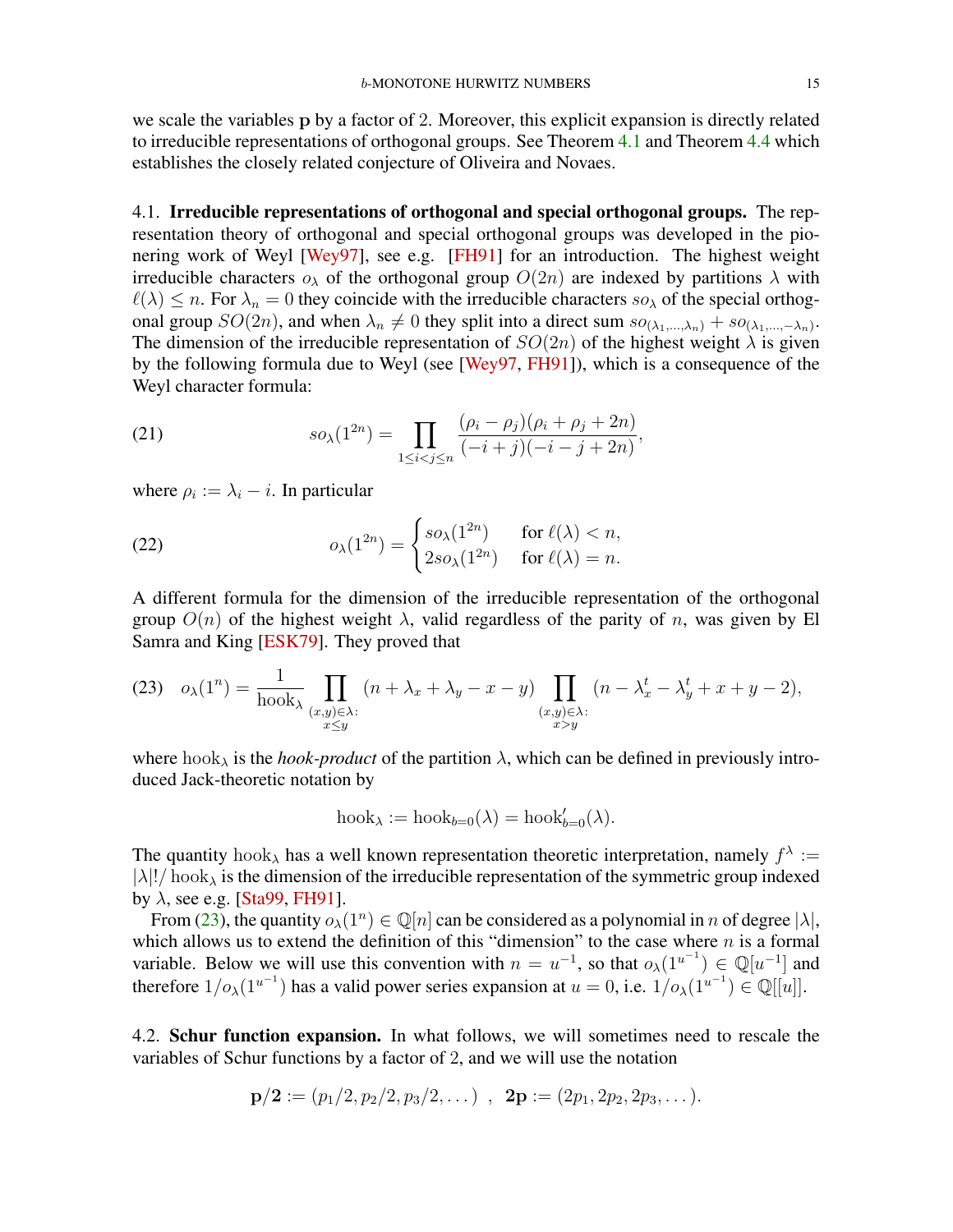**Theorem 4.1** (Explicit expansion of  $\tau_{b=1}^Z$  in scaled Schur functions). *The function*  $\tau_{b=1}^Z(t; \mathbf{p}, u)$ *defined by its expansion* [\(7\)](#page-5-7)*, has the following expansion in Schur functions of the variables* p/2*,*

<span id="page-15-0"></span>(24) 
$$
\tau_{b=1}^Z(t; \mathbf{p}, u) = \sum_{n \geq 0} t^n \sum_{\lambda} \frac{s_{\lambda}(\mathbf{p}/2)}{\text{hook}^2 \cdot o_{\lambda}(1^{u^{-1}})}.
$$

*This identity holds in*  $\mathbb{Q}(u)[p][[t]]$  *and in*  $\mathbb{Q}[p][[u, t]]$ *.* 

The proof of Theorem [4.1](#page-14-0) consists in showing that the RHS of  $(24)$  satisfies the evolution equation [\(8\)](#page-5-6). In fact, we will directly check each Virasoro constraint since this is not more difficult. For a partition  $\lambda$  and an integer k such that  $\ell(\lambda) \leq k$ , we define the rational function

$$
a_{\lambda}(n) := \frac{1}{\text{hook}^2 \cdot o_{\lambda}(1^{2n})} \in \mathbb{Q}(n).
$$

The next lemma tells us how to evaluate this rational function on integers. Here and later we use the notation  $\rho_i := \lambda_i - i$ , with the convention  $\lambda_i := 0$  if  $i > \ell(\lambda)$ .

**Lemma 4.2.** *If*  $n > k \ge \ell(\lambda)$ *, and if*  $n = k = \ell(\lambda)$ *, we have* 

<span id="page-15-1"></span>(25) 
$$
a_{\lambda}(n) = \prod_{1 \leq i < j \leq k} \frac{\rho_i - \rho_j}{2n + \rho_i + \rho_j} \prod_{i=1}^k \frac{(2n - 2i)!}{2(\rho_i + k)!(\rho_i + 2n - k - 1)!(\rho_i + n)}.
$$

*If*  $n > \ell(\lambda)$ *, we have* 

<span id="page-15-2"></span>(26) 
$$
a_{\lambda}(n) = 2 \prod_{1 \leq i < j \leq n} \frac{\rho_i - \rho_j}{2n + \rho_i + \rho_j} \prod_{i=1}^n \frac{(2n - 2i)!}{2(\rho_i + n)!^2}.
$$

*Proof.* Let  $n > k \ge \ell(\lambda)$  and note that  $\rho_i = -i$  if  $i > k$ . We split the product in [\(21\)](#page-14-2) as follows,

$$
so_{\lambda}(1^{2n}) = N_{\lambda}(k)M_{\lambda}(n,k)\frac{D(k+1,n)}{D(1,n)}
$$

with

$$
N_{\lambda}(k) = \prod_{1 \le i < j \le k} (\rho_i - \rho_j)(\rho_i + \rho_j - 2n), \qquad M_{\lambda}(n, k) = \prod_{i=1}^k \prod_{j=k+1}^n (\rho_i + j)(\rho_i - j + 2n)
$$

and for all  $1 \leq p < n$ 

$$
D(p, n) = \prod_{p \le i < j \le n} (-i + j)(-i - j + 2n).
$$

The products which do not involve  $\rho_i$  and  $\rho_j$  can be performed in terms of factorials, yielding

$$
M_{\lambda}(n,k) = \prod_{i=1}^{k} (\rho_i + n) \frac{(\rho_i + 2n - k - 1)!}{(\rho_i + k)!}, \qquad D(p,n) = \prod_{i=p}^{n-1} \frac{(2n - 2i)!}{2}.
$$

This gives the following expression for  $so_{\lambda}(1^{2n})$ ,

$$
so_{\lambda}(1^{2n}) = \prod_{1 \leq i < j \leq k} (\rho_i - \rho_j)(\rho_i + \rho_j - 2n) \prod_{i=1}^k 2(\rho_i + n) \frac{(\rho_i + 2n - k - 1)!}{(\rho_i + k)!(2n - 2i)!}
$$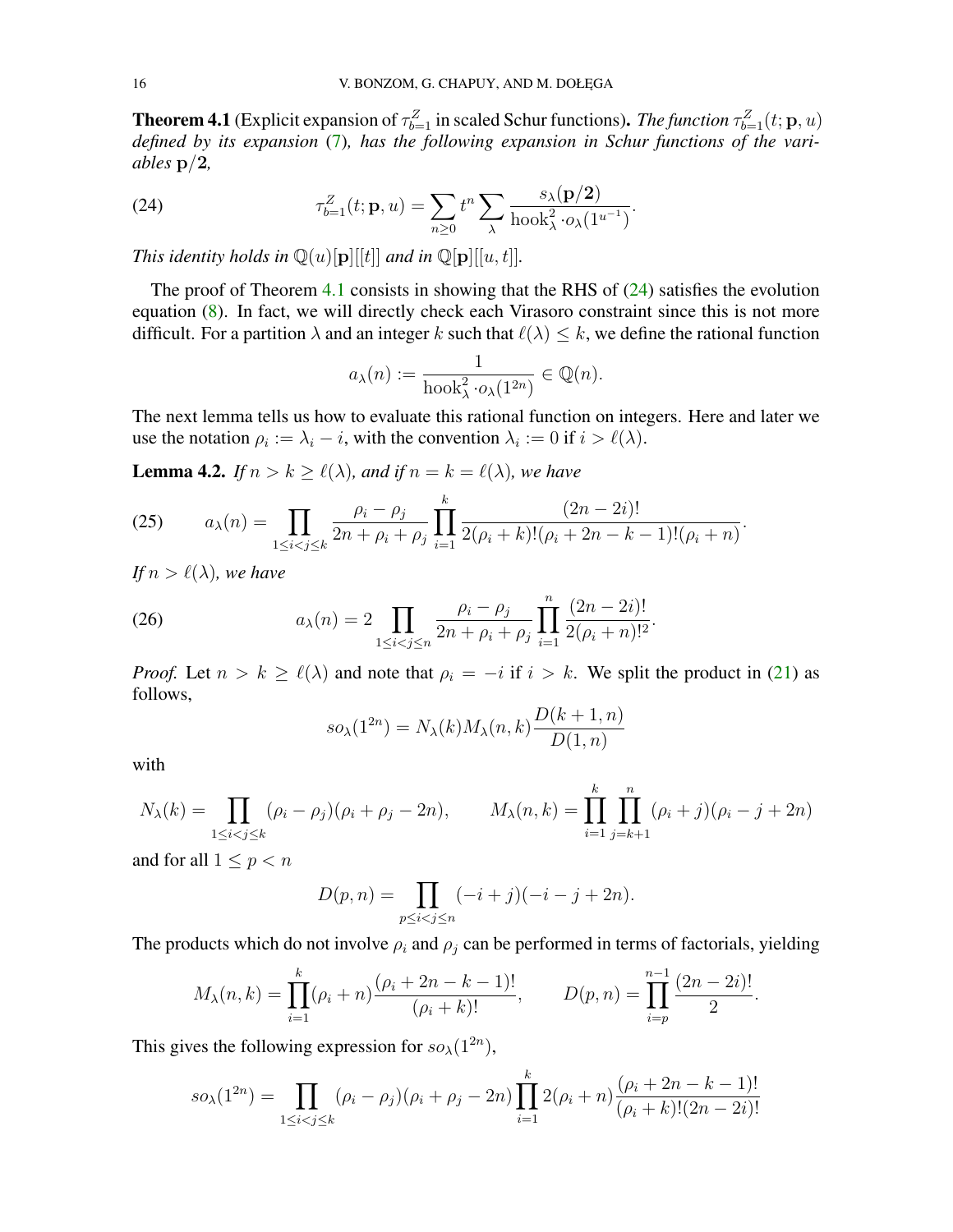<span id="page-16-2"></span>Notice that we derived this formula assuming  $k < n$ . In the case  $\ell(\lambda) = n$  and plugging  $k = n$  in the formula above we obtain [\(21\)](#page-14-2) times two since

$$
\frac{1}{D(1,n)} = \prod_{1 \le i \le n-1} \frac{2}{(2n-2i)!} = \frac{1}{2} \prod_{1 \le i \le n} \frac{2(\rho_i + n)(2n - n - 1 + \rho_i)!}{(\rho_i + n)!(2n - 2i)!}
$$

for any partition  $\lambda$  of length n. Therefore by [\(22\)](#page-14-3) we have that

$$
o_{\lambda}(1^{2n}) = \prod_{1 \leq i < j \leq k} (\rho_i - \rho_j)(\rho_i + \rho_j - 2n) \prod_{i=1}^k 2(\rho_i + n) \frac{(\rho_i + 2n - k - 1)!}{(\rho_i + k)!(2n - 2i)!}
$$

for  $n > k$ , and  $n = k = \ell(\lambda)$ . Plugging the hook-product formula (e.g. [\[Sta99\]](#page-41-7))

$$
hook_{\lambda} = \prod_{1 \le i < j \le k} \frac{1}{\rho_i - \rho_j} \prod_{i=1}^k (\rho_i + k)!
$$

for all  $k > \ell(\lambda)$ , we obtain [\(25\)](#page-15-1).

Notice now that substituting  $k = n - 1$  in [\(25\)](#page-15-1) we obtain

$$
a_{\lambda}(n) = \prod_{1 \leq i < j \leq n-1} \frac{\rho_i - \rho_j}{2n + \rho_i + \rho_j} \prod_{i=1}^{n-1} \frac{(2n-2i)!}{2(\rho_i + n)!^2}.
$$

It has the same form as [\(26\)](#page-15-2), but the bound on the products is  $n - 1$  instead of n, and there is a missing factor 2 in front. It is easy to see that the bound can be extended to  $n$  by compensating by a factor 2. Indeed, since  $\rho_n = -n$ , one has  $\prod_{i=1}^{n-1} \frac{\rho_i - \rho_n}{2n + \rho_i + \rho_i}$  $\frac{\rho_i - \rho_n}{2n + \rho_i + \rho_n} = 1$ , and  $\prod_{i=1}^n$  $\frac{(2n-2i)!}{2(\rho_i+n)!^2}=\frac{1}{2}$  $\frac{1}{2} \prod_{i=1}^{n-1}$  $(2n-2i)!$  $\frac{2(\rho_i+n)!^2}{2(n+1)!^2}$ . В последните последните последните последните последните последните последните последните последните последн<br>В последните последните последните последните последните последните последните последните последните последнит

Using Eq. [\(25\)](#page-15-1), we can (and we do) promote the definition of  $a_{\lambda}(n)$  to nonnegative integer k-tuples  $\lambda \in \mathbb{Z}_{\geq 0}^k$ . This is an antisymmetric function of the k parameters  $\rho_i = \lambda_i - i$ . In what follows it will also be natural to think of the Schur function  $s_\lambda$  as a function of these parameters. For an integer partition  $\lambda$  with  $\ell(\lambda) \leq k$ , we will thus write

$$
s_{\lambda} = s^{(\rho_1, \ldots, \rho_k)}.
$$

We extend this definition antisymmetrically to k-tuples  $\rho \in \mathbb{Z}^k$ . In particular  $s^{(\rho_1,...,\rho_k)}$  vanishes if two of the  $\rho_i$  are equal.

The following lemma describes the action of Virasoro constraints on scaled Schur functions. Its proof will be more natural after the Boson-Fermion correspondence is introduced, so we postpone the proof to Section [5.3,](#page-28-0) Lemma [5.6.](#page-24-0)

<span id="page-16-0"></span>**Lemma 4.3** (Action of the Virasoro operator on scaled Schur functions). Let  $r \geq 1$ ,  $u^{-1} = 2n$ *and recall the notation*  $L_r^Z$  *from* [\(17\)](#page-7-2)*. For any vector*  $\rho \in \mathbb{Z}^k$  *with*  $\rho_i \geq -i$  *and*  $\rho_{k-i} = i - k$ *for*  $0 \leq i < r$  *(in particular*  $k > r$ *) one has* 

<span id="page-16-1"></span>
$$
(27)\ \left(L_r^Z\Big|_{b=1}\right)s^{(\rho_1,\dots,\rho_k)}(\mathbf{p}/2)=-\frac{t}{2}\delta_{r,1}s^{(\rho_1,\dots,\rho_k)}(\mathbf{p}/2)+\sum_{i=1}^{k-r}\left(n+\rho_i\right)s^{(\rho_1,\dots,\rho_k)-r\epsilon_i}(\mathbf{p}/2).
$$

*where*  $\epsilon_i = (0, \ldots, 1, \ldots, 0)$  *is the vector with a unique* 1 *in i-th position.* 

We can now prove the theorem.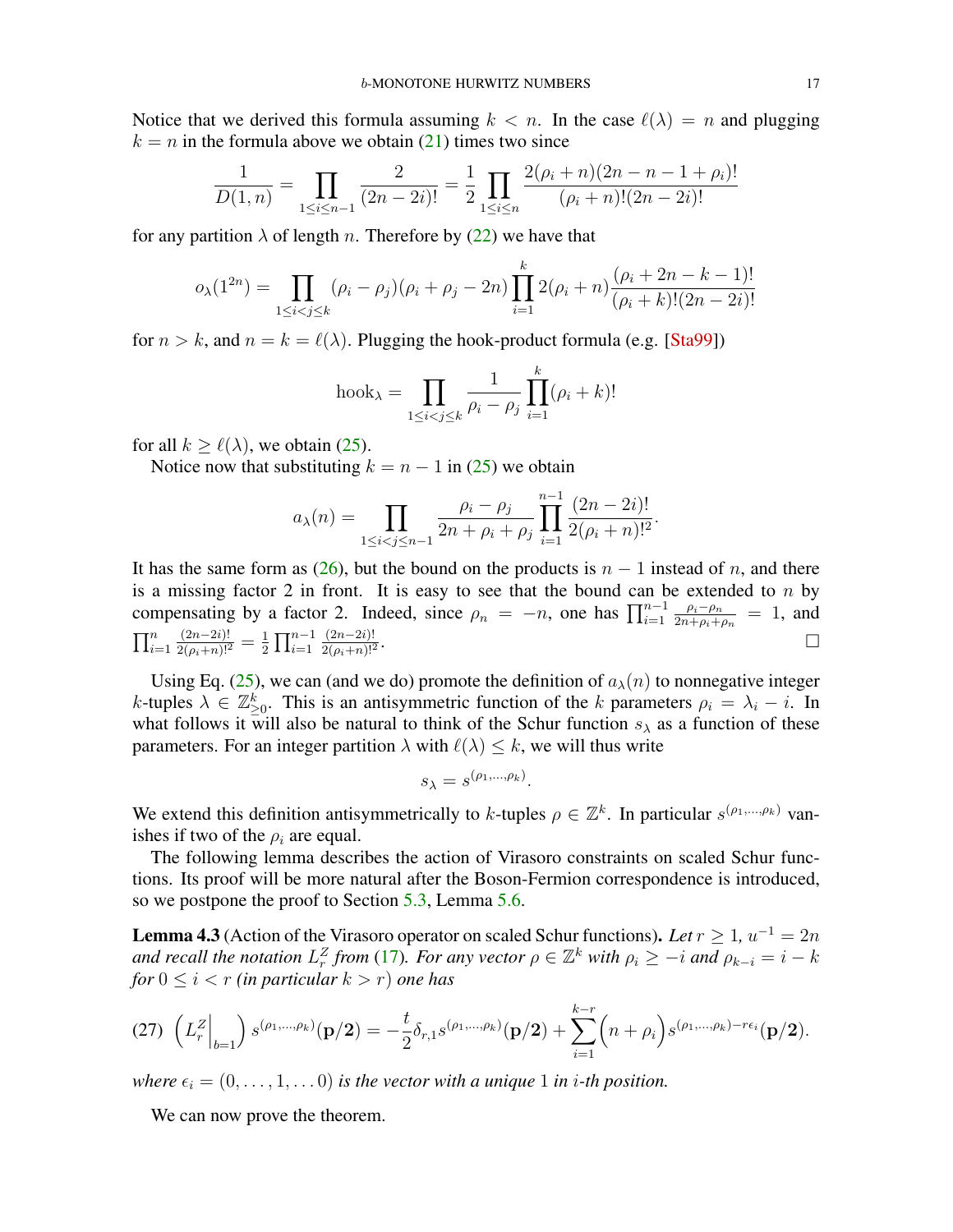*Proof of Theorem [4.1.](#page-14-0)* We will show that the RHS of [\(24\)](#page-15-0) is annihilated by the Virasoro constraint  $\left.\left(L_r^Z\right|_{b=1}\right)$ for each  $r \geq 1$ . Multiplying by  $p_r$  and summing over r, this will show that it satisfies the evolution equation [\(8\)](#page-5-6) with  $b = 1$ , which is enough to conclude since this equation has a unique solution in  $\mathbb{Q}[{\bf p}][[u, t]].$ 

Fix  $r \geq 1$ , and make the change of variables  $u^{-1} = 2n$ . We will prove that for each partition  $\lambda$  the coefficients of  $s_{\lambda}$  in the Schur-expansion of

<span id="page-17-0"></span>
$$
\left(L_r^Z\Big|_{b=1}\right)\tau_{b=1}^Z(t;{\bf p},(2n)^{-1})
$$

is equal to zero. From the previous lemma, it is enough to show that for each positive integer k and for each  $\rho \in \mathbb{Z}^k$  with  $\rho_i \geq -i$  and  $\rho_{k-i} = i - k$  for  $0 \leq i < r$  we have, in previous notation

(28) 
$$
\sum_{i=1}^{k} (n + \rho_i + r) \frac{a_{\lambda + \epsilon_i r}(n)}{a_{\lambda}(n)} = \delta_{r,1} \frac{1}{2},
$$

as an identity between rational functions of the formal variable  $n$ . We will prove this identity by evaluating it at infinitely many integer values n. Recall that for a fixed partition  $\lambda$  the LHS of [\(28\)](#page-17-0) does not depend on the choice of k assuming that  $n > k \ge \ell(\lambda)$  and that  $\rho_i := \lambda_i - i$  (with the convention that  $\rho_i = -i$  for  $i > \ell(\lambda)$ ). This is a consequence of [\(25\)](#page-15-1) and Lemma [4.3.](#page-16-0)

Fix a positive integer  $k \ge \ell(\lambda) + r$ . Using [\(25\)](#page-15-1) we can rewrite the LHS of [\(28\)](#page-17-0), for n large enough, as

<span id="page-17-1"></span>
$$
(29) \quad \sum_{i=1}^{k} \frac{(n+\rho_i)}{(\rho_i + k + r)_{(r)}(\rho_i + 2n - k + r - 1)_{(r)}} \prod_{j \neq i} \frac{(\rho_i - \rho_j + r)}{(\rho_i - \rho_j)} \frac{(\rho_i + \rho_j + 2n)}{(\rho_i + \rho_j + 2n + r)},
$$

where  $(n)_{(m)} := \prod_{i=1}^{m} (n-i+1)$  denotes the falling factorial.

Note that in [\(29\)](#page-17-1) we have  $\rho_{k-i} = i - k$  for  $0 \le i < r$ . We will thus treat (29) as a rational function  $f_{n,r}: \overline{\mathbb{C}}^{k-r}\to \overline{\mathbb{C}}$  of  $(\rho_1,\ldots,\rho_{k-r})\in \overline{\mathbb{C}}^{k-r}$ , with  $\overline{\mathbb{C}}=\mathbb{C}\cup\{\infty\}$  . To show that this quantity is constant (and compute it), we will study its residues at all possible poles (including infinity), which we now enumerate.

•  $\rho_i = \rho_j = z$  for some  $i \neq j$ ,  $z \in \overline{\mathbb{C}}$ . The residue  $Res_{\rho_i = \rho_j = z} f_{n,r}(\rho)$  is equal to

$$
\frac{(n+z)}{(z+k+r)_{(r)}(z+2n-k+r-1)_{(r)}}\frac{2z+2n}{2z+2n+r} \times \prod_{h\neq i,j} \frac{(z-\rho_h+r)}{(z-\rho_h)}\frac{(z+\rho_h+2n)}{(z+\rho_h+2n+r)}(r-r) = 0.
$$

•  $\rho_i = -\rho_j - 2n - r = z - n - \frac{r}{2}$  $\frac{r}{2}$  for some  $i \neq j$ ,  $z \in \overline{\mathbb{C}}$ . The residue  $Res_{\rho_i = -\rho_j - 2n - r = z - n - \frac{r}{2}}$  $\frac{r}{2}$   $f_{n,r}(\rho)$ is equal to

$$
\sum_{\pm} \frac{-r(\pm z - \frac{r}{2})}{(\pm z + k + \frac{r}{2} - n)_{(r)}(\pm z + n - k + \frac{r}{2} - 1)_{(r)}} \frac{\pm 2z + r}{\pm 2z} \prod_{h \neq i,j} \frac{(\pm z - \rho_h + \frac{r}{2} - n)}{(\pm z - \rho_h - \frac{r}{2} - n)} \frac{(\pm z + \rho_h + n - \frac{r}{2})}{(\pm z + \rho_h + n + \frac{r}{2})}
$$
  
= 
$$
\frac{(z - \frac{r}{2})(z + \frac{r}{2})(-r + (-1)^{2r}r)}{z(-z + k + \frac{r}{2} - n)_{(r)}(-z + n - k + \frac{r}{2} - 1)_{(r)}} \prod_{h \neq i,j} \frac{(-z - \rho_h + \frac{r}{2} - n)}{(-z - \rho_h - \frac{r}{2} - n)} \frac{(-z + \rho_h + n - \frac{r}{2})}{(-z + \rho_h + n + \frac{r}{2})} = 0.
$$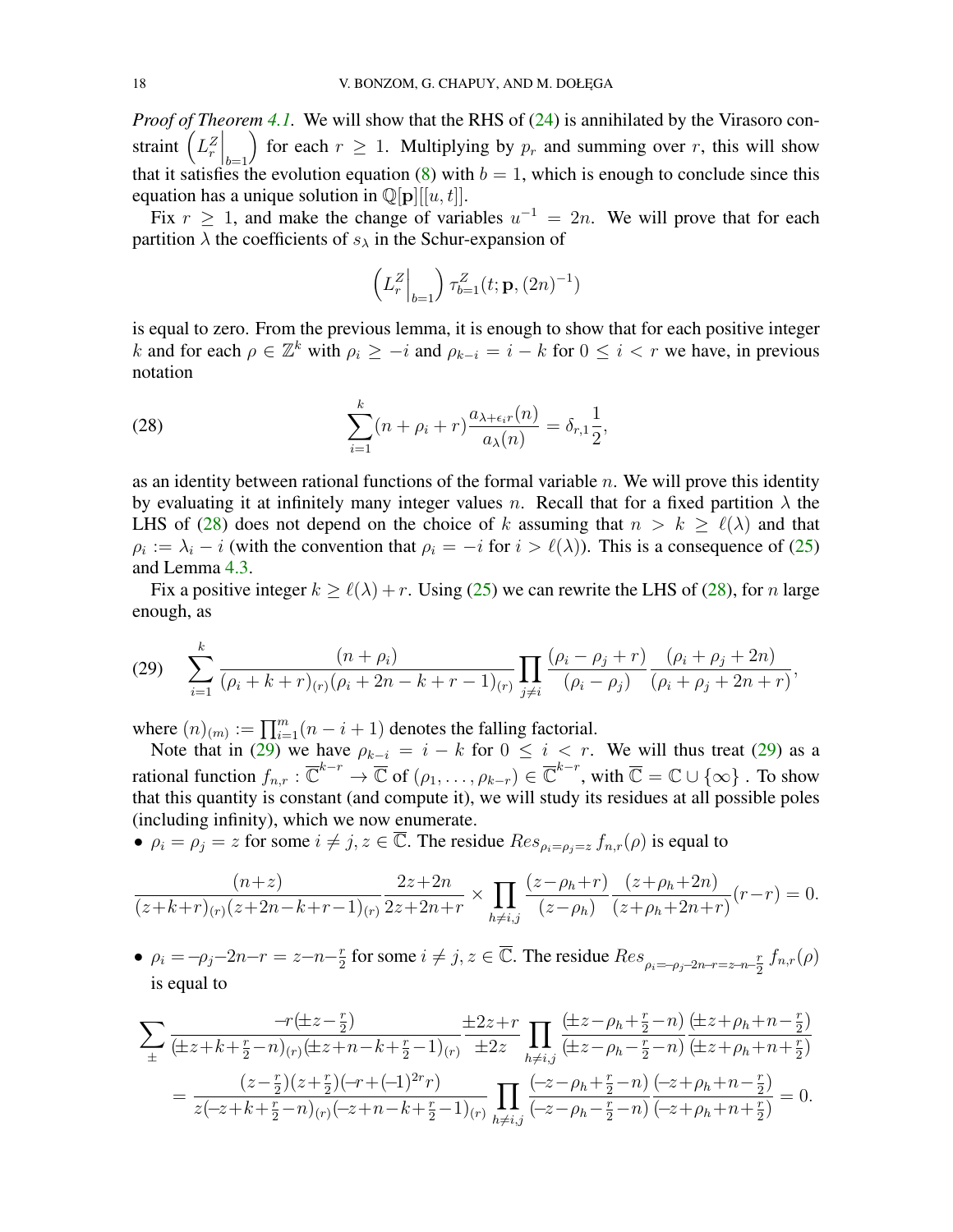•  $\rho_i = j-1-k-r$  for some  $i \in [k-r], j \in [r]$ . In order to show that there is no pole it is enough to recall that the function  $f_{n,r}: \overline{\mathbb{C}}^{k-r} \to \mathbb{C}$  is equal to the function

$$
\sum_{i=1}^{k+N} \frac{(n+\rho_i)}{(\rho_i + k + N + r)_{(r)}(\rho_i + 2n - k - N + r - 1)_{(r)}} \prod_{j \neq i} \frac{(\rho_i - \rho_j + r)}{(\rho_i - \rho_j)} \frac{(\rho_i + \rho_j + 2n)}{(\rho_i + \rho_j + 2n + r)},
$$

for any positive integer N, where  $\rho_i := -i$  for  $k < i \leq k + N$  (assuming  $n > k + N$ ). Indeed, this is true for arbitrary  $(\rho_1, \ldots, \rho_{k-r}) \in \mathbb{Z}_{\geq}^{k-r}$ , and since  $f_{n,r}$  is a rational function, it also holds true for arbitrary  $(\rho_1,\ldots,\rho_{k-r})\in\overline{\mathbb{C}}^{k-r}.$  Taking  $N\geq j$  we can see that in fact there is no pole in  $\rho_i = j - 1 - k - r$ .

- the same argument also shows that there is no pole in  $\rho_i = j 2n + k r$  for some  $i \in$  $[k - r], j \in [r].$
- $\rho_i = \infty$ . There is no pole there, since the limit  $\rho_i \to \infty$  exists and it is equal to

$$
\sum_{j \neq i}^{k} \frac{(n+\rho_j)}{(\rho_j + k + r)_{(r)}(\rho_j + 2n - k + r - 1)_{(r)}} \prod_{h \neq i,j} \frac{(\rho_j - \rho_h + r)}{(\rho_j - \rho_h)} \frac{(\rho_j + \rho_h + 2n)}{(\rho_j + \rho_h + 2n + r)}.
$$

We have just shown that  $f_{n,r}$  has no poles and therefore, by Liouville's theorem, it is constant. We can evaluate it by choosing  $k = r+1$  and  $\rho_1 = -1$  (which corresponds to the choice  $\rho_i = -i$  for  $1 \leq i \leq k$ ). For this choice we have

$$
f_{n,r}(\rho) = \sum_{i=1}^{r+1} \frac{(n-i)}{(2r+1-i)_{(r)}(2n-2-i)_{(r)}} \prod_{j\neq i} \frac{(-i+j+r)}{(-i+j)} \frac{(-i-j+2n)}{(-i-j+2n+r)} =
$$
  
\n
$$
= \sum_{i=1}^{r} \frac{(n-i)(r+1-i)!(2n-2-r-i)!}{(2r+1-i)!(2n-2-i)!} \frac{(-1)^{i-1}(2r+1-i)!}{r(i-1)!(r+1-i)!(r-i)!}.
$$
  
\n
$$
\frac{(2n-1-i)!(2n-2-i)!(2n-2i+r)}{(2n-2-r-i)!(2n+r-1-i)!2(n-i)}
$$
  
\n
$$
= \frac{1}{2} \sum_{i=1}^{r} (-1)^{i-1} \frac{(2n-i-1)!(2n-2i+r)}{r(i-1)!(r-i)!(2n+r-i-1)!}
$$
  
\n
$$
= \frac{1}{2r!} \sum_{i=0}^{r} (-1)^{i} {r-1 \choose i} \frac{2n-2+r-2i}{(2n-2+r-i)_{(r)}}.
$$

In order to compute the last expression, we consider it as a rational function of  $2n$ ,  $f_r : \overline{\mathbb{C}} \to$  $\overline{\mathbb{C}}$  and we will apply Liouville's theorem again. The only possible poles of  $f_r$  (all of them are at most simple) are in  $2n = 1 + (-1)^{\epsilon}j$ , where  $0 \le j \le r-1$  and  $\epsilon \in \{0, 1\}$ . But for  $r > 1$ , the residue  $\text{Res}_{2n=1-j} f_r(x)$  is null because the terms of the sum corresponding to the indices i and  $r-1-j-i$  cancel out, and the same is true for  $\text{Res}_{2n=1+j} f_r(x)$ . We thus obtain

$$
\operatorname{Res}_{x=\infty} f_r(x) = \frac{1}{2} \delta_{r,1},
$$

which implies that  $f_{n,r} \equiv \frac{1}{2}$  $\frac{1}{2}\delta_{r,1}$ .

We have proved this equality for infinitely many values of  $n$ , therefore [\(28\)](#page-17-0) is true as a rational function of *n* and the proof is complete.  $\Box$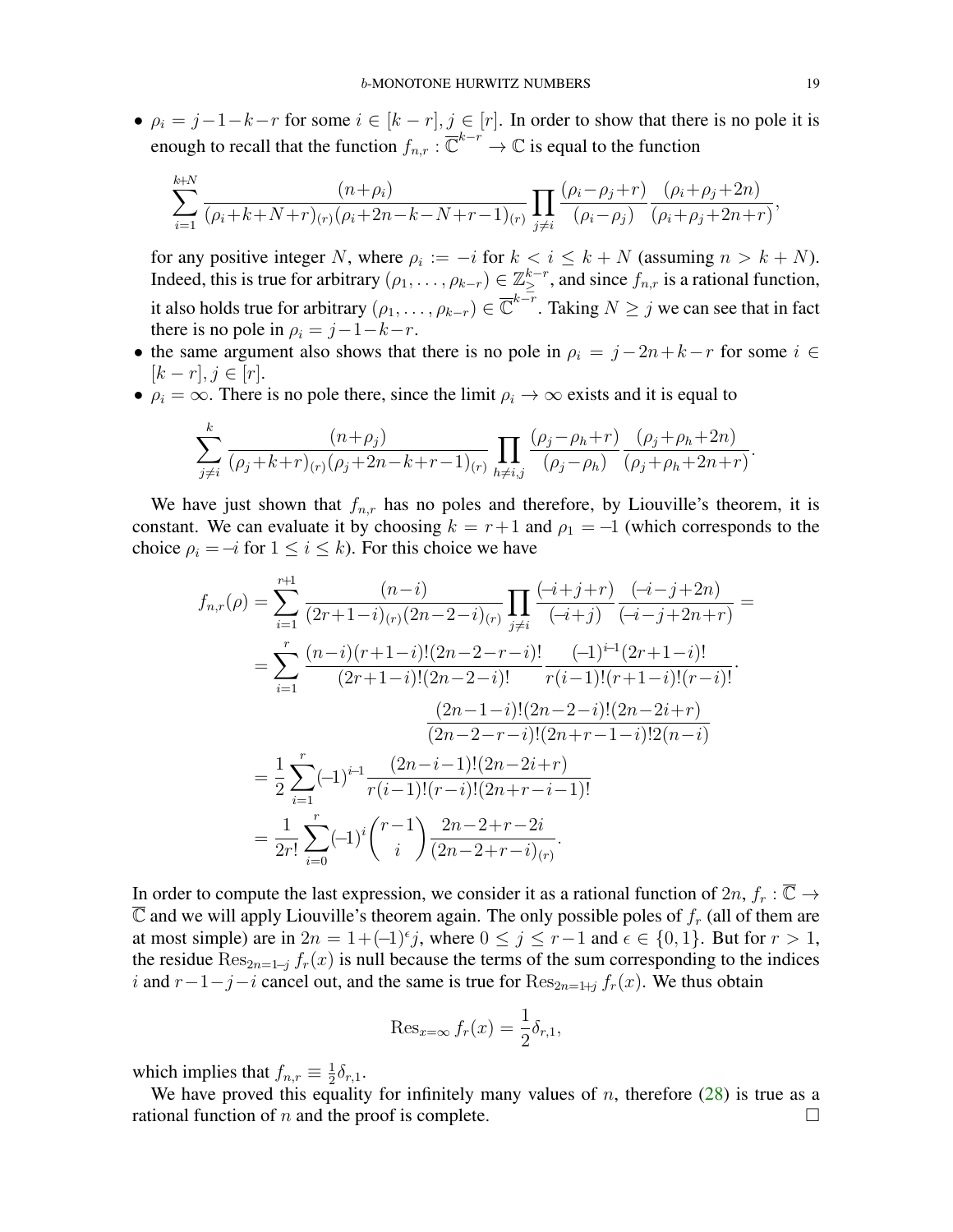<span id="page-19-2"></span>4.3. The conjecture of Oliveira and Novaes. An immediate corollary of Theorem [4.1](#page-14-0) is the proof of [\[ON20,](#page-41-4) Conjecture 1]. Before we state it, let us introduce the notation from [\[ON20\]](#page-41-4) so that we can translate this conjecture into our framework. Let N be a formal parameter and  $m \geq 1$  be an integer, and define

$$
[N]^{(2)}_\lambda:=Z_\lambda(1^N),\quad \{N\}_\lambda:=\frac{m!}{\chi_\lambda(1^m)}o_\lambda(1^N),\quad G_{\lambda,\gamma}:=\sum_{\mu\vdash m}\frac{m!}{z_\mu}\omega_\lambda(\mu)\chi_\gamma(\mu),
$$

where  $\chi_{\gamma}$  is the character of the irreducible representation of the symmetric group  $\mathfrak{S}_m$ , and  $\omega_{\lambda}$ is the zonal spherical function of the Gelfand pair  $(\mathfrak{S}_{2m}, H_m)$  with  $H_m$  the hyperoctahedral group, indexed respectively by partitions  $\gamma$  and  $\lambda$  of m. Irreducible characters of the symmetric group and zonal spherical function of the Gelfand pair ( $\mathfrak{S}_{2m}$ ,  $H_m$ ) are related to Schur  $s_\lambda$ and zonal  $Z_{\lambda}$  symmetric functions, respectively, by their expansions in the power-sum basis

$$
\frac{\chi_{\lambda}(1^m)}{m!} J_{\lambda}^{(1)} = s_{\lambda} = \sum_{\mu \vdash m} \chi_{\lambda}(\mu) \frac{p_{\mu}}{z_{\mu}},
$$

$$
J_{\lambda}^{(2)} = Z_{\lambda} = 2^m \sum_{\mu \vdash m} \omega_{\lambda}(\mu) \frac{p_{\mu}}{2^{\ell(\mu)} z_{\mu}}.
$$

We also recall the hook length formula,  $\chi_{\lambda}(1^m)/m! = 1/\text{hook}$ , and refer again to [\[Mac95\]](#page-40-16) for background. We have

<span id="page-19-0"></span>Theorem 4.4 ([\[ON20,](#page-41-4) Conjecture 1]). *The following identity holds:*

$$
\sum_{\lambda \vdash m} \frac{\chi_{2\lambda}(1^{2m})}{[N]_{\lambda}^{(2)}} G_{\lambda,\gamma} = \frac{(2m)!}{2^m m!} \frac{\chi_{\gamma}(1^m)}{\{N\}_{\gamma}}.
$$

*Proof.* Theorem [4.1](#page-14-0) is an explicit equality between an expansion on zonal symmetric functions and an expansion on scaled Schur functions. Using the notations from [\[ON20\]](#page-41-4), the hook length formula and specializing  $t = 1$ , it reads

(30) 
$$
\sum_{m\geq 0}\sum_{\lambda\vdash m}\frac{\chi_{2\lambda}(1^{2m})}{(2m)!}\frac{Z_{\lambda}(\mathbf{p})}{[N]_{\lambda}^{(2)}}=\sum_{m\geq 0}\sum_{\lambda\vdash m}\frac{\chi_{\lambda}(1^{m})}{m!}\frac{s_{\lambda}(\mathbf{p}/2)}{\{N\}_{\lambda}}.
$$

Consider the standard Hall scalar product  $\langle, \rangle = \langle, \rangle_1$  on the space of symmetric functions with respect to the variables  $p' := p/2$ . By definition (see e.g. [\[Mac95\]](#page-40-16)) we have that

<span id="page-19-1"></span>
$$
\langle s_{\lambda}(\mathbf{p}'), s_{\mu}(\mathbf{p}') \rangle = \delta_{\lambda, \mu} , \langle p_{\lambda}, p_{\mu} \rangle = 2^{2\ell(\lambda)} z_{\lambda} \delta_{\lambda, \mu}.
$$

We will now take the scalar product of both sides of [\(30\)](#page-19-1) with  $s_{\gamma}(\mathbf{p}')$ . The RHS is equal to

$$
\left\langle \sum_{\lambda} \frac{\chi_{\lambda}(1^m)}{m!} \frac{s_{\lambda}(\mathbf{p}')}{\{N\}_{\lambda}}, s_{\gamma}(\mathbf{p}') \right\rangle = \frac{1}{m!} \frac{\chi_{\gamma}(1^m)}{\{N\}_{\gamma}}.
$$

To evaluate the LHS, we expand the summand in the power-sum basis

$$
\frac{\chi_{2\lambda}(1^{2m})}{(2m)!} \frac{Z_{\lambda}(\mathbf{p})}{[N]_{\lambda}^{(2)}} = \frac{2^m \chi_{2\lambda}(1^{2m})}{(2m)! [N]_{\lambda}^{(2)}} \sum_{\mu \vdash m} \frac{\omega_{\lambda}(\mu) 2^{-\ell(\mu)} p_{\mu}}{z_{\mu}},
$$

which directly leads to

$$
\left\langle \frac{\chi_{2\lambda}(1^{2m})}{(2m)!} \frac{Z_{\lambda}(\mathbf{p})}{[N]_{\lambda}^{(2)}}, s_{\gamma}(\mathbf{p}') \right\rangle = \frac{2^{m} \chi_{2\lambda}(1^{2m})}{(2m)! [N]_{\lambda}^{(2)}} \sum_{\mu \vdash m} \frac{\omega_{\lambda}(\mu) \chi_{\gamma}(\mu)}{z_{\mu}} = \frac{2^{m} \chi_{2\lambda}(1^{2m})}{(2m)! [N]_{\lambda}^{(2)}} G_{\lambda, \gamma}.
$$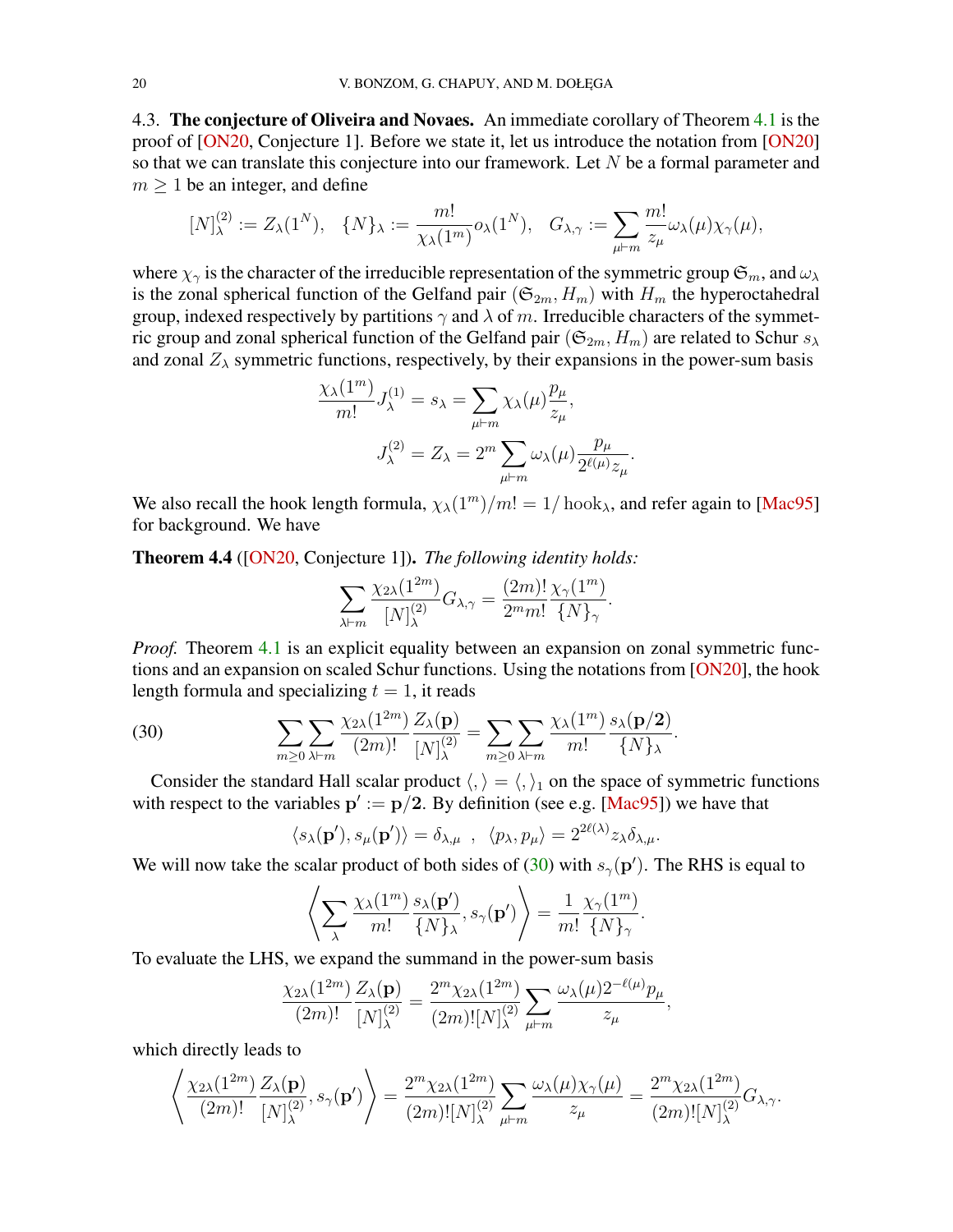<span id="page-20-4"></span>Therefore we have

$$
\sum_{\lambda \vdash m} \frac{2^m \chi_{2\lambda}(1^{2m})}{(2m)! [N]_{\lambda}^{(2)}} G_{\lambda, \gamma} = \frac{1}{m!} \frac{\chi_{\gamma}(1^m)}{\{N\}_{\gamma}}
$$

and multiplying both sides by  $\frac{(2m)!}{2^m}$  gives the desired equality.

4.4. On the symplectic case  $b = -1/2$ . To conclude this section, we mention that in the same way as the value  $b = 1$  is related to the orthogonal group, the case  $b = -1/2$  is related to the symplectic group. We will not state symplectic analogues of all results of this section since the two values are related by a form of duality. For example, the following symplectic analogue of Theorem [4.1](#page-14-0) is in fact a direct corollary of it:

**Corollary 4.5** (Explicit expansion of  $\tau_{b=-1/2}^Z$  in Schur functions). *The function*  $\tau_{b=-1/2}^Z(t; \mathbf{p}, u)$ *defined by its expansion* [\(7\)](#page-5-7)*, has the following expansion in Schur functions of the variables* p*,* (31)

<span id="page-20-1"></span>
$$
\tau_{b=-1/2}^Z(t; \mathbf{p}, u) = \sum_{n\geq 0} (4t)^n \sum_{\lambda} \frac{s_{\lambda}(\mathbf{p})}{\mathrm{hook}^2 \cdot s_{\lambda} \cdot (1^{2u-1})} = \sum_{n\geq 0} (-4t)^n \sum_{\lambda} \frac{s_{\lambda}(\mathbf{p})}{\mathrm{hook}^2 \cdot s_{\lambda} (1^{-2u-1})},
$$

where  $sp_\lambda(1^{2n})$  denotes the dimension of the irreducible representation of the heighest weight  $\lambda$  *of the symplectic orthogonal group*  $Sp(2n)$ *. This identity holds in*  $\mathbb{Q}(u)[p][[t]]$  *and in*  $\mathbb{Q}[\mathbf{p}][[u, t]].$ 

*Proof.* This identity is obtained by applying the transformation  $\omega_2(p_r) := 2(-1)^{r-1}p_r$  on both sides of [\(24\)](#page-15-0) and using the following classical identities (see [\[ESK79,](#page-39-17) [Sta89,](#page-41-6) [Mac95\]](#page-40-16)):

$$
\omega_2(s_\lambda(\mathbf{p}/2)) = s_{\lambda^t}(\mathbf{p}),
$$
  
\n
$$
\omega_2(J_{\lambda}^{(1)}(\mathbf{p})) = 2^{|\lambda|} J_{\lambda^t}^{(-1/2)}(\mathbf{p}),
$$
  
\n
$$
\prod_{\square \in \lambda} \frac{1}{u^{-1} + c_{(1)}(\square)} = \prod_{\square \in \lambda} \frac{2^{-1}}{u^{-1}/2 + c_{(-1/2)}(\square)},
$$
  
\n
$$
j_{\lambda}^{(1)} = 4^n j_{\lambda^t}^{(-1/2)},
$$
  
\n
$$
o_{\lambda^t}(1^u) = (-1)^{|\lambda|} sp_{\lambda}(1^{-u}).
$$

Using the same techniques applied to  $(31)$  we can obtain an analogous result to Theorem [4.4](#page-19-0) involving symplectic characters and symplectic zonal spherical functions related to symplectic zonal polynomials  $J_{\lambda}^{(-1/2)}$  $\lambda^{\left(-1/2\right)}$  in the same way as zonal spherical functions  $\omega_{\lambda}$  are related to zonal  $J_{\lambda}^{(1)}$  $\lambda^{(1)}$ . polynomials. Details are left to the reader.

### <span id="page-20-3"></span>5. PFAFFIANS AND FORMAL LARGE BKP HIERARCHY

<span id="page-20-0"></span>5.1. Pfaffians. We will use the following definition for the Pfaffian.

**Definition 5.1.** The *Pfaffian* of a skew-symmetric matrix  $A$  of even size  $n$  is the quantity  $Pf(A)$  defined by:

(32) 
$$
\text{Pf}(A) := \frac{1}{2^{n/2}(n/2)!} \sum_{\sigma \in \mathfrak{S}_n} \text{sgn}(\sigma) \prod_{i=1}^{n/2} a_{\sigma(2i-1), \sigma(2i)}.
$$

<span id="page-20-2"></span>We have the following classical Schur's Pfaffian identity.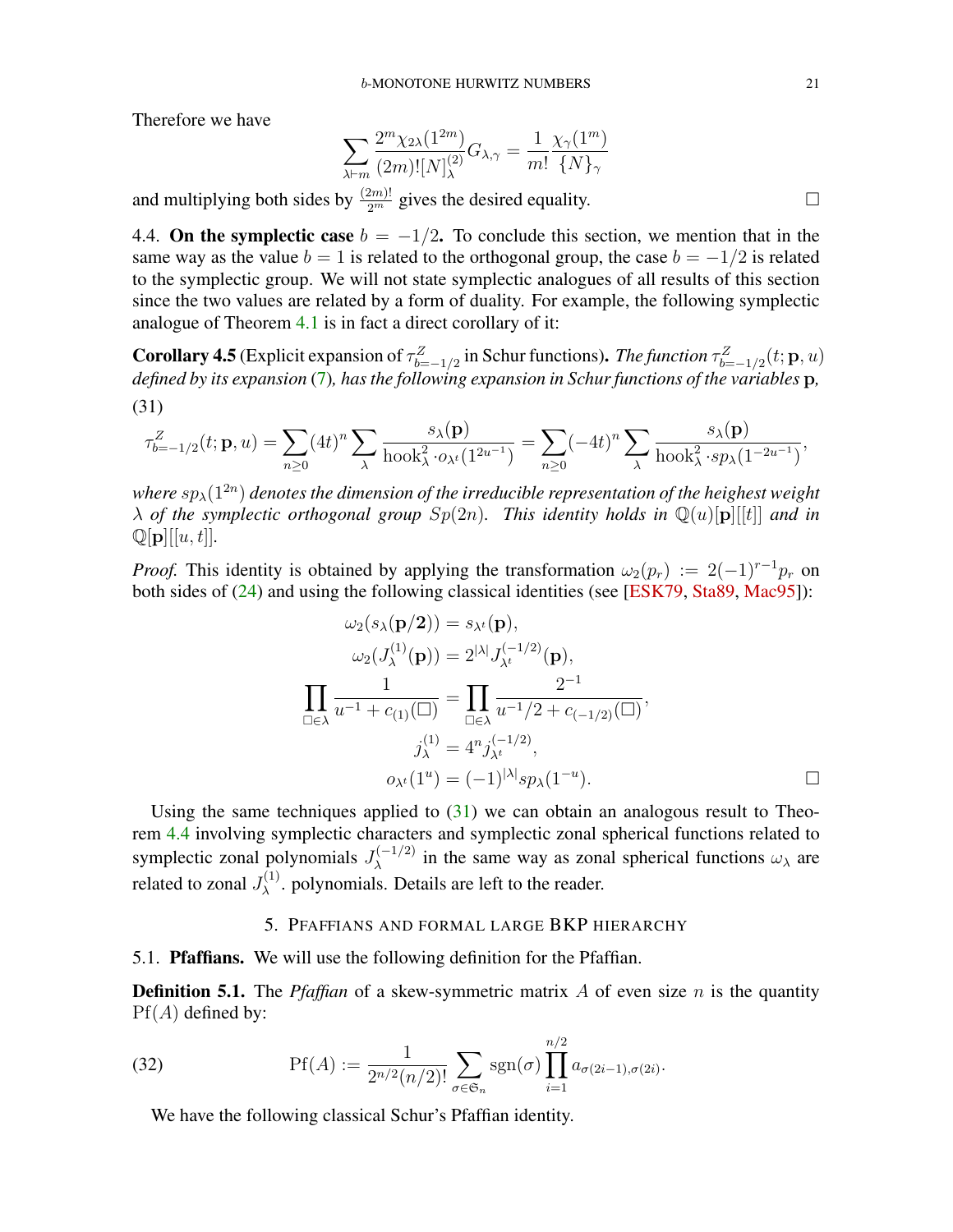<span id="page-21-4"></span>**Lemma 5.2.** Let *n* be an integer and  $x_1, \ldots, x_n$  be *n* real variables. Set  $x_{n+1} := 0$  by con*vention, and*  $x_{ij} := \frac{x_i - x_j}{x_i + x_j}$  $\frac{x_i-x_j}{x_i+x_j}$  for  $i,j=1,\ldots,n+1,$  with  $x_{ij}=$  $\int 1$  *if*  $x_i = x_j = 0$  *and*  $i \neq j$ , 0 *if*  $x_i = x_j = 0$  *and*  $i = j$ . *Then*

*.*

<span id="page-21-0"></span>(33) 
$$
\prod_{1 \leq i < j \leq n} \frac{x_i - x_j}{x_i + x_j} = \begin{cases} \text{Pf}(x_{ij})_{1 \leq i, j \leq n} & \text{for } n \text{ even,} \\ \text{Pf}(x_{ij})_{1 \leq i, j \leq n+1} & \text{for } n \text{ odd.} \end{cases}
$$

Notice that the case  $n$  odd is a consequence of the case  $n$  even with our conventions, since then  $\prod_{1 \leq i < j \leq n}$  $x_i-x_j$  $\frac{x_i-x_j}{x_i+x_j}=\prod_{1\leq i < j \leq n+1}$  $x_i-x_j$  $\frac{x_i-x_j}{x_i+x_j}$ .

We will also need the following minor summation formula for Pfaffians.

<span id="page-21-3"></span>**Proposition 5.3** ([\[IW95\]](#page-40-22)). *Suppose that n is a positive even integer*,  $\mathbb{N} \cup \{\infty\} \ni N \ge n$  *is an integer,* A *is a*  $n \times N$  *matrix and* B *is a*  $N \times N$  *skew-symmetric matrix. Then* 

<span id="page-21-1"></span>(34) 
$$
\sum_{\substack{I \subset [N], \\ |I|=n}} \Pr(B_{i,j})_{i,j \in I} \det(A_{i,j})_{i \in [n], j \in I} = \Pr(ABA^t).
$$

The following theorem shows that the inverse dimension  $1/\rho_{\lambda}(1^{2n})$  has a Pfaffian structure. We write it in terms of the coefficient  $a_{\lambda}(n)$  previously introduced.

<span id="page-21-2"></span>Theorem 5.4 (Dimension of Orthogonal representations and Pfaffians). *Let* n *be an integer, and suppose that*  $\ell(\lambda) \leq n$ *. Then we have* 

(35) 
$$
a_{\lambda}(n) = \frac{1}{\text{hook}_{\lambda}^{2} \cdot o_{\lambda}(1^{2n})} = \begin{cases} \prod_{k=1}^{n-1} (2k)! \cdot \text{Pf}(a_{\lambda_{i}+n-i,\lambda_{j}+n-j})_{1 \leq i,j \leq n} \text{ for } n \text{ even,} \\ \prod_{k=1}^{n-1} (2k)! \cdot \text{Pf}(a_{\lambda_{i}+n-i,\lambda_{j}+n-j})_{1 \leq i,j \leq n+1} \text{ for } n \text{ odd,} \\ \prod_{k=1}^{\frac{i-j}{4(i+j)} \cdot \frac{i!^{2}j!^{2}}{2i!^{2}}} \text{ for } i, j \geq 1, \\ \frac{1}{2i!^{2}} \text{ for } j \in \{-1,0\}, i > 0, \\ 1 \text{ for } j = -1, i = 0, \\ \frac{-1}{2j!^{2}} \text{ for } i \in \{-1,0\}, j > 0, \\ -1 \text{ for } i = -1, j = 0, \\ 0 \text{ for } i, j \in \{-1,0\}, i = j, \end{cases}
$$

*and*  $\lambda_{n+1} = 0$  *by convention.* 

*Proof.* There are four cases to analyze, depending on whether  $\ell(\lambda) < n$  or  $\ell(\lambda) = n$  and whether  $n$  is even or odd. In this proof we denote

$$
x_i = \rho_i + n = \lambda_i + n - i \qquad \forall i = 1, \dots, n,
$$

and  $x_{n+1} := 0$  as in Lemma [5.2.](#page-20-2)

Let 
$$
V_{ij} = \delta_{ij}/(2x_i!^2)
$$
 for  $1 \le i, j \le n$  and  $V_{n+1,j} = V_{j,n+1} = \delta_{j,n+1}$ . In particular  
\n
$$
\det(V_{ij})_{1 \le i,j \le n} = \prod_{i=1}^n \frac{1}{2 \, x_i!^2}, \qquad \text{and} \qquad \det(V_{ij})_{1 \le i,j \le n+1} = \det(V_{ij})_{1 \le i,j \le n}.
$$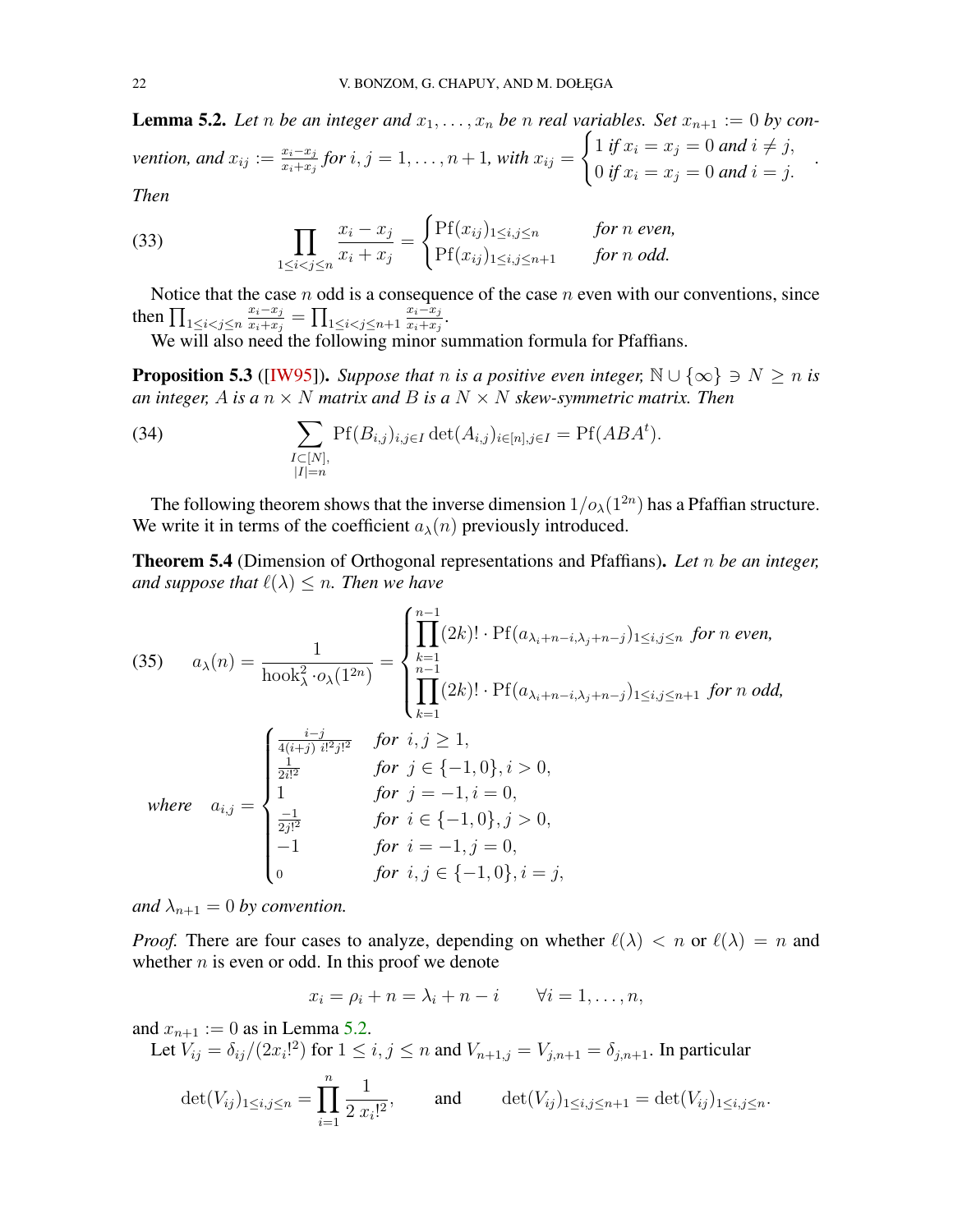• Assume first that  $\ell(\lambda) = n$  and n is even. Using [\(25\)](#page-15-1) and applying the Schur-Pfaffian identity [\(33\)](#page-21-0) with  $x_i = \rho_i + n = \lambda_i + n - i$ , we obtain

$$
a_{\lambda}(n) = \prod_{k=1}^{n-1} (2k)! \det(V_{ij})_{1 \le i,j \le n} \text{ Pf}\left(\frac{x_i - x_j}{x_i + x_j}\right)_{1 \le i,j \le n}
$$

We conlude by using the identity  $\det(B) P f(A) = P f(BAB<sup>t</sup>)$ , which is the easiest case of [\(34\)](#page-21-1), for  $B = (V_{ij})_{1 \le i,j \le n}$  and  $A = \left(\frac{x_i - x_j}{x_i + x_j}\right)$  $x_i+x_j$  $\setminus$  $\sum_{1 \leq i,j \leq n}$ . It gives

$$
a_{\lambda}(n) = \prod_{k=1}^{n-1} (2k)! \operatorname{Pf}\left(\frac{x_i - x_j}{x_i + x_j} \frac{1}{4 x_i!^2 x_j!^2}\right)_{1 \le i, j \le n}
$$

$$
= \prod_{k=1}^{n-1} (2k)! \operatorname{Pf}(a_{\lambda_i + n - i, \lambda_j + n - j})_{1 \le i, j \le n}
$$

• Assume that  $\ell(\lambda) < n$  and n is even, so that  $x_n = 0$ . Using [\(26\)](#page-15-2) and applying the Schur-Pfaffian identity [\(33\)](#page-21-0), we obtain

$$
a_{\lambda}(n) = 2 \prod_{k=1}^{n-1} (2k)! \text{ Pf} \left( \frac{x_i - x_j}{x_i + x_j} \frac{1}{4 x_i!^2 x_j!^2} \right)_{1 \le i, j \le n}
$$

$$
= \prod_{k=1}^{n-1} (2k)! \text{ Pf} (a_{\lambda_i + n - i, \lambda_j + n - j})_{1 \le i, j \le n},
$$

with the convention that  $a_{0i} = -a_{i0} = 1/(2i!)^2$  and  $a_{00} = 0$ . The second line is obtained by re-applying the identity  $\det(B) P f(A) = P f(BAB^t)$  with  $B_{ij} = \delta_{ij}/(2x_i!^2)$  for  $1 \leq$  $i, j \leq n-1$  and  $B_{in} = B_{ni} = 2\delta_{i,n}$  and  $A = \left(\frac{x_i - x_j}{x_i + x_j}\right)$  $x_i+x_j$  $\setminus$ . The effect is to multiply the  $\frac{1 \leq i,j \leq n}{n}$ coefficients of the last column and of the last row of  $\left(\frac{x_i-x_j}{x_i+x_j}\right)$  $x_i+x_j$ 1  $rac{1}{4x_i!^2x_j!^2}$  $\sum_{1 \leq i,j \leq n}$  by 2. Since  $x_n = 0$ , we find  $(BAB^t)_{in} = -(BAB^t)_{ni} = \delta_{i,n}/(2x_i!^2)$ .

• Assume that  $\ell(\lambda) = n$  with n odd. Using [\(25\)](#page-15-1) and applying the Schur-Pfaffian identity  $(33)$  for *n* odd, we obtain

$$
a_{\lambda}(n) = \prod_{k=1}^{n-1} (2k)! \det(V_{ij})_{1 \le i,j \le n+1} \text{ Pf}\left(\frac{x_i - x_j}{x_i + x_j}\right)_{1 \le i,j \le n+1},
$$
  
= 
$$
\prod_{k=1}^{n-1} (2k)! \text{ Pf}(a_{\lambda_i + n - i, \lambda_j + n - j})_{1 \le i,j \le n+1},
$$

with the convention  $a_{i,-1} = -a_{-1,i} = 1/(2i!)$  and  $a_{-1,-1} = 0$ . Indeed, the second line is obtained via  $\det(B) P f(A) = P f(BAB^t)$  with  $B = (V_{ij})_{1 \le i,j \le n+1}$  and  $A =$  $\int x_i-x_j$  $x_i+x_j$  $\setminus$ 1 $\le i,j \le n+1$ , so that the entries on the last column and on the last row are  $(BAB<sup>t</sup>)_{i,n+1}$  =  $-(BAB^t)_{n+1,i} = \delta_{i,n+1}/(2x_i!^2).$ 

• Assume that  $\ell(\lambda) < n$  with n odd, so that  $x_n = x_{n+1} = 0$ . Notice that all elements  $a_{ij}$ for  $i, j \ge -1$  have been fixed using the three previous cases, except for  $a_{0,-1} = -a_{-1,0}$ .

.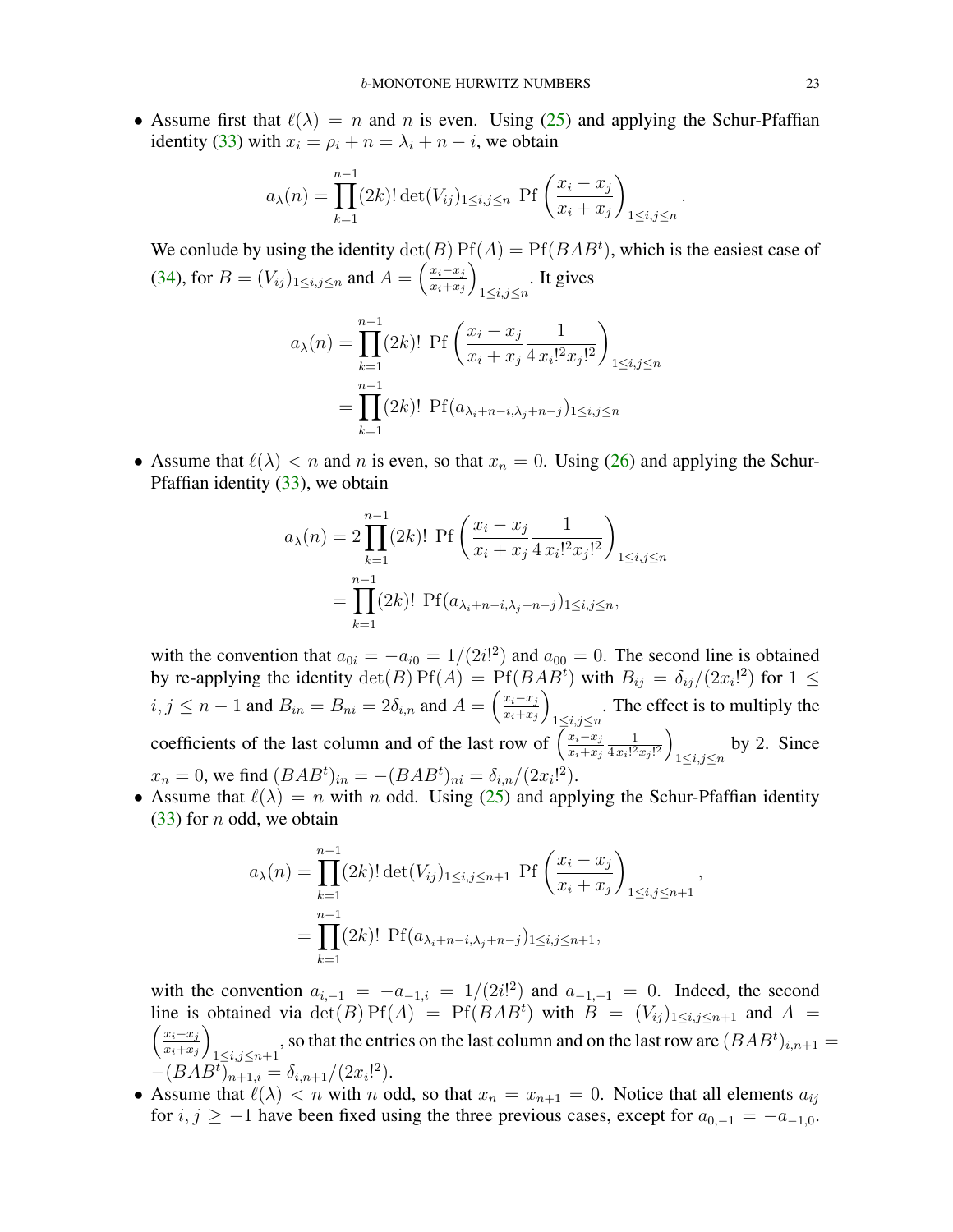<span id="page-23-0"></span>Using  $(26)$  and applying the Schur-Pfaffian identity  $(33)$  for n odd, we obtain

$$
a_{\lambda}(n) = 2 \prod_{k=1}^{n-1} (2k)! \det(V_{ij})_{1 \le i,j \le n+1} \text{ Pf} \left( \frac{x_i - x_j}{x_i + x_j} \right)_{1 \le i,j \le n+1},
$$
  
= 
$$
\prod_{k=1}^{n-1} (2k)! \det(V'_{ij})_{1 \le i,j \le n+1} \text{ Pf} \left( \frac{x_i - x_j}{x_i + x_j} \right)_{1 \le i,j \le n+1},
$$
  
= 
$$
\prod_{k=1}^{n-1} (2k)! \text{ Pf} (a_{\lambda_i + n - i, \lambda_j + n - j})_{1 \le i,j \le n+1},
$$

with  $a_{0,-1} = -a_{-1,0} = 1$ . Here  $V'_{ij} = V_{ij}$  for all  $1 \le i, j \le n+1$  except  $V'_{in} = V'_{ni} =$  $2V_{in} = \delta_{i,n}.$ 

 $\Box$ 

5.2. Boson-fermion correspondence and proof of Lemma [4.3.](#page-16-0) We start by quickly reviewing background material on the half-infinite wedge and the boson-fermion correspon-dence, [\[KRR13,](#page-40-23) [AZ13\]](#page-39-18). Denote  $V = \bigoplus_{i \in \mathbb{Z}} \mathbb{C}e_i$  the infinite-dimensional complex vector space spanned by linearly independent vectors  $e_i$ s. For  $n \in \mathbb{Z}$ , the *half-infinite wedge of charge n* is the vector space, denoted  $\bigwedge_{n=0}^{\infty} V$ , spanned by the vectors

(36) 
$$
v_{(i_0,i_{-1},...)}=e_{i_0}\wedge e_{i_{-1}}\wedge\cdots,
$$

where  $i_0 > i_{-1} > \cdots$  and there exists K such that for all  $k \leq K$ ,  $i_k = k+n$ . The half-infinite wedge is then  $\bigwedge^{\frac{\infty}{2}} V := \bigoplus_{n \in \mathbb{Z}} \bigwedge^{\frac{\infty}{2}} V$ . The vacuum of charge n is the vector

(37) 
$$
|n\rangle := v_{(n,n-1,n-2,...)}.
$$

For  $i \in \mathbb{Z}$ , we denote  $\psi_i$  the wedging operator,

$$
\psi_i v = e_i \wedge v
$$

and  $\psi_i^*$  the contracting operator defined by its action on basis

(39) 
$$
\psi_i^* v_{(i_n, i_{n-1}, \dots)} = \sum_{j \leq n} (-1)^{n-j} \delta_{i, i_j} e_{i_n} \wedge \dots \wedge e_{i_{j+1}} \wedge e_{i_{j-1}} \wedge \dots
$$

(the sum contains a single non-vanishing term) and extended by linearity on  $\bigwedge^{\frac{\infty}{2}} V$ . For positive charges *n*, the vacuum can thus be written  $|n\rangle = \psi_n \psi_{n-1} \cdots \psi_1 |0\rangle$ .

These operators satisfy

$$
\psi_i \psi_j^* + \psi_j^* \psi_i = \delta_{ij}.
$$

We also introduce  $\phi_0$  which acts as the identity on vectors of even charges and minus the identity on vectors of odd charges. Altogether, the wedging and contracting operators and  $\phi_0$ provide a representation of a Clifford algebra on the half-infinite wedge.

For  $r \in \mathbb{Z}$ , define  $\mathcal{J}_r = \sum_{i \in \mathbb{Z}} : \psi_i \overline{\psi}_{i+r}^*$ ; where the colons denote the normal ordering defined as :  $\psi_i \psi_j^* := \psi_i \psi_j^* - \overline{\delta_{i\leq 0}} \delta_{i,j}$ . They form a Heisenberg algebra with commutators  $[\mathcal{J}_n,\mathcal{J}_m]=n\delta_{n,-m}.$ 

Proposition 5.5 (Boson-fermion correspondence, see [\[KRR13,](#page-40-23) [AZ13\]](#page-39-18)). *The boson-fermion correspondence is an isomorphism between the half-infinite wedge and*  $\mathbb{C}[q, q^{-1}, p_1, p_2, \dots]$ *.*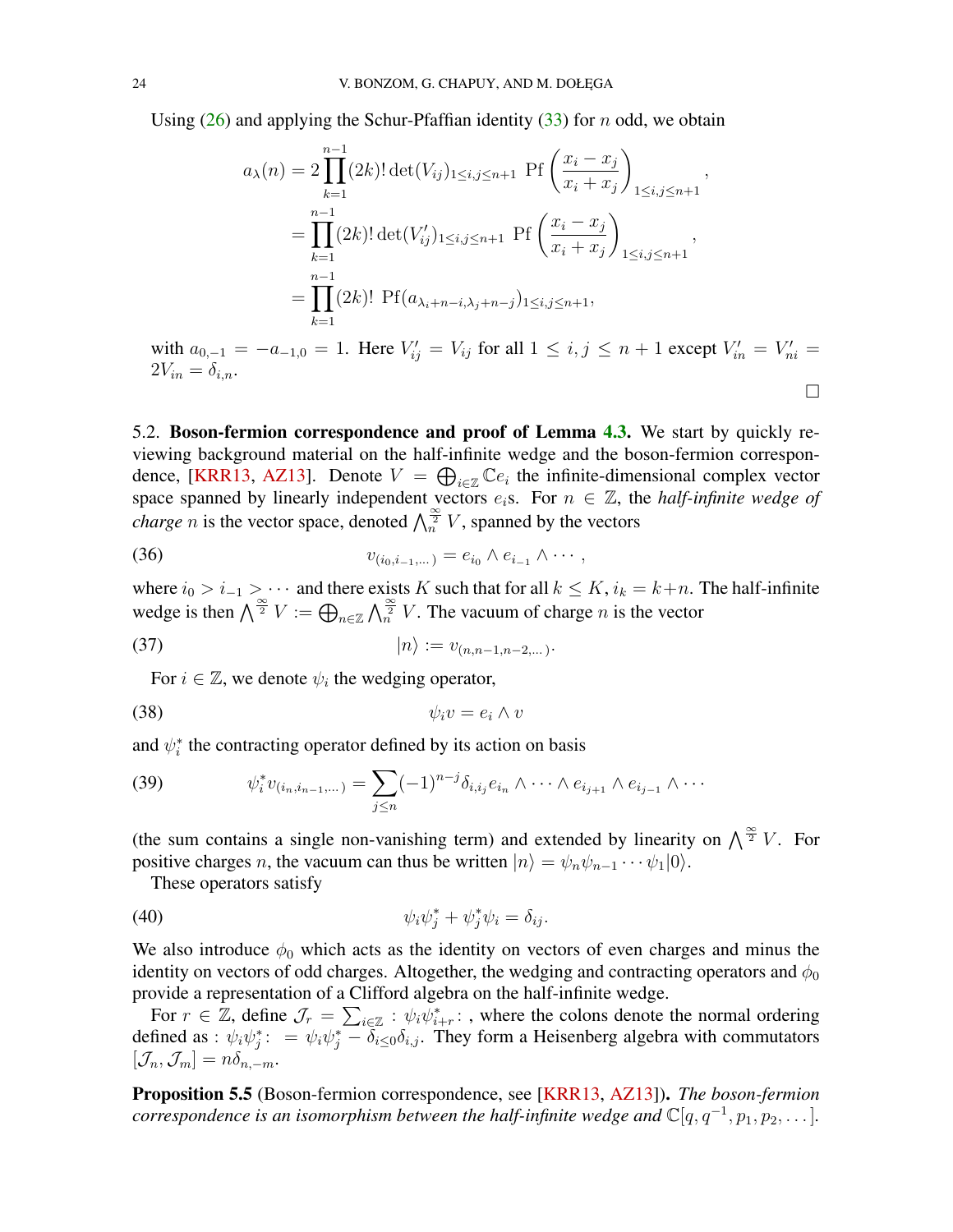*Explicitly, it associates to a vector*  $|v\rangle$  *a polynomial* 

(41) 
$$
\tau_v = \sum_{n \in \mathbb{Z}} q^n \langle n | \Gamma_+(\mathbf{p}) | v \rangle,
$$

where  $\Gamma_+(\mathbf{p}) := e^{\sum_{i>0} \frac{p_i}{i} \mathcal{J}_i}$ . Moreover, the boson-fermion correspondence turns the above *representations of the Heisenberg and Virasoro algebras on the half-infinite wedge into rep-* $$ 

<span id="page-24-1"></span>
$$
(42)\t\t J_r \tau_v = \tau_{\mathcal{J}_r v}
$$

*and given explicitly by*

<span id="page-24-2"></span>(43) 
$$
J_r = \begin{cases} p_r^* & \text{for } r > 0 \\ p_{-r} & \text{for } r < 0 \\ q \frac{d}{dq} & \text{for } r = 0. \end{cases}
$$

Note that one can straightforwardly extend this formalism to formal power series. Namely, the boson-fermion correspondence still holds as an isomorphism between  $\mathbb{C}[[q, q^{-1}, p_1, p_2, \dots]]$ and the space of formal (infinite) linear combinations of  $\int_{0}^{\infty} V$ . Relations [\(42\)](#page-24-1) and [\(43\)](#page-24-2) still hold.

The next lemma says that the Virasoro constraints transform nicely under the bosonfermion correspondence. Define the operators on the half-infinite wedge defined by

<span id="page-24-4"></span>(44) 
$$
\mathcal{L}_r = \sum_{i \in \mathbb{Z}} \left( i + \frac{r-1}{2} \right) : \psi_i \psi_{i+r}^* :
$$

They satisfy  $[\mathcal{L}_n, \mathcal{L}_m] = (n-m)\mathcal{L}_{n+m} + \frac{1}{12}(n^3 - n)\delta_{n,-m}$  and generate a Virasoro algebra with central charge 1.

<span id="page-24-0"></span>**Lemma 5.6.** *The boson-fermion correspondence transforms the operators*  $\mathcal{L}_r$  *into operators over*  $\mathbb{C}[[q,q^{-1}]][p_1,p_2,\dots]$  *given by* 

$$
(45)
$$

<span id="page-24-3"></span>(45) 
$$
L_r = \begin{cases} q \frac{d}{dq} p_r^* + \frac{1}{2} \sum_{m+n=r} p_m^* p_n^* + \sum_{l \ge 1} p_l p_{l+r}^* & \text{for } r > 0\\ q \frac{d}{dq} p_r + \frac{1}{2} \sum_{m+n=-r} p_m p_n + \sum_{l \ge 1} p_{l-r} p_l^* & \text{for } r < 0\\ \frac{1}{2} \left( q \frac{d}{dq} \right)^2 + \sum_{l \ge 1} p_l p_l^* & \text{for } r = 0 \end{cases}
$$

This is a classical result in the representation theory of the semi-infinite wedge. As it is of crucial importance to our main result, we provide a proof of this lemma.

*Proof.* The proof below is directly borrowed from unpublished notes by Kac. The operators  $\psi_k^*, \psi_{-k+1}$  annihilate the vacuum of charge 0 for all  $k > 0$  and are called annihilators, while the operators  $\psi_k^*, \psi_{-k+1}$  for  $k \leq 0$  are called creators. Annihilators (respectively creators) anti-commute with one another.

The normal order of a product of  $\psi_j$  and  $\psi_j^*$  is the re-ordering of the operators such that all annihilators are on the right and all creators on the left. More formally, let  $\phi_{k_1}^{(1)}$  $\phi_{k_{1}}^{(1)}, \ldots, \phi_{k_{m}}^{(m)}$  be a set of operators such that  $\phi_{k_{\alpha}}^{(q)}$  $\mathbf{R}_{k_q}^{(q)} \in \{\psi_{k_q}^*, \psi_{-k_q+1}\}\$  for all  $q = 1, \ldots, m$ . Let  $\sigma$  be a permutation on  $\{1, \ldots, m\}$  such that  $k_{\sigma(1)} \leq \cdots \leq k_{\sigma(m)}$ . The normally ordered product is

$$
\therefore \phi_{k_1}^{(1)} \cdots \phi_{k_m}^{(m)} \colon = \text{sgn}(\sigma) \; \phi_{k_{\sigma(1)}}^{(\sigma(1))} \cdots \phi_{k_{\sigma(m)}}^{(\sigma(m))}.
$$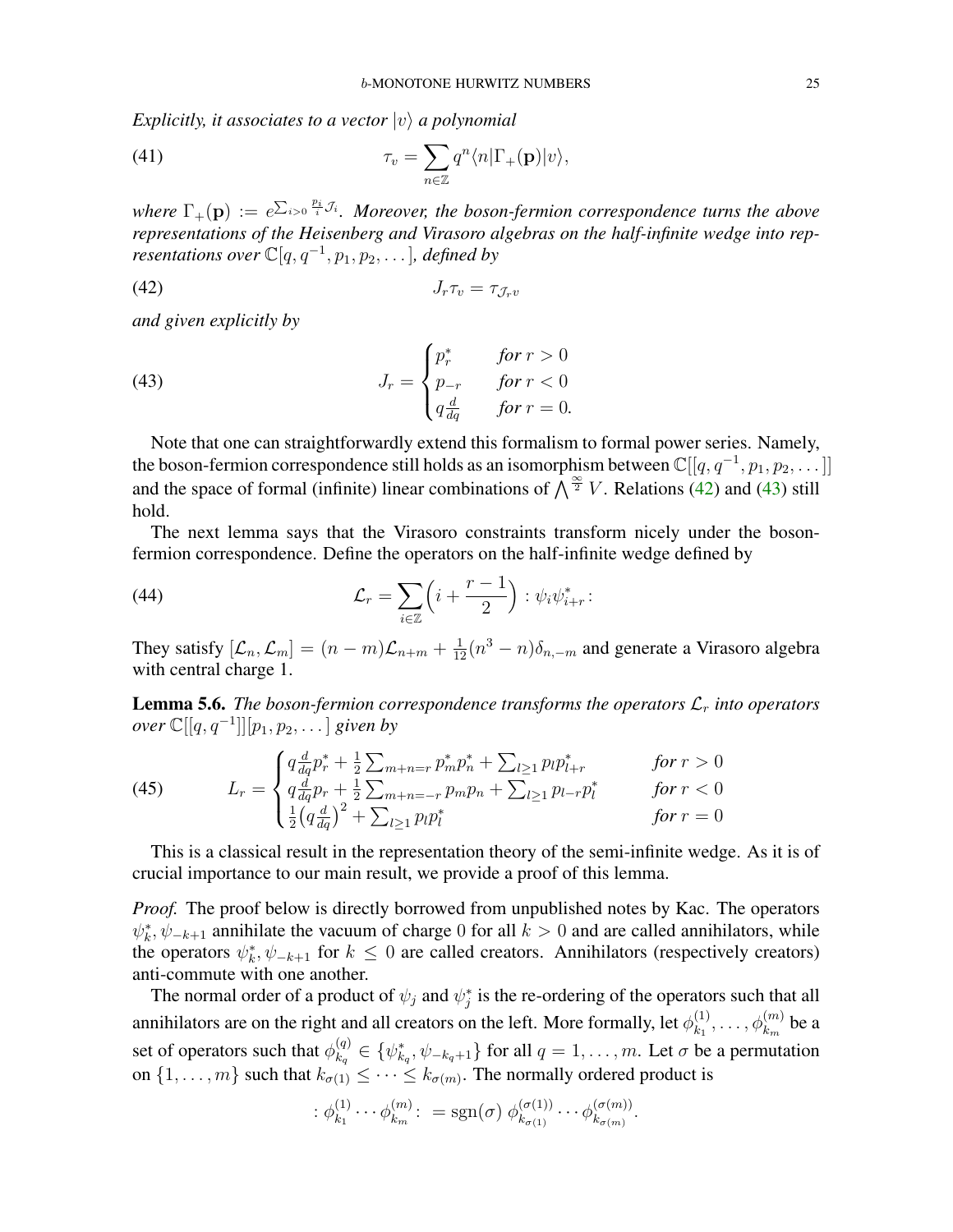<span id="page-25-2"></span>It can be checked that

$$
:\phi^{(1)}\phi^{(2)}\colon = \phi^{(1)}\phi^{(2)} - \langle 0|\phi^{(1)}\phi^{(2)}|0\rangle
$$

and [\[AZ13\]](#page-39-18)

$$
\begin{split}\n& \div \phi^{(1)} \phi^{(2)} \phi^{(3)} \phi^{(4)}: \\
&= \phi^{(1)} \phi^{(2)} \phi^{(3)} \phi^{(4)} \\
&= \langle 0 | \phi^{(3)} \phi^{(4)} | 0 \rangle \phi^{(1)} \phi^{(2)} + \langle 0 | \phi^{(2)} \phi^{(4)} | 0 \rangle \phi^{(1)} \phi^{(3)} - \langle 0 | \phi^{(2)} \phi^{(3)} | 0 \rangle \phi^{(1)} \phi^{(4)} \\
&= \langle 0 | \phi^{(1)} \phi^{(2)} | 0 \rangle \phi^{(3)} \phi^{(4)} + \langle 0 | \phi^{(1)} \phi^{(3)} | 0 \rangle \phi^{(2)} \phi^{(4)} - \langle 0 | \phi^{(1)} \phi^{(4)} | 0 \rangle \phi^{(2)} \phi^{(3)} \\
&+ \langle 0 | \phi^{(3)} \phi^{(4)} | 0 \rangle \langle 0 | \phi^{(1)} \phi^{(2)} | 0 \rangle - \langle 0 | \phi^{(1)} \phi^{(3)} | 0 \rangle \langle 0 | \phi^{(2)} \phi^{(4)} | 0 \rangle \\
&+ \langle 0 | \phi^{(1)} \phi^{(4)} | 0 \rangle \langle 0 | \phi^{(2)} \phi^{(3)} | 0 \rangle,\n\end{split}
$$

where  $\phi^{(q)}$  is any of the operators  $\psi_j, \psi_j^*$  for  $q = 1, ..., 4$ . Altogether those relations imply that

<span id="page-25-0"></span>
$$
(46) \quad : \phi^{(1)}\phi^{(2)}: \cdot : \phi^{(3)}\phi^{(4)}: \quad = : \phi^{(1)}\phi^{(2)}\phi^{(3)}\phi^{(4)}: \quad -\langle 0|\phi^{(2)}\phi^{(4)}|0\rangle : \phi^{(1)}\phi^{(3)}: \quad +\langle 0|\phi^{(2)}\phi^{(3)}|0\rangle : \phi^{(1)}\phi^{(4)}: \quad -\langle 0|\phi^{(1)}\phi^{(3)}|0\rangle : \phi^{(2)}\phi^{(4)}: \quad +\langle 0|\phi^{(1)}\phi^{(4)}|0\rangle : \phi^{(2)}\phi^{(3)}: \quad -\langle 0|\phi^{(1)}\phi^{(3)}|0\rangle \langle 0|\phi^{(2)}\phi^{(4)}|0\rangle + \langle 0|\phi^{(1)}\phi^{(4)}|0\rangle \langle 0|\phi^{(2)}\phi^{(3)}|0\rangle.
$$

We now focus on the Virasoro operators  $L_r$  given by [\(45\)](#page-24-3), which can be rewritten

$$
L_r = \frac{1}{2} \sum_{k \ge 0} J_{r-k} J_k + \frac{1}{2} \sum_{k \ge 1} J_{-k} J_{r+k}.
$$

By the boson-fermion correspondence, they are mapped to

<span id="page-25-1"></span>(47) 
$$
\frac{1}{2} \sum_{k\geq 0} \mathcal{J}_{r-k} \mathcal{J}_k + \frac{1}{2} \sum_{k\geq 1} \mathcal{J}_{-k} \mathcal{J}_{r+k} =
$$

$$
\frac{1}{2} \sum_{k\geq 0} \sum_{i,j \in \mathbb{Z}} \, : \, \psi_i \psi_{i+r-k}^* : \, \cdot : \, \psi_j \psi_{j+k}^* : \, + \frac{1}{2} \sum_{k\geq 1} \sum_{i,j \in \mathbb{Z}} \, : \, \psi_i \psi_{i-k}^* : \, \cdot : \, \psi_j \psi_{j+r+k}^* :
$$

Applying [\(46\)](#page-25-0), we find three types of normally ordered terms: quartic, quadratic and constant contributions in  $\psi_j$ ,  $\psi_j^*$ . The relevant expectations for this calculation are

$$
\langle 0|\psi_i\psi_j^*|0\rangle = \delta_{i\leq 0}\delta_{i,j}, \qquad \langle 0|\psi_i^*\psi_j|0\rangle = \delta_{i>0}\delta_{i,j}
$$

while  $\langle 0 | \psi_i^* \psi_j^* | 0 \rangle = \langle 0 | \psi_i \psi_j | 0 \rangle = 0$  for all  $i, j \in \mathbb{Z}$ . The constant terms are immediately found to vanish. The quartic terms are

$$
\sum_{k,i,j\in\mathbb{Z}} : \psi_i \psi_{i+r-k}^* \psi_j \psi_{j+k}^* : \quad \sum_{k=l+i-j} \sum_{l,i,j\in\mathbb{Z}} : \psi_i \psi_{j+r-l}^* \psi_j \psi_{i+l}^* : \\ = - \sum_{l,i,j\in\mathbb{Z}} : \psi_j \psi_{j+r-l}^* \psi_i \psi_{i+l}^* : = 0.
$$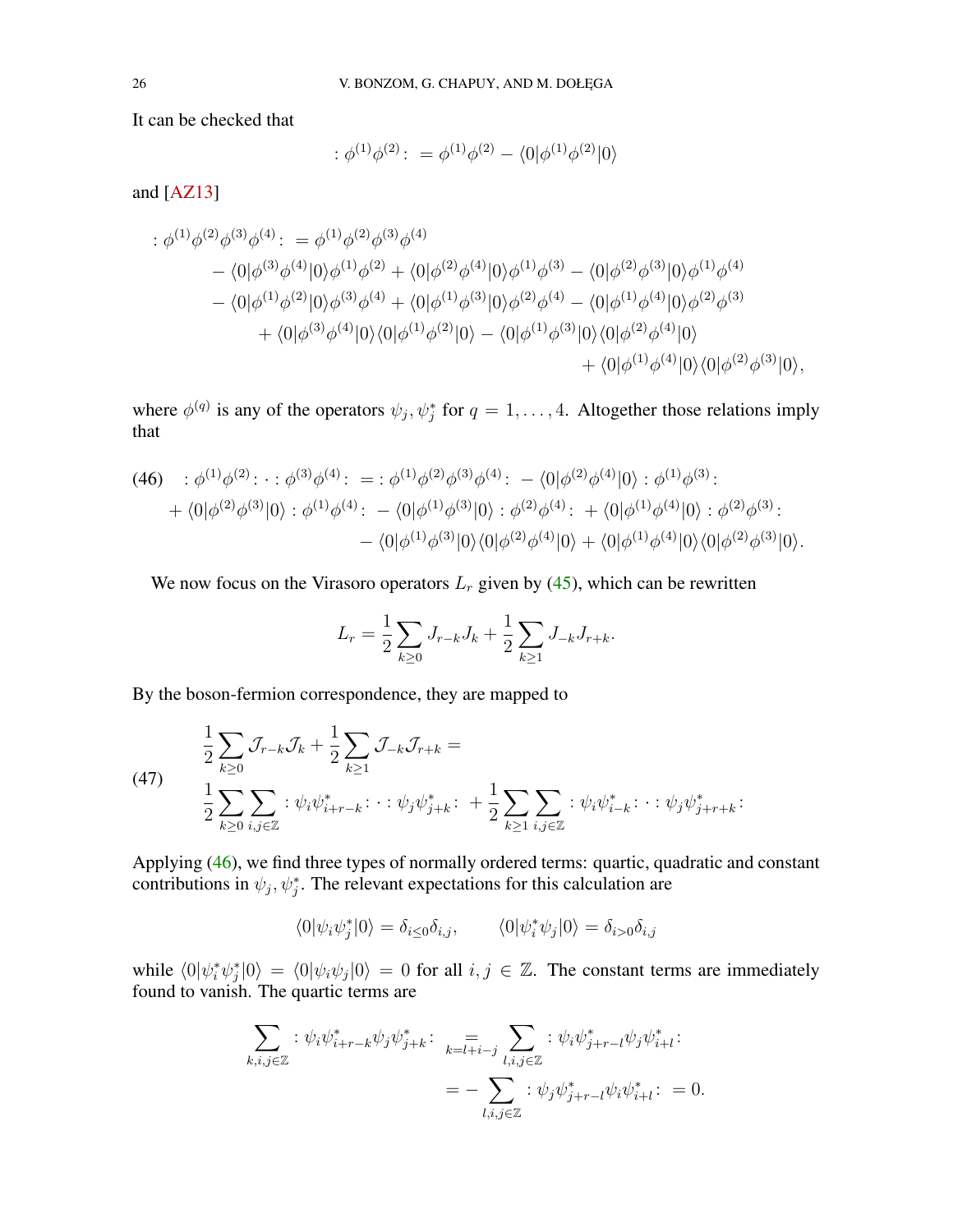In the second equality, we use the fact that all operators anti-commute under the normal order. Only quadratic contributions remain and we are left with the quantity

$$
\frac{1}{2} \sum_{\substack{k \geq 0 \\ i,j \in \mathbb{Z}}} \left( \langle 0 | \psi^*_{i+r-k} \psi_j | 0 \rangle : \psi_i \psi^*_{j+k} : + \langle 0 | \psi_i \psi^*_{j+k} | 0 \rangle : \psi^*_{i+r-k} \psi_j : \right) \n+ \frac{1}{2} \sum_{\substack{k \geq 1 \\ i,j \in \mathbb{Z}}} \left( \langle 0 | \psi^*_{j-k} \psi_i | 0 \rangle : \psi_j \psi^*_{i+r+k} : + \langle 0 | \psi_j \psi^*_{i+r-k} | 0 \rangle : \psi^*_{j+k} \psi_i : \right) \n= \sum_{i \in \mathbb{Z}} \left( i + \frac{r-1}{2} \right) : \psi_i \psi^*_{i+r} : ,
$$

which shows that [\(47\)](#page-25-1) coincides with [\(44\)](#page-24-4).  $\Box$ 

A basis of the half-infinite wedge of charge  $n$  is given by vectors labeled by partitions. Denote  $\lambda = (\lambda_1 \geq \lambda_2 \geq \cdots)$ , and as before  $\rho_j = \lambda_j - j$  for  $j \geq 1$ . The state of partition  $\lambda$ is a semi-infinite monomial

<span id="page-26-0"></span>
$$
|n,\lambda\rangle = v_{(\rho_1+n+1,\rho_2+n+1,\dots)} = e_{\rho_1+n+1} \wedge e_{\rho_2+n+1} \wedge \dots \wedge e_{\rho_j+n+1} \wedge \dots
$$

A classical consequence of the boson-fermion correspondence is that those vectors are the image of the Schur symmetric functions, i.e.

(48) 
$$
\langle n|\Gamma_+(\mathbf{p})|n,\lambda\rangle = s_{\lambda}(\mathbf{p}).
$$

We now have all the ingredients to prove Lemma [4.3.](#page-16-0)

*Proof of Lemma [4.3.](#page-16-0)* We first notice that [\(27\)](#page-16-1) is equivalent to

$$
\left( np_r^* + \frac{1}{2} \sum_{m+n=r} p_m^* p_n^* + \sum_{l \ge 1} p_l p_{l+r}^* + \frac{(r-1)}{2} p_r^* - \frac{t}{2} \delta_{r,1} \right) s^{(\rho_1, \dots, \rho_k)}(\mathbf{p})
$$
  
= 
$$
-\frac{t}{2} \delta_{r,1} s^{(\rho_1, \dots, \rho_k)}(\mathbf{p}) + \sum_{i=1}^{k-r} (n+\rho_i) s^{(\rho_1, \dots, \rho_k) - r\epsilon_i}(\mathbf{p}),
$$

by making the change of variables  $p/2 \rightarrow p$ . It can be further rewritten as

<span id="page-26-1"></span>(49) 
$$
\left(L_r + \frac{r-1}{2}p_r^* - \frac{t}{2}\delta_{r,1}\right)q^n s^{(\rho_1,\dots,\rho_k)}(\mathbf{p}) = -\frac{t}{2}\delta_{r,1}q^n s^{(\rho_1,\dots,\rho_k)}(\mathbf{p}) + \sum_{i=1}^{k-r} (n+\rho_i)q^n s^{(\rho_1,\dots,\rho_k)-r\epsilon_i}(\mathbf{p})
$$

with the Virasoro generators  $L_r$  given by [\(45\)](#page-24-3) (note that  $r \ge 1$ ). Since Schur symmetric functions at charge *n* are in correspondence with the states  $|n, \lambda\rangle$ , [\(48\)](#page-26-0), we can rewrite the LHS of  $(49)$  in its fermionic version via the boson-fermion correspondence at charge n given by Lemma [5.6:](#page-24-0)

$$
\mathcal{L}_r^Z|n,\lambda\rangle
$$
, with  $\mathcal{L}_r^Z = \mathcal{L}_r + \frac{r-1}{2}\mathcal{J}_r - \frac{t}{2}\delta_{r,1}$ .

It is easy to see that for  $r \geq 1$ 

(50) 
$$
\qquad \qquad : \psi_i \psi_{i+r}^* : |n, \lambda\rangle = \sum_{\mu=\lambda-\theta_{i-n+r-1}(r)} (-1)^{\text{ht}(\theta_{i-n+r-1}(r))} |n, \mu\rangle
$$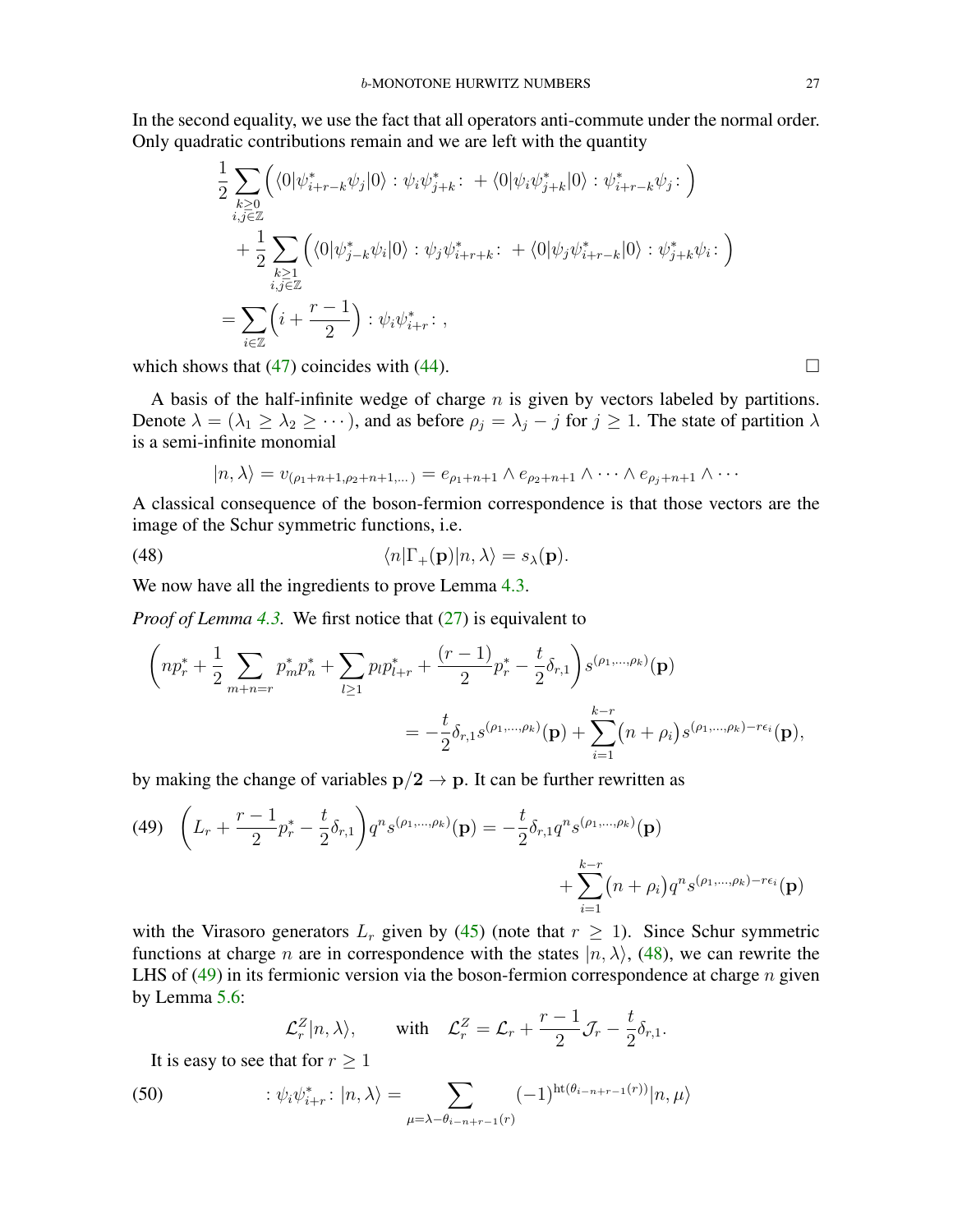where

- $\theta_i(r)$  is a ribbon of size r whose box in the bottom right corner has content j,
- ht( $\theta$ ) is the height of the ribbon  $\theta$ , i.e. the number of rows it occupies minus 1.

Applying the boson-fermion correspondence again, we find

$$
\left(L_r + \frac{r-1}{2}p_r^* - \frac{t}{2}\delta_{r,1}\right)q^n s^{(\rho_1,\dots,\rho_k)}(\mathbf{p}) = -\frac{t}{2}\delta_{n,1}q^n s^{(\rho_1,\dots,\rho_k)}(\mathbf{p}) + \sum_{i\in\mathbb{Z}} \sum_{\substack{(\rho'_1,\dots,\rho'_k):\\ \rho'_i:=(\lambda-\theta_{i-n+r-1}(r))_l-l}} (i+r-1)(-1)^{\operatorname{ht}(\theta_{i-n+r-1}(r))}q^n s^{(\rho'_1,\dots,\rho'_k)}(\mathbf{p}).
$$

By definition of ribbons, the bottom right corner is always the last box of a row, whose content is thus  $\rho_j$  for  $j = 1, \ldots, \ell(\lambda)$ . This gives

$$
\left(L_r + \frac{r-1}{2}p_r^* - \frac{t}{2}\delta_{r,1}\right)q^n s^{(\rho_1,\dots,\rho_k)}(\mathbf{p}) = -\frac{t}{2}\delta_{r,1}q^n s^{(\rho_1,\dots,\rho_k)}(\mathbf{p}) + \sum_{j=1}^{\ell(\lambda)} \sum_{\substack{(\rho'_1,\dots,\rho'_k):\\ \rho'_i:=(\lambda-\theta_{\rho_j}(r))_{i-l}}} (n+\rho_j)(-1)^{\text{ht}(\theta_{\rho_j}(r))}q^n s^{(\rho'_1,\dots,\rho'_k)}(\mathbf{p}).
$$

<span id="page-27-0"></span>The final step of the proof is to show that

(51) 
$$
(-1)^{\text{ht}(\theta_{\rho_j}(r))} s^{(\rho'_1, ..., \rho'_k)} = s^{(\rho_1, ..., \rho_k) - r\epsilon_j}
$$

for all  $j = 1, ..., k - r$ . For  $j > \ell(\lambda)$  (we recall that  $\rho_{k-i} = i - k$  for  $0 \le i < r$  thus  $\ell(\lambda) \leq k - r$ ) it is clear since both sides of [\(51\)](#page-27-0) vanishes. We proceed by induction, starting from  $j = \ell(\lambda)$ . In this case the ribbon  $\theta_{\rho_j}$  has necessarily height 0 and can be removed from  $\lambda$  if and only if  $\lambda_j \geq r$ . For  $\lambda_j < r$  one has  $\rho_j - r < -j$  so that  $s^{(\rho_1,...,\rho_k)-r\epsilon_j} = 0$  by definition and [\(51\)](#page-27-0) holds true. Consider now  $j \in [1..\ell(\lambda) - 1]$  and  $(\rho_1, \ldots, \rho_k) - r\epsilon_j =$  $(\rho_1, \ldots, \rho_i - r, \ldots, \rho_k)$ . We recall that  $\rho_1 > \cdots > \rho_k$  since  $\rho_i = \lambda_i - i$  with the convention  $\lambda_i = 0$  for  $i > \ell(\lambda)$  (the general case when  $\rho_i$ s are not ordered follows from this case since both sides of [\(27\)](#page-16-1) are antisymmetric functions of variables  $\rho_i$ ).

- If  $\rho_j r > \rho_{j+1}$  then we can remove a horizontal ribbon from the j-th row and its height is 0, so  $(51)$  holds true.
- If  $\rho_j r = \rho_{j+1}$  then  $s^{(\rho_1,...,\rho_k)-r\epsilon_j} = 0$  and it is clear that the LHS of [\(51\)](#page-27-0) also vanishes since there is no removable ribbon  $\theta_{\rho_j}(r)$  from  $\lambda$ .
- Finally, if  $\rho_i r < \rho_{i+1}$  then

$$
s^{(\rho_1,\ldots,\rho_k)-r\epsilon_j}=-s^{(\rho_1,\ldots,\rho_{j+1},\rho_j-r,\ldots,\rho_k)}.
$$

The list  $(\rho_1, \ldots, \rho_{j+1}, \rho_j-r, \ldots, \rho_k)$  can be written as  $(\rho_1, \ldots, \rho_{j+1}, \rho_{j+1}-1, \ldots, \rho_k)$  $(r + \lambda_{i+1} - \lambda_i - 2)\epsilon_{i+1}$ . Note that  $(\rho_1, \ldots, \rho_{i+1}, \rho_{i+1} - 1, \ldots, \rho_k)$  is associated with the partition  $\lambda' := (\lambda_1, \ldots, \lambda_{j-1}, \lambda_{j+1}, \lambda_{j+1} - 1, \lambda_{j+2}, \ldots, \lambda_{\ell(\lambda)})$ . On the other hand, removing  $\theta_{\rho_j}(r)$  from  $\lambda$  corresponds in this case to first removing  $\theta_{\rho_j}(\lambda_j - \lambda_{j+1} + 2)$ from  $\lambda$  and then removing  $\theta_{\rho_{j+1}-1}(r + \lambda_{j+1} - \lambda_j - 2)$  from  $\lambda'$ . Therefore [\(51\)](#page-27-0) holds true by using the inductive hypothesis for  $(\rho_1, \ldots, \rho_{j+1}, \rho_{j+1} - 1, \ldots, \rho_k) - (r + 1)$  $\lambda_{j+1} - \lambda_j - 2\epsilon_{j+1}.$ 

In this way we proved  $(51)$  by induction, which concludes the proof.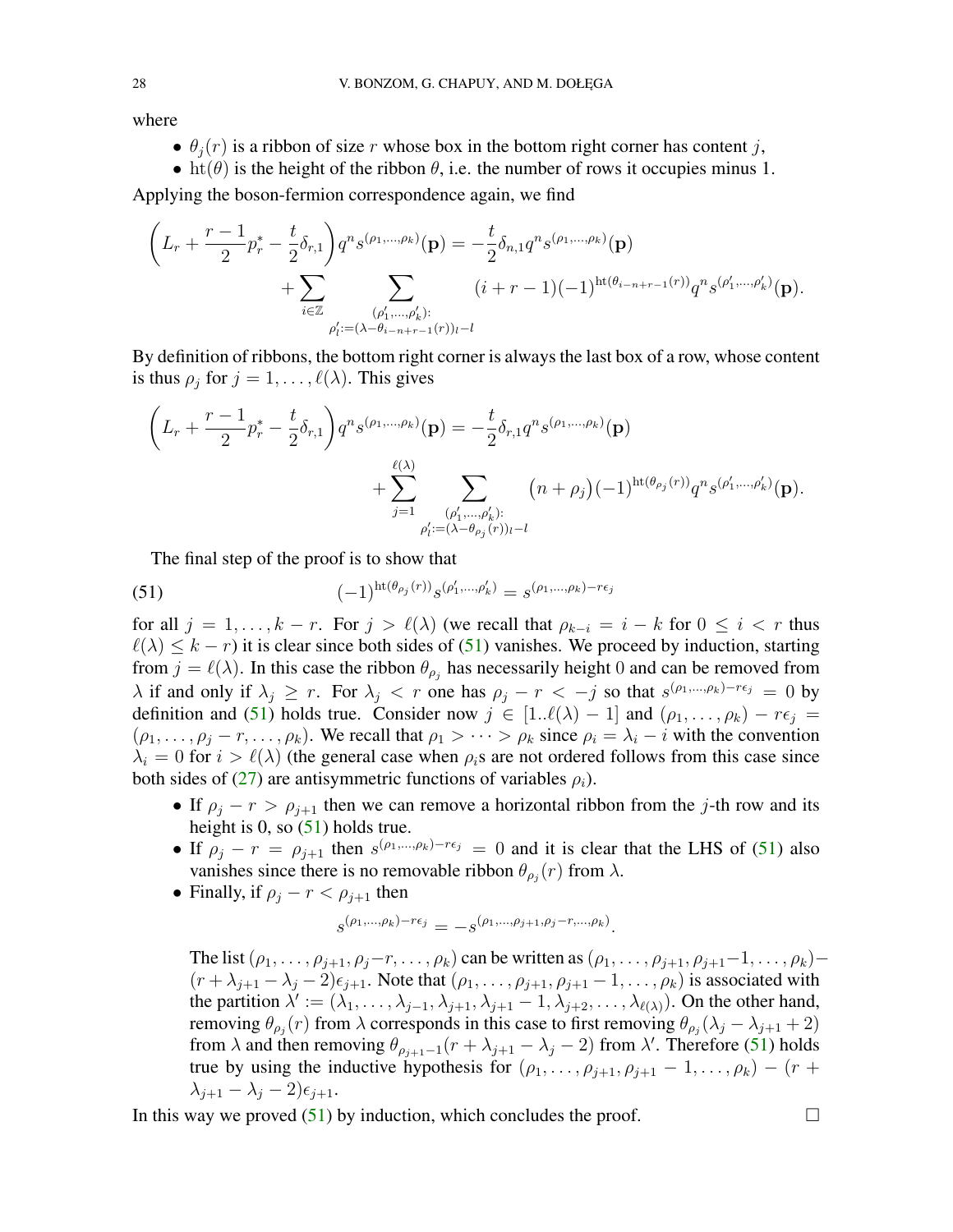<span id="page-28-3"></span><span id="page-28-0"></span>5.3. The large BKP hierarchy and its "formal  $N$ " solutions. The following definition of the BKP hierarchy is borrowed from [\[KvdL98,](#page-40-13) [VdL01\]](#page-41-3).

**Definition 5.7** ( $b_{\infty}$ ,  $B_{\infty}$ , and BKP). The algebra  $b_{\infty}$  (also called quadratic algebra, or spin algebra) is the Lie algebra of quadratic expressions in the  $\psi_i$ ,  $\psi_j^*$  and  $\phi_0$ ,

(52) 
$$
b_{\infty} = \text{Span}\{\psi_i\psi_j, \psi_i\psi_j^*, \psi_i^*\psi_j^*, \phi_0\psi_i, \phi_0\psi_i^*; i, j \in \mathbb{Z}\}.
$$

It is the Lie algebra of the group  $B_{\infty}$  which satisfies in particular  $\{e^h, h \in b_{\infty}\}\subset B_{\infty}$ .

A *polynomial BKP tau function* is a function  $\tau \in \mathbb{C}[q, q^{-1}, p_1, p_2, \dots]$  which is the image via the boson-fermion correspondence of a vector v which lies in the orbit of the vacuum  $|0\rangle$ under the action of  $B_{\infty}$ . Namely, there exists  $g \in B_{\infty}$  such that  $v = g|0\rangle$  and

<span id="page-28-1"></span>(53) 
$$
\tau = \tau_v = \sum_{n \in \mathbb{Z}} q^n \tau_{n,v} \quad \text{with} \quad \tau_{n,v} = \langle n | \Gamma_+(\mathbf{p}) g | 0 \rangle.
$$

By an abuse of terminology we will also say that the sequence  $(\tau_{n,v})_{n>1}$  is a polynomial BKP tau function.

We will need to extend the notion of BKP tau functions in two ways. The first one, which is straightfoward, is to allow BKP tau functions which are not necessarily polynomials. They can be obtained by using formula [\(53\)](#page-28-1) for

(54) 
$$
g = \exp\bigg(\sum_{i,j\in\mathbb{Z}} b_{ij}\psi_i\psi_j + a_{ij}\psi_i^*\psi_j^* + c_{ij}\psi_i\psi_j^* + \sum_{k\in\mathbb{Z}} \alpha_k\phi_0\psi_k^* + \beta_k\phi_0\psi_k\bigg),
$$

with arbitrary coefficients  $a_{ij}, b_{ij}, c_{ij}, \alpha_k, \beta_k \in \mathbb{C}$ , as long as all matrix elements of g are well-defined finite or formal sums.

The other, more subtle, extension consists in allowing tau functions in which the parameter  $n$  is formal rather than an integer, which will be crucial for us. Indeed, the BKP hierarchy requires to evaluate the tau function at integer values of n, but our main function is *not* defined for  $u = 1/(2n)$  with integer n, since its coefficients have poles. We thus need a certain regularization, which will be performed by considering truncations of the Schur function expansion. This will in turn allow for the definition of formal BKP solutions, i.e. functions which depend on a *formal* parameter denoted N, instead of n integer. This requires some care since our main function can be made a tau function only after normalizing it by a certain function of n (defined a priori for integer, non-formal,  $n$ ). In the context of matrix integrals, some of these subtleties are hidden in the fact that the underlying specialization of the variables p to powersums of finitely many eigenvalues realize in some sense this truncation explicitly, see [\(67\)](#page-32-0) in the next section. The next definition enables us to work at the formal level and without specializations.

<span id="page-28-2"></span>**Definition 5.8** (Formal-N normalized BKP tau function). Let  $\tau(N) \in \mathbb{Q}(N)[[p_1, p_2, \dots]]$  be a formal power series with coefficients which are rational functions of the formal parameter N. For each  $L \in \mathbb{N}$ , consider the following truncation of the Schur-function expansion of  $\tau(N)$ , in which we only keep Schur functions corresponding to partitions with less than L parts:

Trunc
$$
(\tau, L)(N) := [s^{\ell(\cdot \leq L)}] \tau(N) = \sum_{\mu:\ell(\mu) \leq L} ([s_{\mu}] \tau(N)) s_{\mu}.
$$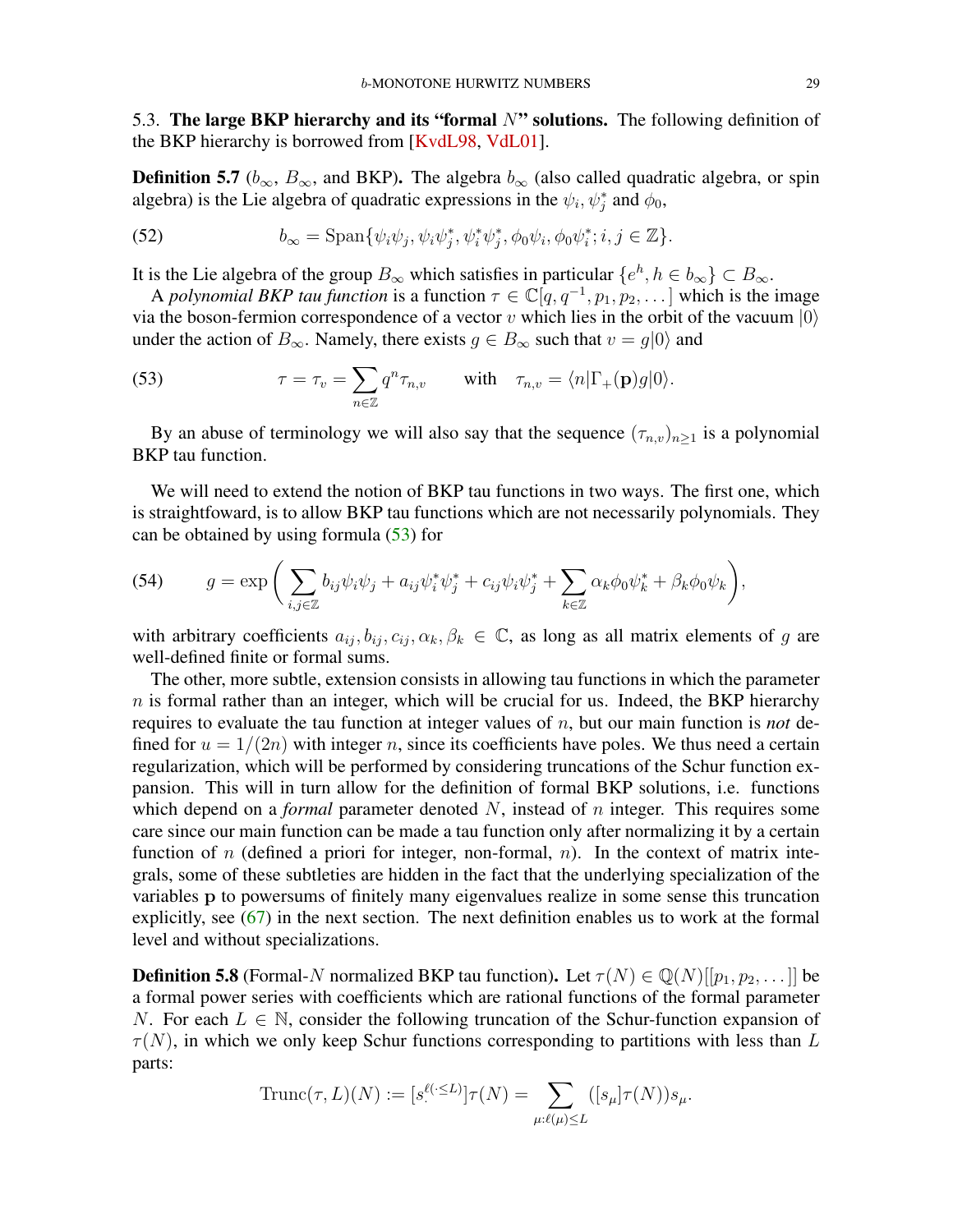<span id="page-29-4"></span>Assume that there exists a sequence  $(\alpha_K)_{K>1}$  tending to infinity, such that for each integer value  $K \in \mathbb{N}$  the coefficients of the function  $Trunc(\tau, \alpha_K)(N)$  have no pole at  $N = i$  for any integer  $i \geq K$ . In particular, the function  $\text{Trunc}(\tau, \alpha_K)(K)$  is well defined.

Moreover, assume that there exists a sequence  $(\beta_N)$  such that for all  $N \geq 0$  one has

<span id="page-29-1"></span>
$$
\frac{\beta_N \beta_{N+2}}{\beta_{N+1}^2} = R(N)
$$

for some rational function  $R(N) \in \mathbb{Q}(N)$ , and such that the sequence

$$
\beta_K \text{Trunc}(\tau, \alpha_K)(K), \ K \in \mathbb{Z}
$$

is a tau function of the BKP hierarchy. Then we say that  $\beta_N \tau(N)$  is a *formal-N BKP tau function*.

In the last sentence, we slightly abuse notation by writing " $\beta_N \tau(N)$ " since  $\beta_N$  is a function on integers while  $\tau(N)$  is a formal object which is not well-defined on integers. Being completely rigorous, it is the pair  $((\beta_n)_{n>1}, \tau(N))$  which encodes the data of the formal-N tau function, but the notation we use should be clear enough in what follows. We have

<span id="page-29-2"></span>**Proposition 5.9** (BKP hierarchy [\[KvdL98\]](#page-40-13), stated here for formal N). Let  $\beta_N \tau(N)$  be a *formal-N BKP tau function. Then for*  $k \in \mathbb{N}, k \geq 1$  *the following bilinear identity holds in*  $\mathbb{C}(N)[\mathbf{p},\mathbf{q}][[t]],$ 

<span id="page-29-0"></span>
$$
(56) \frac{1}{2}((-1)^{k} - 1) \frac{\beta_{N-1}\beta_{N+k-1}}{\beta_{N}\beta_{N+k-2}} U(\mathbf{q})\tau(N-1) \cdot \tau(N+k-1) + \frac{\beta_{N-2}\beta_{N+k}}{\beta_{N}\beta_{N+k-2}} \sum_{j} h_{j}(2\mathbf{q}) h_{j-k-1}(-\tilde{\mathbf{D}}) U(\mathbf{q})\tau(N-2) \cdot \tau(N+k) + \sum_{j} h_{j}(-2\mathbf{q}) h_{j+k-1}(\tilde{\mathbf{D}}) U(\mathbf{q})\tau(N) \cdot \tau(N+k-2) = 0
$$

*where*  $\mathbf{q} = (q_1, q_2, \dots)$  *is a vector of formal indeterminates. Here we use the following notation:*

- $\bullet$   $h_j$  *is the complete homogeneous symmetric function of degree j,*
- $\dot{\mathbf{D}} = (kD_k)_{k\geq 1}$  *where*  $D_r$  *is the Hirota derivative with respect to*  $p_r$ *,*

(57) 
$$
D_r f \cdot g = \frac{\partial}{\partial s_r} f(p_r + s_r) g(p_r - s_r)_{|s_r = 0}
$$

• 
$$
U(\mathbf{q}) = e^{\sum_{r\geq 1} q_r D_r}.
$$

*Remark* 6. Here it is crucial to note that the quantities  $\frac{\beta_{N-1}\beta_{N+k-1}}{\beta_N\beta_{N+k-2}}$  and  $\frac{\beta_{N-2}\beta_{N+k}}{\beta_N\beta_{N+k-2}}$  appearing in [\(56\)](#page-29-0) are elements of Q(N), because of the hypothesis [\(55\)](#page-29-1). Therefore [\(56\)](#page-29-0) is *truly* a *formal* identity satisfied by the (formal, unnormalized, non-truncated) generating function  $\tau(N)$ .

Proposition [5.9](#page-29-2) provides an infinite list of partial differential equations on the function  $\tau(N)$  and its shifts by looking at coefficients of the Taylor expansion of [\(56\)](#page-29-0) in the variables q. For example, the "first" equation of this hierarchy, often called *the BKP-equation* is obtained by taking  $k = 2$  and extracting the coefficient of  $q_3$ . It is given by (58)

<span id="page-29-3"></span>
$$
-F_{3,1}(N) + F_{2,2}(N) + \frac{1}{2}F_{1,1}(N)^2 + \frac{1}{12}F_{1,1,1,1}(N) = R(N)R(N-1)^2R(N-2)\frac{\tau(N-2)\tau(N+2)}{\tau(N)^2},
$$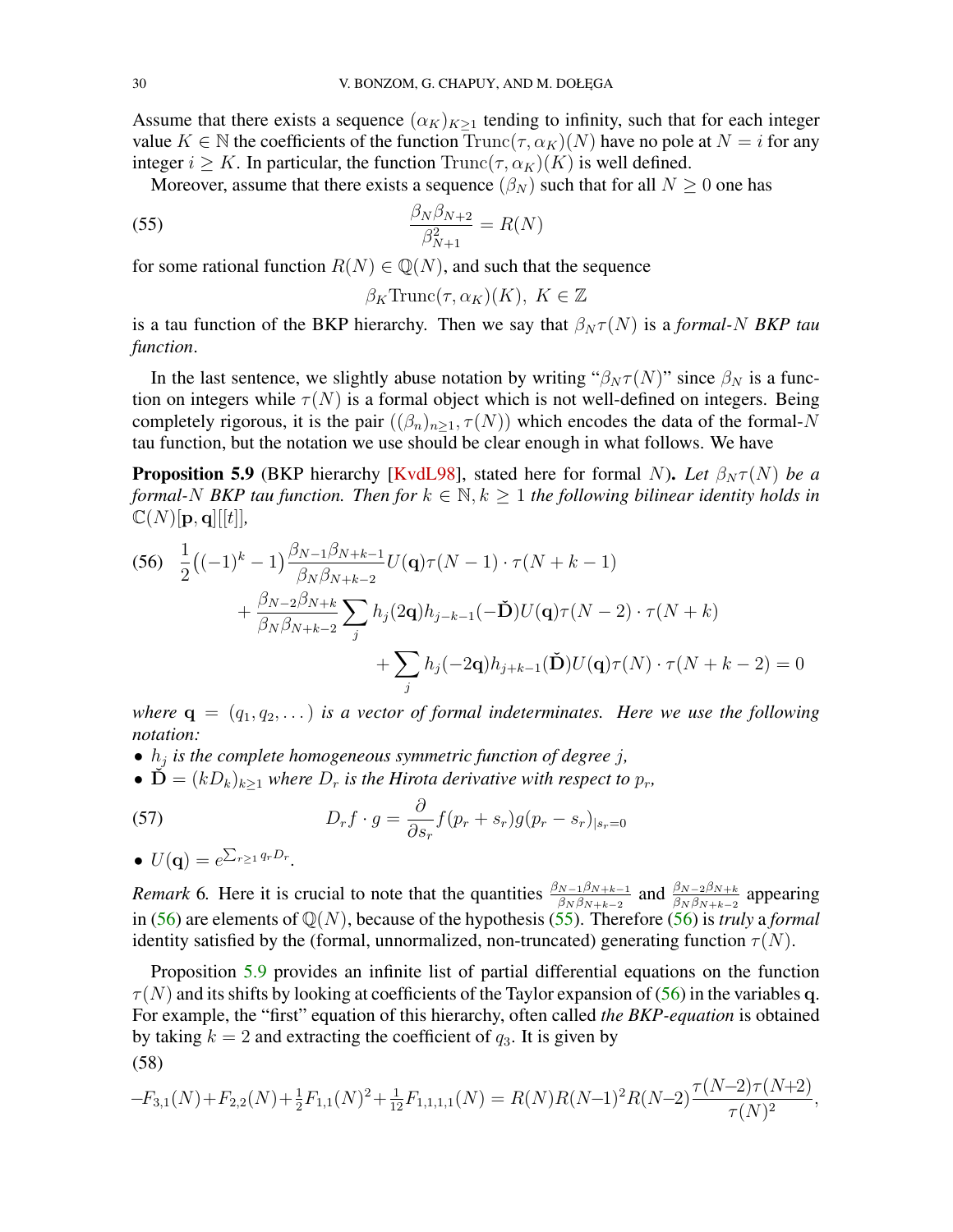<span id="page-30-3"></span>where we use the notation  $F(N) = \log \tau(N)$  and  $f_i = \frac{\partial f}{\partial n}$  $\frac{\partial f}{\partial p_i}$ . Here we have used that  $\beta(N + \alpha)$  $2)\beta(N-2)/\beta(N)^2 = R(N)R(N-1)^2R(N-2).$ 

*Proof of Proposition [5.9.](#page-29-2)* By definition of a formal-N BKP tau function we know that  $\beta(N)$ Trunc $(\tau, \alpha_N)(N)$  is a BKP-tau function. Therefore, the fundamental result of Kac and Van de Leur [\[KvdL98\]](#page-40-13) asserts that [\(56\)](#page-29-0) holds true provided we replace  $\tau(N)$  with Trunc( $\tau$ ,  $\alpha_N$ )(N). Now, fix two partitions  $\lambda$  and  $\mu$ , and consider the coefficient of  $[p_\lambda q_\mu]$ in the equation thus obtained. This coefficient is a certain polynomial identity relating a finite number of coefficients of the functions  $\text{Trunc}(\tau, \alpha_m)(m)$  for  $m \in \{N, N-1, N-2, N+1\}$  $k-2, N+k-1, N+k$ . We recall that the coefficients of the function  $\tau(\cdot)$  are rational functions in N. In particular, taking N large enough (i.e.  $N > N_0(\lambda, \mu, k)$ ) we can see that this polynomial identity is an identity between rational functions in  $m$ , which holds true for infinitely many values of  $m$ . Therefore this polynomial identity in fact holds by replacing each coefficient involved by the corresponding rational function. This is precisely what [\(56\)](#page-29-0) is saying.  $\Box$ 

**Corollary 5.10.** Let  $F(N) = \sum_{\lambda} b_{\lambda}(N) s_{\lambda} t^{|\lambda|}$  be a formal power series in  $\mathbb{C}(N)[p][[t]]$  and *assume that there exists an infinite matrix*  $B = (B_{i,j})_{i,j \in \mathbb{Z}}$  *such that for every integer* N *and partition*  $\lambda$  *such that*  $\ell(\lambda) \leq N$ *, one has* 

<span id="page-30-0"></span>(59) 
$$
\beta_N b_\lambda(N) = \begin{cases} \Pr(B_{\lambda_i+N-i,\lambda_j+N-j})_{1\leq i,j\leq N} \text{ for } N \text{ even,} \\ \Pr(B_{\lambda_i+N-i,\lambda_j+N-j})_{1\leq i,j\leq N+1} \text{ for } N \text{ odd,} \end{cases}
$$

*where*  $(\beta_N)_{N>1}$  *is a sequence satisfying* [\(55\)](#page-29-1). Then  $\beta_N F(N)$  *is a formal-N BKP tau function.* 

*Proof.* The proof is based on a variant of the Wick theorem, which enables us to express the Pfaffians in [\(59\)](#page-30-0) in the infinite-wedge formalism. Define the elements

$$
g_1 := \sum_{i \geq 0} B_{i,-1} \psi_i \phi_0 \ , \ \ g_2 := \sum_{j > i \geq 0} B_{i,j} \psi_i \psi_j,
$$

which belong to  $b_{\infty}$ , as infinite formal linear combinations.

First, if  $N$  is even, we claim that

<span id="page-30-1"></span>(60) 
$$
\text{Pf}(B_{\lambda_i-i+N,\lambda_j-j+N})_{1\leq i,j\leq N}=\frac{1}{(N/2)!}\langle N,\lambda|g_2^{N/2}|0,\emptyset\rangle.
$$

To see this, just expand the  $(N/2)$ -th power  $g_2^{N/2}$  $2^{N/2}$  and observe that the terms contributing to the scalar product expression are in one-to-one correspondence with ordered pairings of the set of indices  $(\lambda_i - i + N)_{1 \le i,j \le N}$ , where each pair  $(i, j)$  comes with a weight  $B_{i,j}$ . The factorial comes from [\(32\)](#page-20-3) while the absence of power of 2 compared to that equation comes from the fact that the definition of  $q_2$  only contains terms with  $i < j$ . Note moreover that the signs coming from anticommutation of Fermionic operators match the sign in [\(32\)](#page-20-3).

The situation is similar if  $N$  is odd, with now

<span id="page-30-2"></span>(61) 
$$
\text{Pf}(B_{\lambda_i+N-i,\lambda_j+N-j})_{1\leq i,j\leq N+1}=\frac{1}{((N-1)/2)!}\langle N,\lambda|g_1g_2^{(N-1)/2}|0,\emptyset\rangle.
$$

To see this, it is important to observe that the index  $\lambda_i + N - i$  appearing in the Pfaffian can be equal to −1, if  $i = N+1$ ,  $\lambda_i = \lambda_{N+1} = 0$ . Therefore a term  $\psi_i \phi_0$  coming from the expansion of  $g_1$  can be interpreted as matching the index i with the index  $-1$  in the definition [\(32\)](#page-20-3) of the Pfaffian. Note also that the factorial is  $((N-1)/2)!$  and not  $((N+1)/2)!$  since by considering the product  $g_1 g_2^{(N-1)/2}$  we force the pair containing the index  $-1$  to appear in first position.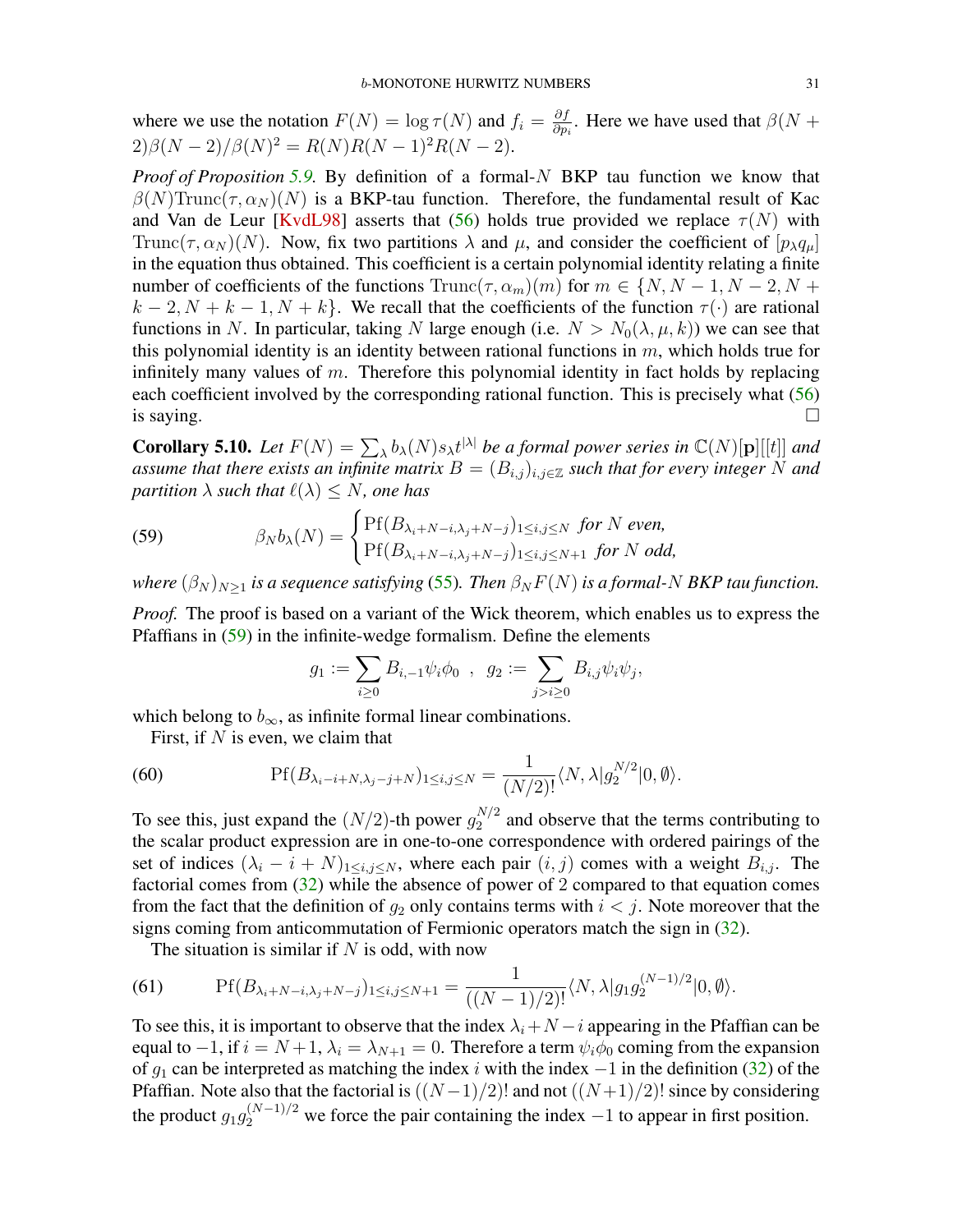<span id="page-31-2"></span>Now observe that, because  $g_i$  is an operator of charge i for  $i = 1, 2$ , both [\(60\)](#page-30-1) for N even, and [\(61\)](#page-30-2) for N odd, are equal to  $\langle N, \lambda | (1 + g_1)e^{g_2} | 0, \emptyset \rangle$ , since in each case only one order of the Taylor expansion of the exponential contributes.

In the notation of Definition [5.8](#page-28-2) it follows that the truncated function, with  $\alpha_N = N$ , can be expressed as

$$
\beta_N \text{Trunc}(\tau, N)(N) = \sum_{\substack{\lambda \\ \ell(\lambda) \le N}} \beta_N b_\lambda(N) s_\lambda t^{|\lambda|} = \langle N|\Gamma_+(\mathbf{p})(1+g_1)e^{g_2}|0\rangle.
$$

Finally, observe (the situation is similar to [\[VdL01\]](#page-41-3)) that  $(1+g_1) \in B_{\infty}$  since  $g_1^2 = 0$  as seen by expanding the square and using anticommutation relations, so that  $1 + g_1 = e^{g_1}$ . Hence  $\beta_N$ Trunc $(\tau, N)(N)$  is a BKP tau function, which concludes the proof.

Combining the results above we obtain one of our main results that says that the generating function of  $b$ -monotone Hurwitz numbers is a formal- $N$  BKP tau function (up to an explicit prefactor  $\beta_N$ ) for  $b = 1$  and  $2N = u^{-1}$ .

<span id="page-31-0"></span>Theorem 5.11 (BKP hierarchy for non-oriented monotone Hurwitz numbers). *The function*

$$
\beta_N \tau_{b=1}^Z(t; \mathbf{2p}, u)\Big|_{u=(2N)^{-1}} = \beta_N \sum_{n\geq 0} t^n \sum_{\lambda \vdash n} \frac{Z_{\lambda}(\mathbf{2p})}{j_{\lambda}} \prod_{\square \in \lambda} \frac{1}{2N + c_b(\square)},
$$

with  $\beta_N = \frac{1}{\prod_{k=1}^{N-1} (2k)!}$ , is a formal-N BKP tau function. It satisfies the hierarchy of equa*tions* [\(56\)](#page-29-0), and in particular the BKP equation [\(58\)](#page-29-3) with  $R(N) = \frac{1}{(2N+2)(2N+1)}$ .

*Proof.* This is a direct consequence of the formalism developped in this section, together with the explicit expansion of Theorem [4.1](#page-14-0)

$$
\tau_{b=1}^Z(t; 2\mathbf{p}, \frac{1}{2N}) = \sum_{k \ge 0} t^k \sum_{\lambda \vdash k} a_\lambda(N) s_\lambda(\mathbf{p})
$$

and the Pfaffian structure of  $a_{\lambda}(N)$  given by Theorem [5.4,](#page-21-2)

Trunc
$$
(\tau_{b=1}^Z, n)
$$
 $(t; 2\mathbf{p}, \frac{1}{2n}) = \sum_{k \geq 0} t^k \sum_{\substack{\lambda \vdash k \\ \ell(\lambda) \leq n}} a_{\lambda}(n) s_{\lambda}(\mathbf{p}).$ 

Note in particular that  $\beta_N$  satisfies [\(55\)](#page-29-1) with  $R(N) = \frac{1}{(2N+2)(2N+1)}$ .

## 6. ORTHOGONAL BGW INTEGRAL AND ITS SOLUTION

<span id="page-31-1"></span>6.1. **The BGW integral over**  $O(n)$ . The *Brézin–Gross–Witten integral* (BGW integral for short) is a function of a complex,  $n \times n$  matrix X and its complex conjugate  $X^{\dagger}$ , defined as an integral over the unitary group  $U(n)$ 

(62) 
$$
\text{BGW}_{U(n)}(X,t) := \int_{U(n)} dU \, \exp \sqrt{t} \, \text{tr}(UX + X^{\dagger}U^{\dagger}),
$$

where dU denotes the normalized Haar measure over  $U(n)$ . The variable t can be completely re-absorbed in X and  $X^{\dagger}$ , but we will keep it to make the link with our function  $\tau_b^Z(t; \mathbf{p}, u)$ . As emphasized in [\[MMS96\]](#page-40-7), this integral has several interesting expansions. We will focus on the "character" expansion (in the terminology of [\[MMS96\]](#page-40-7)), meaning that we consider BGW<sub>U(n)</sub>(X, t) as an element of  $\mathbb{Q}[X][[t]]$ , where  $\mathbb{Q}[X]$  denotes the ring of polynomials in the matrix elements of X and its complex conjugate. Then, for  $X \in GL_n(\mathbb{C})$ ,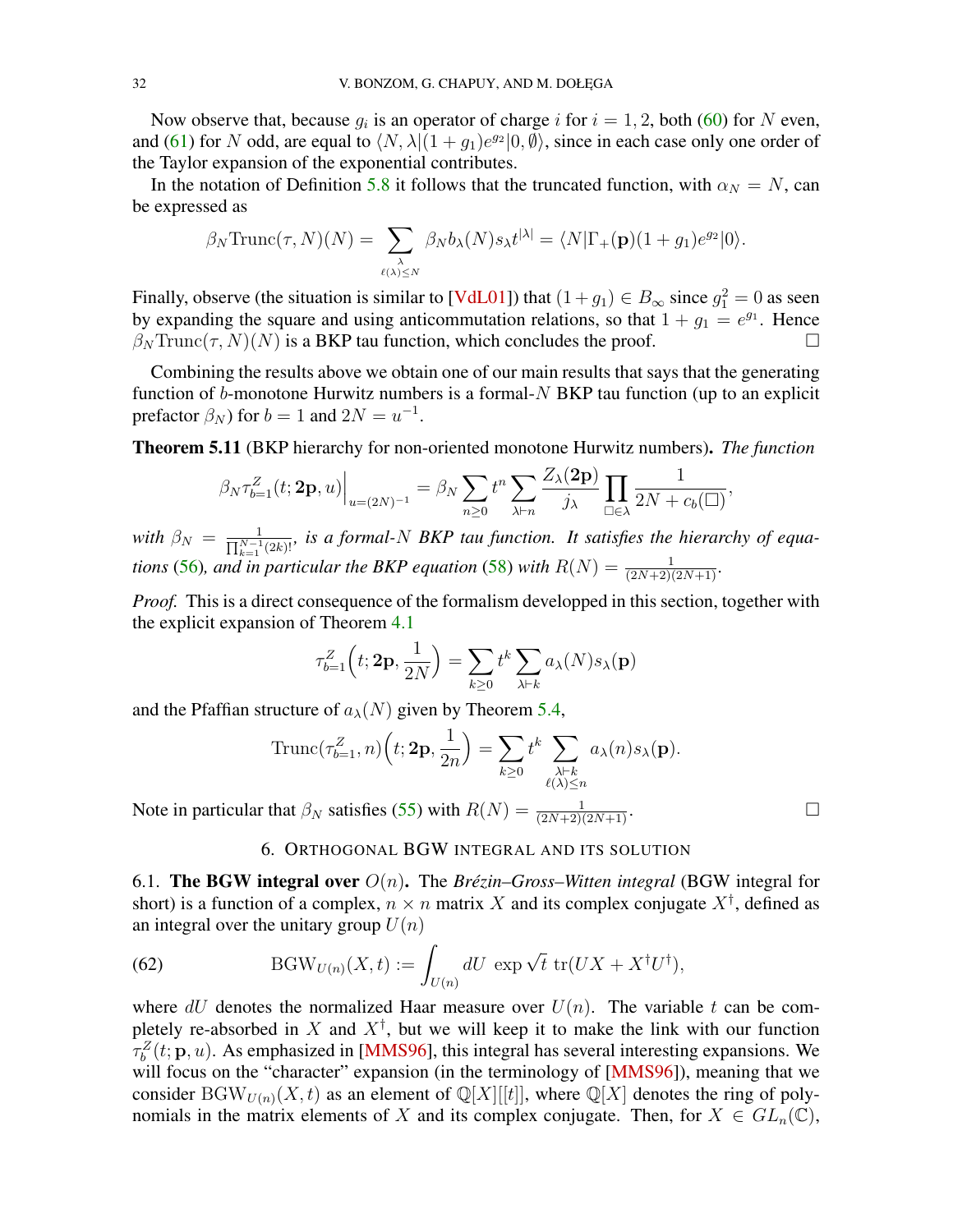<span id="page-32-2"></span> $BGW_{U(n)}(X,t)$  admits an expansion which coincides with  $\tau_b^Z(t; \mathbf{p}, u)$  at  $b = 0, u = 1/n$ and  $p_i = p_i(XX^{\dagger}) := \text{tr}((XX^{\dagger})^i)$  being the power-sums associated with the *n* eigenvalues of  $XX^{\dagger}$ . We will describe below this equality, and how this evaluation of  $\tau_b^Z(t; \mathbf{p}, u)$  makes sense.

For an  $n \times n$  matrix Y with eigenvalues  $y_1, \ldots, y_n$ , denote

$$
\mathbf{p}(Y) = (p_i(Y) := \text{tr}(Y^i))_{i \ge 1}, \quad \text{and} \quad s_\lambda(Y) := s_\lambda(\mathbf{p}(Y))
$$

the Schur polynomial evaluated on the variables  $y_1, \ldots, y_n$  (recall that we conventionally parametrize symmetric functions by the powersums of the underlying variables). We start by expanding  $BGW_{U(n)}(X, t)$  on Schur polynomials, following [\[ZJ02\]](#page-41-12). Using the Cauchy identity and commuting sums with integral

(63) 
$$
\text{BGW}_{U(n)}(X,t) = \sum_{k,l\geq 0} t^{\frac{k+l}{2}} \sum_{\lambda \vdash k,\mu \vdash l} \frac{1}{\text{hook}_{\lambda} \text{hook}_{\mu}} \int_{U(n)} dU \ s_{\lambda}(UX) s_{\mu}(X^{\dagger}U^{\dagger}).
$$

For  $X \in GL_n(\mathbb{C})$ , the following orthogonality relation is classical and follows from the orthogonality relation of the irreducible characters of  $U(n)$ , which are given by Schur polynomials (see [\[ZJ02\]](#page-41-12))

<span id="page-32-1"></span>(64) 
$$
\int_{U(n)} dU \, s_{\lambda}(UX) s_{\mu}(X^{\dagger}U^{\dagger}) = \begin{cases} \delta_{\lambda,\mu} \frac{s_{\lambda}(XX^{\dagger})}{s_{\lambda}(1^n)} & \text{if } \ell(\lambda) \leq n, \\ 0 & \text{else.} \end{cases}
$$

Notice in particular that the denominator  $s_{\lambda}(1^n)$  is always well-defined for  $n \in \mathbb{N}$ . This gives [\[ZJ02\]](#page-41-12)

(65) 
$$
BGW_{U(n)}(X,t) = \sum_{k\geq 0} t^k \sum_{\substack{\lambda \vdash k \\ \ell(\lambda) \leq n}} \frac{1}{\text{hook}_{\lambda}^2 s_{\lambda}(1^n)} s_{\lambda}(XX^{\dagger}).
$$

This expansion is exactly  $\tau_{b=0}^Z(t; \mathbf{p}, u)$ , truncated as  $\text{Trunc}(\tau_{b=0}^Z, n)$  (Definition [5.8\)](#page-28-2) and evaluated at  $u = 1/n$ ,  $p_i = p_i(\overline{XX}^{\dagger})$ , which yields

(66) 
$$
BGW_{U(n)}(X,t) = Trunc(\tau_{b=0}^Z, n)(t; \mathbf{p}(XX^{\dagger}), 1/n).
$$

As already emphasized, our generating series  $\tau_b^Z$  cannot be evaluated on  $u^{-1} \in \mathbb{N}$  because the coefficients  $[s_\lambda] \tau_b^Z$  are rational in  $u^{-1}$  with poles on integers. However the truncation of  $\tau_{b=0}^{Z}$  following Definition [5.8,](#page-28-2) reduces the expansion on Schur functions to those partitions for which  $\ell(\lambda) \leq n$ . Then the coefficients  $[s_{\lambda}]$  Trunc $(\tau_{b=0}^Z, n)$  have poles only on integers  $u^{-1} = i < n$  and the evaluation at  $u^{-1} = n$  makes sense.

There is a natural truncation to  $\ell(\lambda) \leq n$  in the BGW model, which is implemented via [\(64\)](#page-32-1) and ultimately due to the fact that there is a *finite* number of independent variables  $x_1, \ldots, x_n$ . Indeed, by *first* substituting the variables  $p_1, p_2, \ldots$  with  $p_1(XX^{\dagger}), p_2(XX^{\dagger}), \ldots$  in  $\tau_{b=0}^Z$ , all the Schur polynomials with  $\ell(\lambda) > n$  vanish. This gives

<span id="page-32-0"></span>(67) 
$$
\text{Trunc}(\tau_{b=0}^Z, n)(t; \mathbf{p}(XX^\dagger), 1/n) = \tau_{b=0}^Z(t; \mathbf{p}(XX^\dagger), u)_{|u=1/n}
$$

There is no direct way to write a b-deformation (or  $\beta$ -deformation, in the context of matrix integrals, related by  $1+b = 2/\beta$ ) of the BGW integral, since there is no group which deforms  $U(n)$  over which to integrate. Nevertheless, there is an obvious candidate for an orthogonal BGW integral,

(68) 
$$
BGW_{O(n)}(X,t) := \int_{O(n)} dO \exp \sqrt{t} \operatorname{tr}(XO),
$$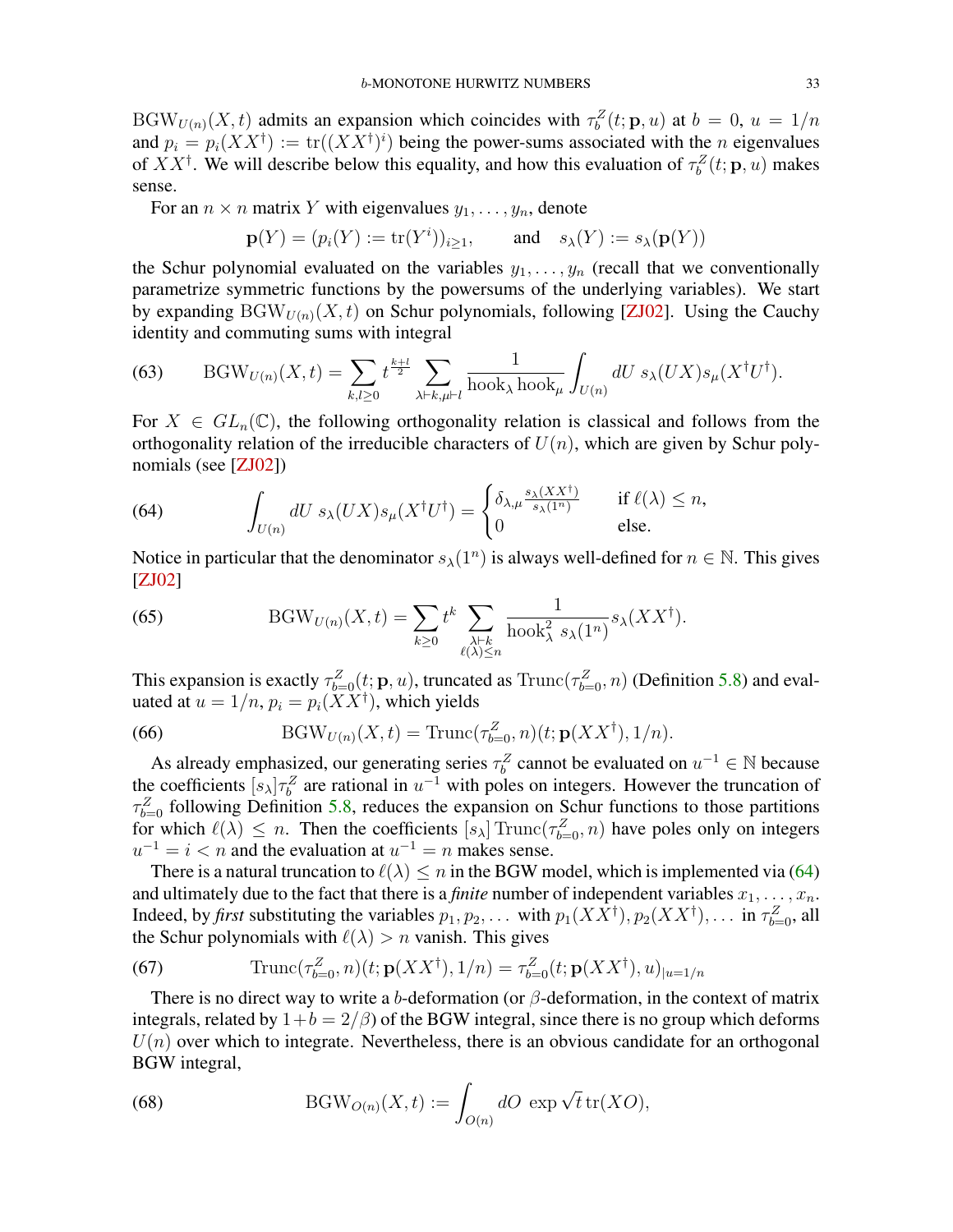<span id="page-33-3"></span>where dO is the normalized Haar measure over  $O(n)$  and X can be an arbitrary  $n \times n$  matrix. It is connected to our main function as follows.

<span id="page-33-0"></span>**Proposition 6.1** (Matrix integral expression of  $\tau_{b=1}^Z$ ). Let  $X \in GL_n(\mathbb{R})$  and denote  $X^t$  its *transpose. Then,*

$$
BGW_{O(n)}(X,t) = \tau_{b=1}^Z(t; \mathbf{p}(XX^t), u)_{|u^{-1}=n}
$$

*Proof.* [\[Mac95,](#page-40-16) Section VII.3, Ex. 2] The proof parallels the unitary case. One first expands the orthogonal BGW integral on zonal polynomials. This is done with the Cauchy identity, and commuting sum with integral. The classical integral [\(64\)](#page-32-1) is replaced with

(69) 
$$
\int_{O(n)} dO \ s_{\lambda}(XO) = \begin{cases} \frac{1}{\text{hook} \ \mathbb{Z}_{\mu}(XX^t)} & \text{if } \lambda = 2\mu \text{ and } \ell(\lambda) \leq n, \\ 0 & \text{else,} \end{cases}
$$

for  $X \in GL_n(\mathbb{R})$ . Here  $Z_{\mu}(XX^t)$  is the zonal polynomial evaluated on the power-sums  $p_i = p_i(XX^t)$ . One gets

(70) 
$$
BGW_{O(n)}(X,t) = \sum_{k\geq 0} t^k \sum_{\substack{\lambda \vdash k \\ \ell(\lambda)\leq n}} \frac{1}{\text{hook}_{2\lambda} Z_{\lambda}(1^n)} Z_{\lambda}(XX^t).
$$

We now show that the right hand side of Proposition [6.1](#page-33-0) is the same as the above zonal expansion. Since  $Z_{\lambda}(XX^t) = 0$  when  $\ell(\lambda) > n$  [\[Sta89\]](#page-41-6), the evaluation of  $\tau_{b=1}^Z$  on the power-sums  $p_i(XX^t)$  reduces to

$$
\tau_{b=1}^Z(t; \mathbf{p}(\mathbf{XX}^t), u) = \sum_{k \ge 0} t^k \sum_{\substack{\lambda \vdash k \\ \ell(\lambda) \le n}} \frac{1}{\text{hook}_{2\lambda} \prod_{\square \in \lambda} (u^{-1} + c_1(\square))} Z_{\lambda}(XX^t)
$$

One concludes with  $Z_{\lambda}(1^n) = \prod_{\square \in \lambda} (n + c_1(\square))$  [\[Sta89\]](#page-41-6), which does not vanish as long as  $\ell(\lambda) \leq n.$ 

6.2. Pfaffian solutions. The BGW integral in the unitary case admits also a representation as a ratio of determinants. If  $XX^{\dagger} \in GL_n(\mathbb{C})$  has eigenvalues  $x_1, \ldots, x_n$ , denote  $\Delta(XX^{\dagger}) = \det(x_i^{n-j})$  $\prod_{i=1}^{n-j}$  =  $\prod_{1 \le i < j \le n} (x_i - x_j)$  the corresponding Vandermonde determinant. Then [\[MMS96\]](#page-40-7)

<span id="page-33-1"></span>(71) 
$$
BGW_{U(n)}(X,t) = \left(\prod_{k=1}^{n-1} k!\right) \frac{\det\left((tx_i)^{\frac{n-j}{2}} I_{n-j}\left(2\sqrt{tx_i}\right)\right)_{1 \le i,j \le n}}{t^{\frac{n(n-1)}{2}} \Delta(XX^{\dagger})}
$$

where

$$
I_j(z) = \left(\frac{z}{2}\right)^j \sum_{l \ge 0} \frac{(z^2/4)^l}{l!(l+j)!}
$$

is the j-th modified Bessel function of the first kind. The derivation of  $(71)$  in [\[MMS96\]](#page-40-7) makes use of the HCIZ integral and HCIZ formula<sup>[7](#page-33-2)</sup>

$$
\text{HCIZ}_{U(n)}(X,Y) := \int_{U(n)} dU \, \exp \text{tr}(XUYU^{-1}) = \frac{\det(e^{x_i y_j})}{\Delta(X)\Delta(Y)}.
$$

In order to find an analogous formula for  $BGW_{O(n)}$ , one could use an orthogonal version of the HCIZ integral, where the integral is over  $O(n)$ , X is an arbitrary matrix, and  $Y \in O(n)$ .

<span id="page-33-2"></span><sup>&</sup>lt;sup>7</sup>It is also possible to derive this expression from the matrix model of [ $ZJ02$ ], also using the HCIZ formula.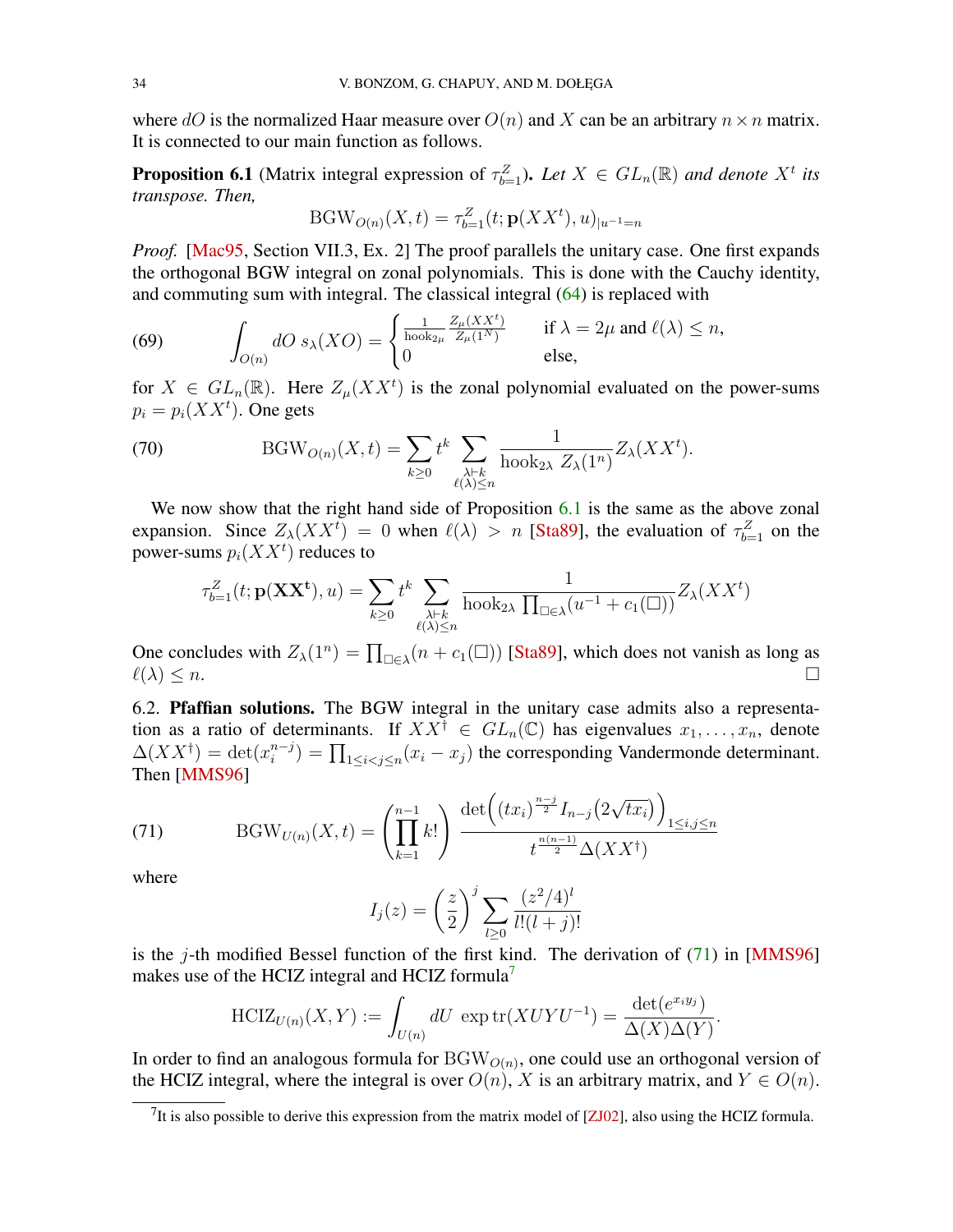<span id="page-34-1"></span>However the Harish-Chandra formula, which works for any compact Lie group  $G$ , is only valid for X, Y in the Lie algebra of G, and in the case  $G = O(n)$  it applies only to skewsymmetric matrices X, Y, therefore it cannot be used to derive a formula for for  $BGW<sub>O(n)</sub>$ . A compact formula for the HCIZ integral over the orthogonal group with generic  $X, Y$  (say real, symmetric) is unknown and posed as an important open problem [\[BE09\]](#page-39-6).

Nevertheless, it is natural to expect that an analogous formula to [\(71\)](#page-33-1) exists in the orthogonal case and involves Pfaffians. Our second main result gives such a formula in the special case when X is arbitrary but the eigenvalues of  $XX<sup>t</sup>$  all have even multiplicities. Equivalently, they are  $x_1, x_1, x_2, x_2, \ldots, x_n, x_n$  (we allow  $x_i = x_j$  for  $i \neq j$ ).

<span id="page-34-0"></span>**Theorem 6.2** (The orthogonal BGW integral as a Pfaffian). Assume that  $XX^t \in GL_{2n}(\mathbb{R})$ *has eigenvalues*  $x_1, x_1, x_2, x_2, \ldots, x_n, x_n$ . *Denote*  $\hat{X}_n = \text{diag}(\sqrt{x_1}, \ldots, \sqrt{x_n})$ . *Then for* n *even*

(72) 
$$
BGW_{O(2n)}(X,t) = \left(\prod_{k=1}^{n-1} (2k)! \right) \frac{Pf(M(t;x_i,x_j))_{1 \le i,j \le n}}{t^{\frac{n(n-1)}{2}} \Delta(\hat{X}_n \hat{X}_n^t)},
$$

*where*

(73)

$$
M(t;x,y) = \frac{1}{8} \int_0^t \frac{dt'}{\sqrt{t'}} \Big( \sqrt{x} I_1(2\sqrt{t'x}) \big( 1 + I_0(2\sqrt{t'y}) \big) - \sqrt{y} I_1(2\sqrt{t'y}) \big( 1 + I_0(2\sqrt{t'x}) \big) \Big).
$$

*and for* n *odd*

(74) 
$$
BGW_{O(2n)}(X,t) = \left(\prod_{k=1}^{n-1} (2k)! \right) \frac{Pf(M_{ij}(t;x_1,\ldots,x_n))_{1 \le i,j \le n+1}}{t^{\frac{n(n-1)}{2}}\Delta(\hat{X}_n \hat{X}_n^t)},
$$

*where*

(75) 
$$
M_{ij}(t; x_1, ..., x_n) = \begin{cases} M(t; x_i, x_j) & \text{for } i, j = 1, ..., n, \\ \frac{1}{2} I_0(2\sqrt{tx_i}) & \text{for } i = 1, ..., n \text{ and } j = n + 1, \\ -\frac{1}{2} I_0(2\sqrt{tx_j}) & \text{for } j = 1, ..., n \text{ and } i = n + 1. \end{cases}
$$

*Proof.* The power-sums of  $XX<sup>t</sup>$  and  $\hat{X}_n$  are related by

$$
\mathbf{p}(XX^t)/2 = \mathbf{p}(\hat{X}_n \hat{X}_n^t).
$$

Proposition [6.1](#page-33-0) expresses BGW<sub>O(2n)</sub>(X, t) as  $\tau_{b=1}^Z(t; \mathbf{p}(XX^t), u)_{|u^{-1}=2n}$ , which we can further express in the scaled Schur basis by Theorem [4.1](#page-14-0)

$$
\tau_{b=1}^Z(t; \mathbf{p}(XX^t), u)_{|u^{-1}=2n} = \sum_{m\geq 0} t^m \sum_{\substack{\lambda\vdash m\\ \ell(\lambda)\leq n}} \frac{1}{\text{hook}^2 \lambda(1^{u^{-1}})} \sum_{|u^{-1}=2n} s_{\lambda}(\mathbf{p}(\hat{X}_n \hat{X}_n^t)).
$$

Note that the sum over partitions  $\lambda$  runs a priori over all possible partitions, but  $s_\lambda(\mathbf{p}(\hat{X}_n\hat{X}_n^t))$ vanishes for  $\ell(\lambda) > n$ .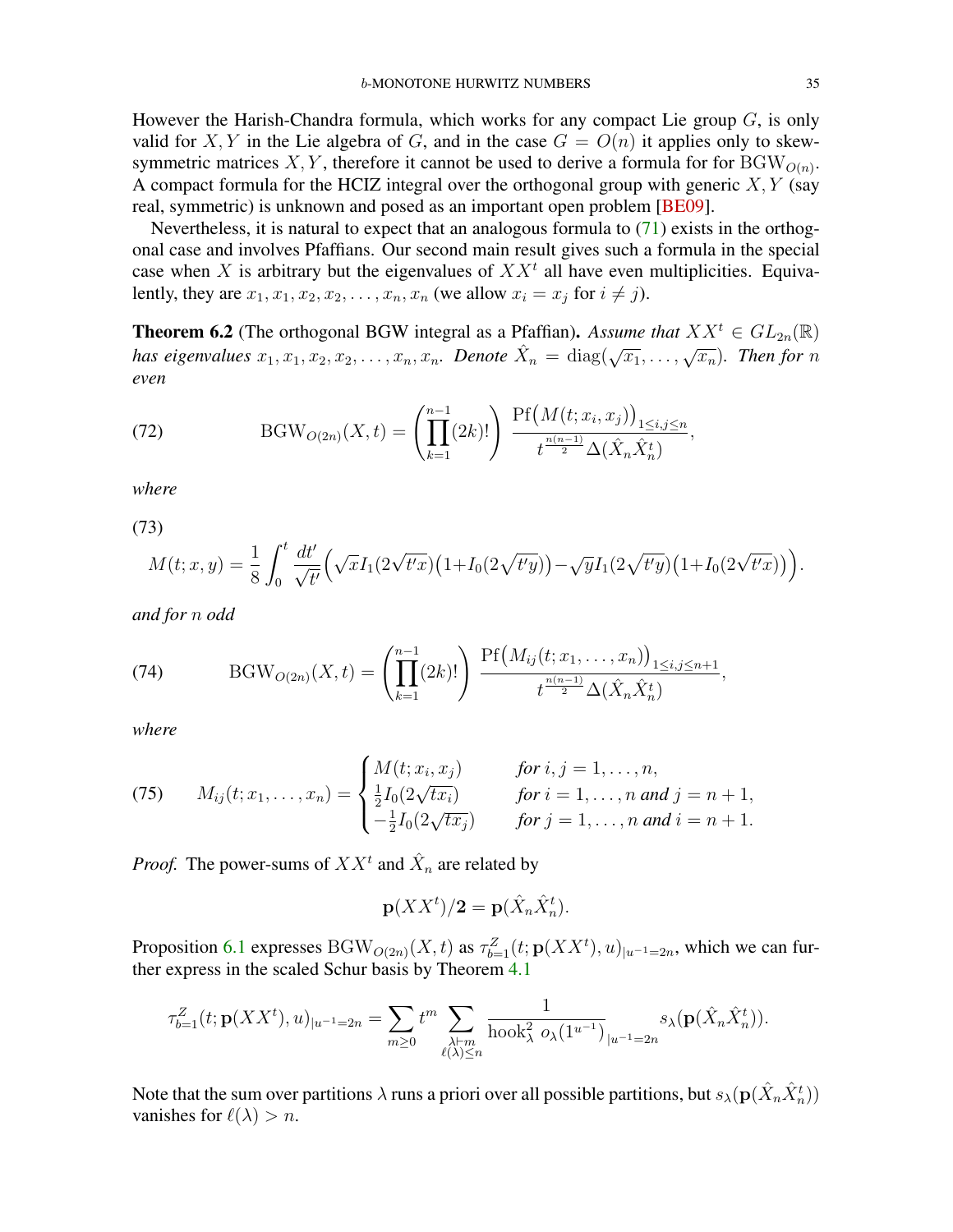Now we use Theorem [5.4](#page-21-2) to express the coefficient  $\frac{1}{\text{hook}_{\lambda}^{2} \circ_{\lambda}(1^{u-1})_{|u^{-1}=2n}} = a_{\lambda}(n)$  with  $n \in \mathbb{N}$  as a Pfaffian, and the bialternant formula to express  $s_\lambda(\mathbf{p}(\hat{X}_n \hat{X}_n^t))$  as a ratio of determinants. For  $n$  even we obtain

$$
BGW_{O(2n)}(X,t) = \left(\prod_{k=1}^{n-1} (2k)!\right) \sum_{\substack{\lambda:\ \ell(\lambda)\leq n}} Pf(a_{\lambda_i+n-i,\lambda_j+n-j})_{1\leq i,j\leq n} \frac{\det((tx_i)^{\lambda_j+n-j})_{1\leq i,j\leq n}}{t^{\frac{n(n-1)}{2}}\Delta(\hat{X}_n\hat{X}_n^t)},
$$

and from the minor summation formula for Pfaffians given by Proposition [5.3](#page-21-3) with  $N = \infty$ it can be rewritten as

$$
BGW_{O(2n)}(X,t) = \left(\prod_{k=1}^{n-1} (2k)! \right) \frac{\text{Pf}\left(M(t;x_i,x_j)\right)_{1 \le i,j \le n}}{t^{\frac{n(n-1)}{2}} \Delta(\hat{X}_n \hat{X}_n^t)},
$$

with

(76)

<span id="page-35-0"></span>
$$
M(t; x_i, x_j) = \sum_{k,l \geq 0} t^{k+l} x_i^k a_{kl} x_j^l = \sum_{k \geq 1} t^k \frac{x_i^k - x_j^k}{2k!^2} + \sum_{k,l \geq 1} t^{k+l} \frac{k-l}{4(k+l)} \frac{x_i^k}{k!^2} \frac{x_j^l}{l!^2}
$$
  
\n
$$
= \int_0^t \frac{dt'}{t'} \sum_{k \geq 1} k \frac{(t' x_i)^k - (t' x_j)^k}{2k!^2} + \frac{1}{4} \int_0^t \frac{dt'}{t'} \sum_{k,l \geq 1} (k-l) \frac{(t' x_i)^k}{k!^2} \frac{(t' x_j)^l}{l!^2}
$$
  
\n
$$
= \frac{1}{4} \int_0^t \frac{dt'}{t'} \left( \sum_{k \geq 1} k \frac{(t' x_i)^k}{k!^2} \left( 2 + \sum_{l \geq 1} \frac{(t' x_j)^l}{l!^2} \right) - \sum_{l \geq 1} l \frac{(t' x_j)^k}{l!^2} \left( 2 + \sum_{k \geq 1} \frac{(t' x_i)^l}{k!^2} \right) \right)
$$
  
\n
$$
= \frac{1}{8} \int_0^t \frac{dt'}{\sqrt{t'}} \left( \sqrt{x_i} I_1(2\sqrt{t' x_i}) \left( 1 + I_0(2\sqrt{t' x_j}) \right) - \sqrt{x_j} I_1(2\sqrt{t' x_j}) \left( 1 + I_0(2\sqrt{t' x_i}) \right) \right).
$$

For *n* odd,

$$
BGW_{O(2n)}(X,t) = \left(\prod_{k=1}^{n-1} (2k)! \right) \sum_{\substack{\lambda:\ \lambda \leq n}} Pf(a_{\lambda_i+n-i,\lambda_j+n-j})_{1 \leq i,j \leq n+1} \frac{\det((tx_i)^{\lambda_j+n-j})_{1 \leq i,j \leq n}}{t^{\frac{n(n-1)}{2}} \Delta(\hat{X}_n \hat{X}_n^t)},
$$

In order to apply the minor summation formula for Pfaffians, we have to promote  $\det(x_i^{\lambda_j+n-j})$  $\binom{\lambda_j+n-j}{i}$ l $\leq i,j \leq n$ to an  $(n+1) \times (n+1)$  determinant, by adding a row and a column of zeroes to  $(x_i^{\lambda_j+n-j})$  $\binom{\lambda_j+n-j}{i}$ <sub>1 $\leq i,j \leq n$ </sub> except for a 1 on the diagonal. Therefore

$$
BGW_{O(2n)}(X,t) = \frac{(-1)^{\frac{n(n-1)}{2}}}{t^{\frac{n(n-1)}{2}}\Delta(\hat{X}_n\hat{X}_n^t)} \left(\prod_{k=1}^{n-1} (2k)! \right)
$$

$$
\sum_{m \ge 0} \sum_{\substack{\lambda \vdash m \\ \ell(\lambda) \le n}} Pf(a_{\lambda_i + n - i, \lambda_j + n - j})_{1 \le i, j \le n+1} \det(X_{i, \lambda_j + n - j})_{1 \le i, j \le n+1}
$$

with

$$
X_{ij} = \begin{cases} (tx_i)^j & \text{for } i = 1, \dots, n \text{ and } j \ge 0\\ 0 & \text{for } i = n+1 \text{ and } j \ge 0, \text{ and for } j = -1 \text{ and } i = 1, \dots, n\\ 1 & \text{for } i = n+1, j = -1. \end{cases}
$$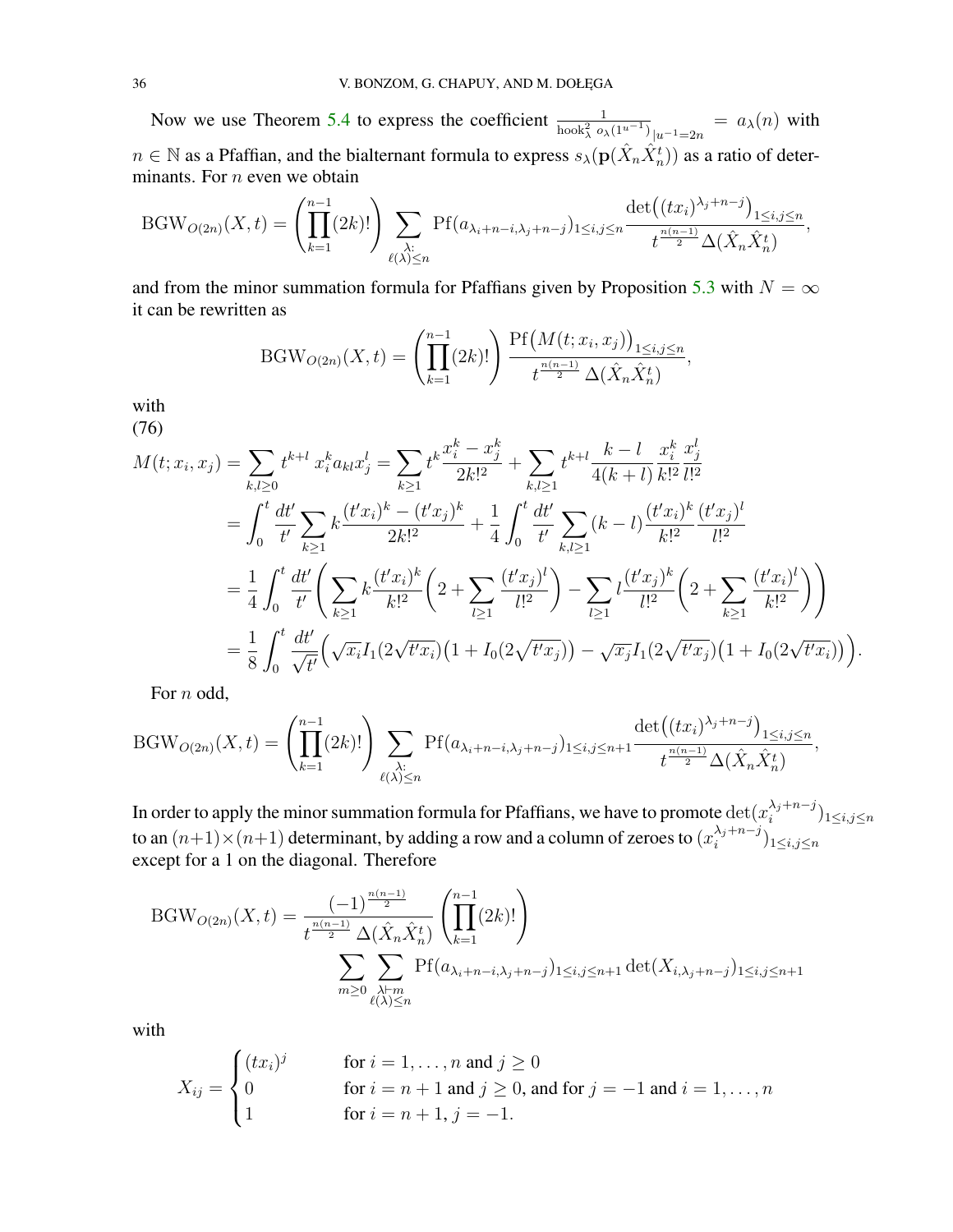<span id="page-36-2"></span>Now, applying the minor-summation formula for Pfaffians given by Proposition [5.3](#page-21-3) with  $N = \infty$  we end up with

BGW<sub>O(2n)</sub>(X, t) = 
$$
\left(\prod_{k=1}^{n-1} (2k)! \right) \frac{\text{Pf}(M_{ij}(t; x_1, ..., x_n))_{1 \le i, j \le n+1}}{t^{\frac{n(n-1)}{2}} \Delta(\hat{X}_n \hat{X}_n^t)},
$$

where

$$
M_{ij}(t; x_1, \ldots, x_n) = \sum_{k,l \geq -1} X_{ik} a_{kl} X_{lj} = \sum_{k \geq 0} a_{k,-1} (\delta_{i,n+1} (tx_j)^k - \delta_{j,n+1} (tx_i)^k) + \sum_{k,l \geq 0} (tx_i)^k a_{kl} (tx_j)^l
$$

and  $x_{n+1} := 0$ . The first sum

$$
\sum_{k\geq 0} a_{k,-1} (\delta_{i,n+1} (tx_j)^k - \delta_{j,n+1} (tx_i)^k) = \delta_{i,n+1} \frac{1}{2} I_0(2\sqrt{tx_j}) - \delta_{j,n+1} \frac{1}{2} I_0(2\sqrt{tx_i}),
$$

while the second was already computed in  $(76)$ .

### APPENDIX A. RELATED MODELS AND FINAL COMMENTS

<span id="page-36-0"></span>In this appendix we mention analogies between monotone Hurwitz numbers and two other well studied models, namely general maps and bipartite maps. The results mentioned here are not original, but it is not always easy to find a canonical reference.

We will be interested in the two following b-deformed tau functions, which are special cases of the main function of [\[CD20\]](#page-39-4)

<span id="page-36-1"></span>(77)  

$$
\tau_b^{(1)}(t; \mathbf{p}, u) = \sum_{n \ge 0} t^n \sum_{\lambda \vdash n} \frac{J_{\lambda}(\mathbf{p}) \theta_{2^n}(\lambda)}{j_{\lambda}} \prod_{\square \in \lambda} (u - c_b(\square)),
$$

$$
\tau_b^{(2)}(t; \mathbf{p}, u, v) = \sum_{n \ge 0} t^n \sum_{\lambda \vdash n} \frac{J_{\lambda}(\mathbf{p})}{j_{\lambda}} \prod_{\square \in \lambda} (u - c_b(\square))(v - c_b(\square)),
$$

where  $\theta_{\mu}(\lambda) = [p_{\mu}]J_{\lambda}^{(1+b)}(\mathbf{p}).$ λ

By [\[CD20,](#page-39-4) Theorem 3.14],  $\tau^{(1)}$  (respectively,  $\tau^{(2)}$ ) can be interpreted as the generating function of all maps (respectively, all bipartite maps) on non-oriented surfaces, with a weight t per edge, a weight  $u$  per vertex (respectively  $u$  per white vertex and  $v$  per black vertex), and a weight  $p_i$  per face of degree i (respectively, half-degree i). In both cases, each map M is equipped with a monomial b-weight of the form  $b^{\nu(M)}/(1+b)^{cc(M)}$  where  $\nu(M)$  is a non-negative integer, which vanishes if and only if the underlying surface is orientable.

It is classical that  $\tau_h^{(1)}$  $b_b^{(1)}$  for  $b = 0$  and  $b = 1$  coincide respectively with the GUE and GOE partition functions. The general b-case corresponds to the interpolation given by  $\beta$ ensembles, with  $(1 + b)\beta = 2$ . In the context of matrix integrals, it is also known (see e.g. [\[AvM01\]](#page-39-8)) that their partition functions satisfy Virasoro constraints, and therefore a quantum curve equation that can be obtained by resummation. Similar statements can be made about  $\tau^{(2)}$  and will not come as a surprise to experts.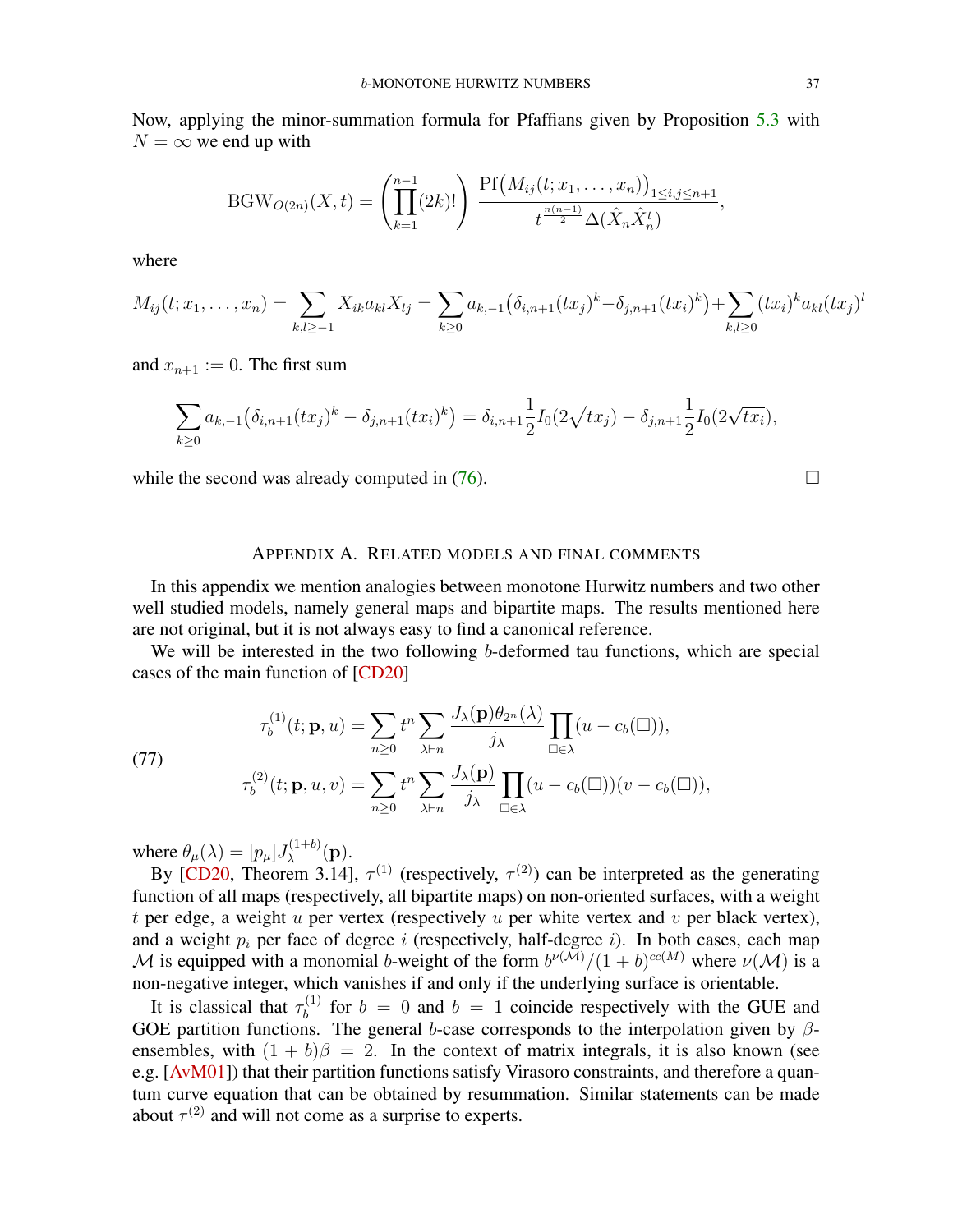<span id="page-37-2"></span>Let  $V(x, \mathbf{p}) = \sum_{i \geq 1} \frac{p_i}{i}$  $\frac{\partial i}{\partial i}x^i$ , and denote  $\Delta_N(x) = \det(x_i^{j-1})$  $\binom{j-1}{i}$ <sub>1 $\leq i,j \leq N$ </sub> the Vandermonde determinant for a set of  $N$  variables. Let

$$
Z_b^{(1)}(t; \mathbf{p}, N) = \int_{\mathbb{R}^N} \left( \prod_{i=1}^N dx_i e^{-\frac{x_i^2}{2(1+b)t^2} + V(x_i; \frac{\mathbf{p}}{1+b})} \right) |\Delta_N(x)|^{\frac{2}{1+b}}
$$

$$
Z_b^{(2)}(t; \mathbf{p}, N, M) = \int_{\mathbb{R}_+^N} \left( \prod_{i=1}^N dx_i e^{-\frac{x_i}{(1+b)t} + V(x_i; \frac{\mathbf{p}}{1+b})} \lambda_i^{\frac{M-N+1}{1+b}-1} \right) |\Delta_N(x)|^{\frac{2}{1+b}}
$$

for  $M \geq N$ . Then, for  $N \in \mathbb{N}$ ,

<span id="page-37-0"></span>(78) 
$$
\tau_b^{(1)}(t; \mathbf{p}, N) = \frac{Z_b^{(1)}(t; \mathbf{p}, N)}{Z_b^{(1)}(t; 0, N)} \qquad \tau_b^{(2)}(t; \mathbf{p}, N, M) = \frac{Z_b^{(2)}(t; \mathbf{p}, N, M)}{Z_b^{(2)}(t; 0, N, M)}
$$

Equation [\(78\)](#page-37-0) can be proved in at least two ways.

- By proving the same Virasoro constraints (or the same evolution equation) for both sides, see below.
- By expanding the matrix integrals on Jack symmetric functions $8$ .

The Virasoro constraints for the matrix integrals can be obtained by standard techniques [\[AvM01\]](#page-39-8). Furthermore, the Virasoro constraints for  $\tau_h^{(1)}$  $\tau_b^{(1)}$  and  $\tau_b^{(2)}$  $b_b^{(2)}$ , as defined in [\(77\)](#page-36-1) can be directly obtained from Lemma [2.6,](#page-7-1) giving the following.

**Proposition A.1.** *For*  $m = 1, 2$  *we have*  $L_i^{(m)}$  $\int_i^{(m)} \tau^{(m)} = 0$  for  $i \geq -\delta_{m,1}$ , where  $(L_i^{(m)})$  $\binom{m}{i}$ ) $i \geq -\delta_{m,1}$ *generate the Virasoro algebra and are given by*

$$
L_i^{(1)} = \frac{p_{i+2}^*}{t^2} - \left( (1+b) \sum_{\substack{m,n \geq 1 \\ m+n=i}} p_m^* p_n^* + \sum_{n \geq 1} p_n p_{n+i}^* + (b(i+1) + 2u)p_i^* + \frac{\delta_{i,-1} up_1 + u(u+b)\delta_{i,0}}{1+b} \right),
$$
  

$$
L_i^{(2)} = \frac{p_{i+1}^*}{t} - \left( (1+b) \sum_{\substack{m,n \geq 1 \\ m+n=i}} p_m^* p_n^* + \sum_{n \geq 1} p_n p_{n+i}^* + (bi+u+v)p_i^* + \frac{uv\delta_{i,0}}{1+b} \right).
$$

*Proof.* Theorem 6.1 in [\[CD20\]](#page-39-4) provides an evolution equation for each model, which can be written explicitly. It is then a direct check that Lemma [2.6](#page-7-1) applies again, respectively with  $s = t$  and  $k = 2, 1$ , respectively.

From the existence of matrix models, it is standard that the functions  $\tau^{(1)}$  and  $\tau^{(2)}$ , at  $b=0$ , respectively  $b = 1$ , are related to KP tau functions, respectively BKP tau functions. At  $b = 0$ 

$$
e^{\sum_{i=1}^{N} V(x_i; \frac{\mathbf{p}}{1+\mathbf{b}})} = \sum_{\lambda} J_{\lambda}^{(1+b)}(x_1, \dots, x_N) \frac{J_{\lambda}^{(1+b)}(\mathbf{p})}{j_{\lambda}^{(b)}},
$$

using the Cauchy identity for Jack symmetric functions, then commutes the sum over partitions with the inte-grals and evaluate the integrals using [\[Kad97,](#page-40-24) [Kan93\]](#page-40-17). This is essentially the method proposed in [\[MMS11\]](#page-40-11) for the b-deformed BGW integral.

<span id="page-37-1"></span><sup>8</sup>One expands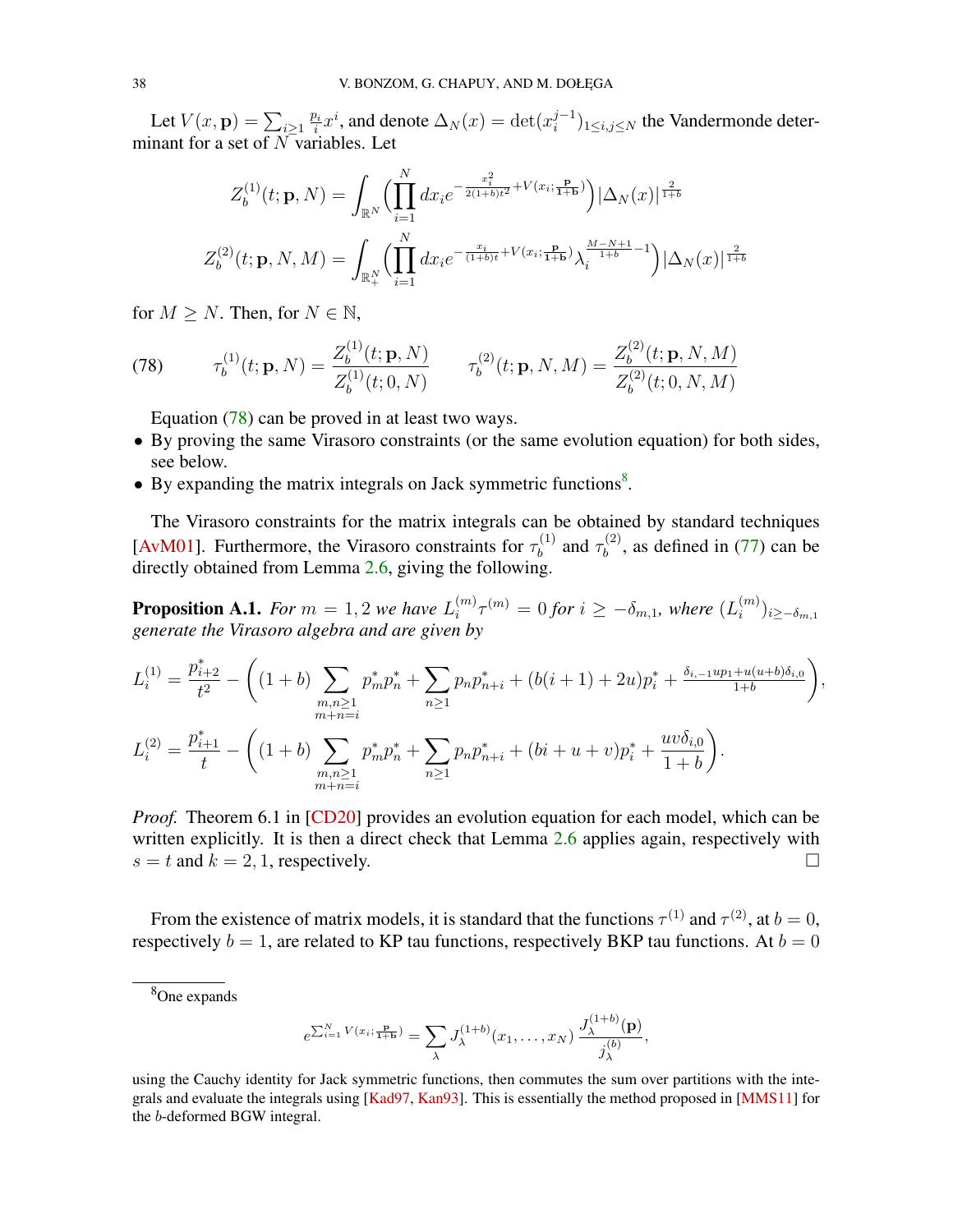<span id="page-38-1"></span>the KP tau functions are

$$
\sum_{\lambda} \det \left( \int_{\mathbb{R}} dx \ e^{-\frac{x^2}{2t^2}} x^{\lambda_i + 2N - i - j} \right)_{1 \le i, j \le N} s_{\lambda}(\mathbf{p}) = \frac{Z_{b=0}^{(1)}(t; 0, N)}{N!} \tau_{b=0}^{(1)}(t; \mathbf{p}, N),
$$
  

$$
\sum_{\lambda} \det \left( \int_{\mathbb{R}_+} dx \ e^{-\frac{x}{t}} x^{\lambda_i + N + M - i - j} \right)_{1 \le i, j \le N} s_{\lambda}(\mathbf{p}) = \frac{Z_{b=0}^{(2)}(t; 0, N, M)}{N!} \tau_{b=0}^{(2)}(t; \mathbf{p}, N, M).
$$

Those equations can be obtained starting from [\(78\)](#page-37-0) and using the Cauchy identity to expand  $e^{\sum_{i=1}^{N}V(x_i;\mathbf{p})}$  on Schur functions. Then one commutes the sum over partitions with the integrals and use the bialternant formula for the Schur polynomials, yielding

$$
Z_{b=0}^{(1)}(t; \mathbf{p}, N) = \sum_{\lambda} s_{\lambda}(\mathbf{p}) \int_{\mathbb{R}^{N}} \left( \prod_{i=1}^{N} dx_{i} e^{-\frac{x_{i}^{2}}{2t^{2}}} \right) \det x_{i}^{N-j} \det x_{i}^{\lambda_{j}+N-j}.
$$

We conclude by using Andreev's formula which gives

$$
Z_{b=0}^{(1)}(t; \mathbf{p}, N) = N! \sum_{\lambda} s_{\lambda}(\mathbf{p}) \det \left( \int_{\mathbb{R}} dx \ e^{-\frac{x^2}{2t^2}} x^{\lambda_i + 2N - i - j} \right)_{1 \le i, j \le N}.
$$

The same calculation can be performed with  $Z_{b=0}^{(2)}(t; \mathbf{p}, N, M)$ . Notice that both  $Z_{b=0}^{(1)}(t; 0, N)$ and  $Z_{b=0}^{(2)}(t; 0, N, M)$  are Selberg integrals which can be evaluated explicitly [\[Meh04\]](#page-40-9).

At  $b = 1$ , one has for N even

<span id="page-38-0"></span>(79) 
$$
\sum_{\lambda} \text{Pf}\left(\int_{\mathbb{R}^2} dx dy \ e^{-\frac{x^2 + y^2}{4t^2}} x^{\lambda_i + N - i} \text{sgn}(x - y) y^{\lambda_j + N - j}\right)_{1 \le i, j \le N} s_{\lambda}(\mathbf{p})
$$

$$
= \frac{Z_{b=1}^{(1)}(t; 0, N)}{N!} \tau_{b=1}^{(1)}(t; 2\mathbf{p}, N)
$$

and

$$
\sum_{\lambda} \text{Pf}\left(\int_{\mathbb{R}^2_+} dxdy \ e^{-\frac{x+y}{2t}} x^{\lambda_i + \frac{M+N-1}{2} - i} \text{sgn}(x-y) y^{\lambda_j + \frac{M+N-1}{2} - j}\right)_{1 \le i,j \le N} s_{\lambda}(\mathbf{p})
$$
  
= 
$$
\frac{Z_{b=1}^{(2)}(t; 0, N, M)}{N!} \tau_{b=1}^{(2)}(t; 2\mathbf{p}, N, M).
$$

Similar formulas can be obtained for  $N$  odd, proving that they are BKP tau functions. Again  $Z_{b=1}^{(1)}(t; 0, N)$  and  $Z_{b=1}^{(2)}(t; 0, N, M)$  are well-known Selberg integrals. Let us prove [\(79\)](#page-38-0) using techniques similar to [\[VdL01\]](#page-41-3). Following the same steps as for  $b = 0$ , one arrives at

$$
Z_{b=1}^{(1)}(t; \mathbf{2p}, N) = \sum_{\lambda} s_{\lambda}(\mathbf{p}) \int_{\mathbb{R}^N} \left( \prod_{i=1}^N dx_i e^{-\frac{x_i^2}{4t^2}} \right) \operatorname{sgn}(\Delta_N(x)) \det x_i^{\lambda_j + N - j}
$$
  
= 
$$
\sum_{\lambda} s_{\lambda}(\mathbf{p}) \int_{\mathbb{R}^N} \left( \prod_{i=1}^N dx_i e^{-\frac{x_i^2}{4t^2}} \right) \operatorname{Pf}(\operatorname{sgn}(x_i - x_j)) \det x_i^{\lambda_j + N - j}
$$

One concludes by using de Bruijn's formula, which extends Andreev's to Pfaffians.

Instead of using matrix integrals, the above equations can be derived using the techniques of Section [4](#page-13-0) and Section [5.](#page-20-0) There is however a subtle and nevertheless crucial difference with the case of monotone Hurwitz numbers we consider here. It is indeed not necessary for general and bipartite maps to consider truncated expansions: the functions can be evaluated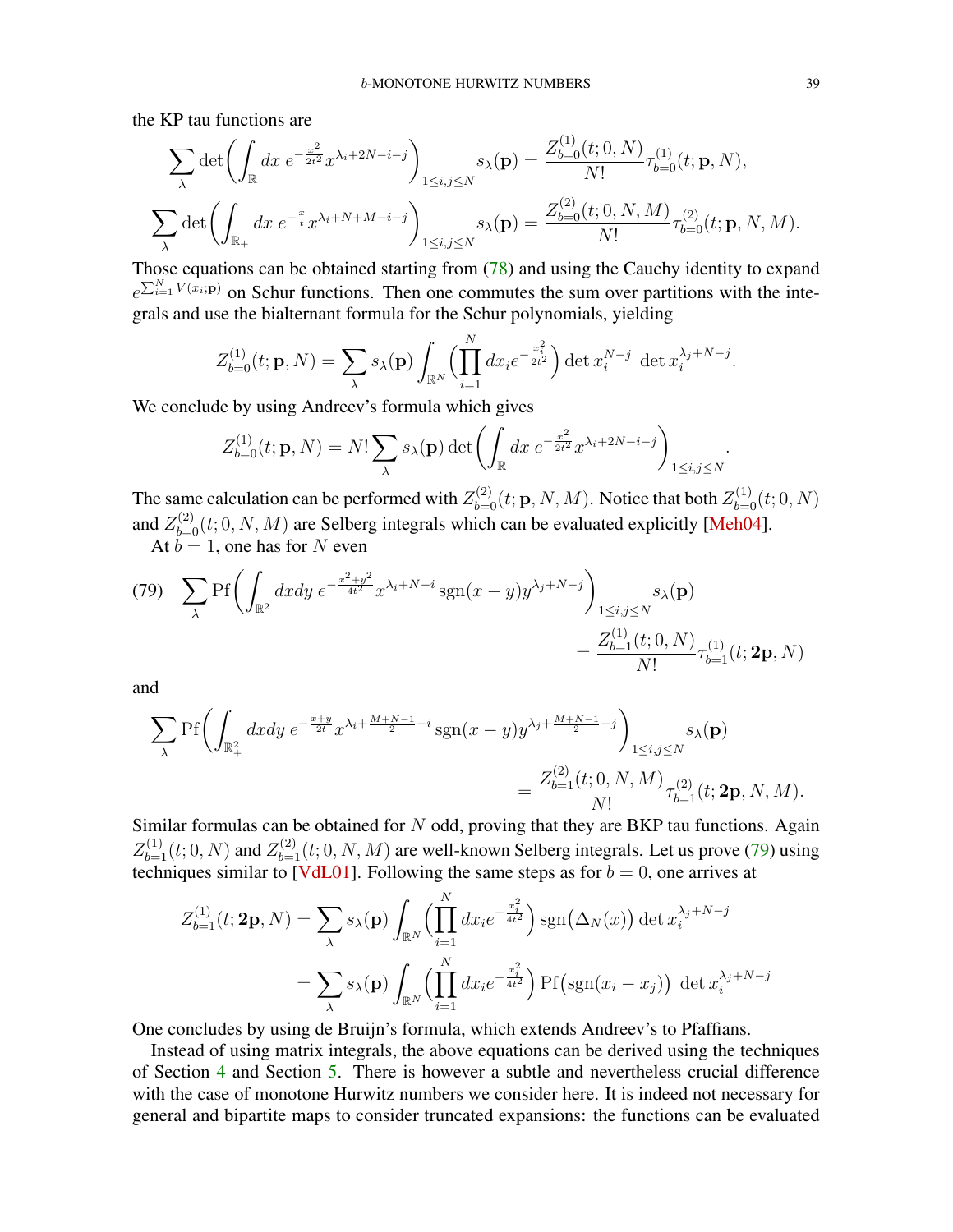<span id="page-39-19"></span>at any integer value of N, and the relation with matrix models is in a sense much stronger for these models than for the monotone case. In the case  $b = 0$ , the monotone case is known to be more complicated, and such subtleties have generated quite a lot of interest [\[Nov20\]](#page-41-1). Finally note that, although it is not necessary to consider  $N$  as a formal variable in those two models, it is still possible to do it, and the BKP hierarchy holds over  $\mathbb{Q}(N)$  in the exact sense we made precise in this paper – note that  $\beta_N^{(1)} = Z_{b=1}^{(1)}(t; 0, N)/N!$  and  $\beta_N^{(2)} = Z_{b=1}^{(2)}(t; 0, N, M)/N!$ satisfy  $(55)$ .

#### **REFERENCES**

- <span id="page-39-2"></span>[Ale18] A. Alexandrov, *Cut-and-join description of generalized Brezin-Gross-Witten model*, Adv. Theor. Math. Phys. 22 (2018), no. 6, 1347–1399. MR 3952352 [1](#page-0-0)
- <span id="page-39-8"></span>[AvM01] M. Adler and P. van Moerbeke, *Hermitian, symmetric and symplectic random ensembles: PDEs for the distribution of the spectrum*, Ann. of Math. (2) 153 (2001), no. 1, 149–189. MR 1826412 [3,](#page-2-1) [37,](#page-36-2) [38](#page-37-2)
- <span id="page-39-18"></span>[AZ13] A. Alexandrov and A. Zabrodin, *Free fermions and tau-functions*, Journal of Geometry and Physics 67 (2013), 37–80. [24,](#page-23-0) [26](#page-25-2)
- <span id="page-39-6"></span>[BE09] M. Bergère and B. Eynard, *Some properties of angular integrals*, J. Phys. A 42 (2009), no. 26, 265201, 32. MR 2515499 [2,](#page-1-3) [4,](#page-3-4) [35](#page-34-1)
- <span id="page-39-5"></span>[BEMPF12] M. Bergère, B. Eynard, O. Marchal, and A. Prats-Ferrer, *Loop equations and topological recursion for the arbitrary-*β *two-matrix model*, J. High Energy Phys. (2012), no. 3, 098, front matter+77. MR 2980172 [2](#page-1-3)
- <span id="page-39-7"></span>[Ben21] H. Ben Dali, *Generating series of non-oriented constellations and marginal sums in the Matching-Jack conjecture*, Preprint arXiv:2106.15414, 2021. [3](#page-2-1)
- <span id="page-39-12"></span>[BG80] E. Brézin and D. J. Gross, *The external field problem in the large* N *limit of QCD*, Phys. Lett. B 97 (1980), no. 1, 120–124. MR 593129 [4](#page-3-4)
- <span id="page-39-15"></span>[BH03] E. Brézin and S. Hikami, *An extension of the HarishChandra-Itzykson-Zuber integral*, Comm. Math. Phys. 235 (2003), no. 1, 125–137. MR 1969722 [10](#page-9-2)
- <span id="page-39-4"></span>[CD20] G. Chapuy and M. Doł˛ega, *Non-orientable covers,* b*-Hurwitz numbers, and positivity for multiparametric Jack expansions*, Preprint arXiv:2004.07824, 2020. [2,](#page-1-3) [3,](#page-2-1) [5,](#page-4-2) [6,](#page-5-8) [8,](#page-7-3) [10,](#page-9-2) [12,](#page-11-2) [13,](#page-12-2) [14,](#page-13-1) [37,](#page-36-2) [38](#page-37-2)
- <span id="page-39-13"></span>[DBKPS19] P. Dunin-Barkowski, R. Kramer, A. Popolitov, and S. Shadrin, *Cut-and-join equation for monotone Hurwitz numbers revisited*, J. Geom. Phys. 137 (2019), 1–6. MR 3892091 [6](#page-5-8)
- <span id="page-39-3"></span>[DDM17] Norman Do, Alastair Dyer, and Daniel V. Mathews, *Topological recursion and a quantum curve for monotone Hurwitz numbers*, J. Geom. Phys. 120 (2017), 19–36. [1](#page-0-0)
- <span id="page-39-14"></span>[DF16] M. Doł˛ega and V. Féray, *Gaussian fluctuations of Young diagrams and structure constants of Jack characters*, Duke Math. J. 165 (2016), no. 7, 1193–1282. MR 3498866 [9](#page-8-3)
- <span id="page-39-10"></span>[DJKM82] E. Date, M. Jimbo, M. Kashiwara, and T. Miwa, *Transformation groups for soliton equations. IV. A new hierarchy of soliton equations of KP-type*, Phys. D 4 (1981/82), no. 3, 343–365. MR 657739 [3](#page-2-1)
- <span id="page-39-0"></span>[ELSV01] T. Ekedahl, S. Lando, M. Shapiro, and A. Vainshtein, *Hurwitz numbers and intersections on moduli spaces of curves*, Invent. Math. 146 (2001), no. 2, 297–327. MR 1864018 [1](#page-0-0)
- <span id="page-39-17"></span>[ESK79] N. El Samra and R. C. King, *Dimensions of irreducible representations of the classical Lie groups*, J. Phys. A 12 (1979), no. 12, 2317–2328. MR 552445 [15,](#page-14-4) [21](#page-20-4)
- <span id="page-39-1"></span>[Eyn16] Bertrand Eynard, *Counting surfaces*, Progress in Mathematical Physics, vol. 70, Birkhäuser/Springer, [Cham], 2016, CRM Aisenstadt chair lectures. MR 3468847 [1](#page-0-0)
- <span id="page-39-9"></span>[Fér12] V. Féray, *On complete functions in Jucys-Murphy elements*, Ann. Comb. 16 (2012), no. 4, 677– 707. MR 3000438 [3,](#page-2-1) [4,](#page-3-4) [9](#page-8-3)
- <span id="page-39-16"></span>[FH91] W. Fulton and J. Harris, *Representation theory*, Graduate Texts in Mathematics, vol. 129, Springer-Verlag, New York, 1991, A first course, Readings in Mathematics. MR 1153249 [15](#page-14-4)
- <span id="page-39-11"></span>[GGPN13] I. P. Goulden, M. Guay-Paquet, and J. Novak, *Monotone Hurwitz numbers in genus zero*, Canad. J. Math. 65 (2013), no. 5, 1020–1042. MR 3095005 [4,](#page-3-4) [6,](#page-5-8) [10,](#page-9-2) [13](#page-12-2)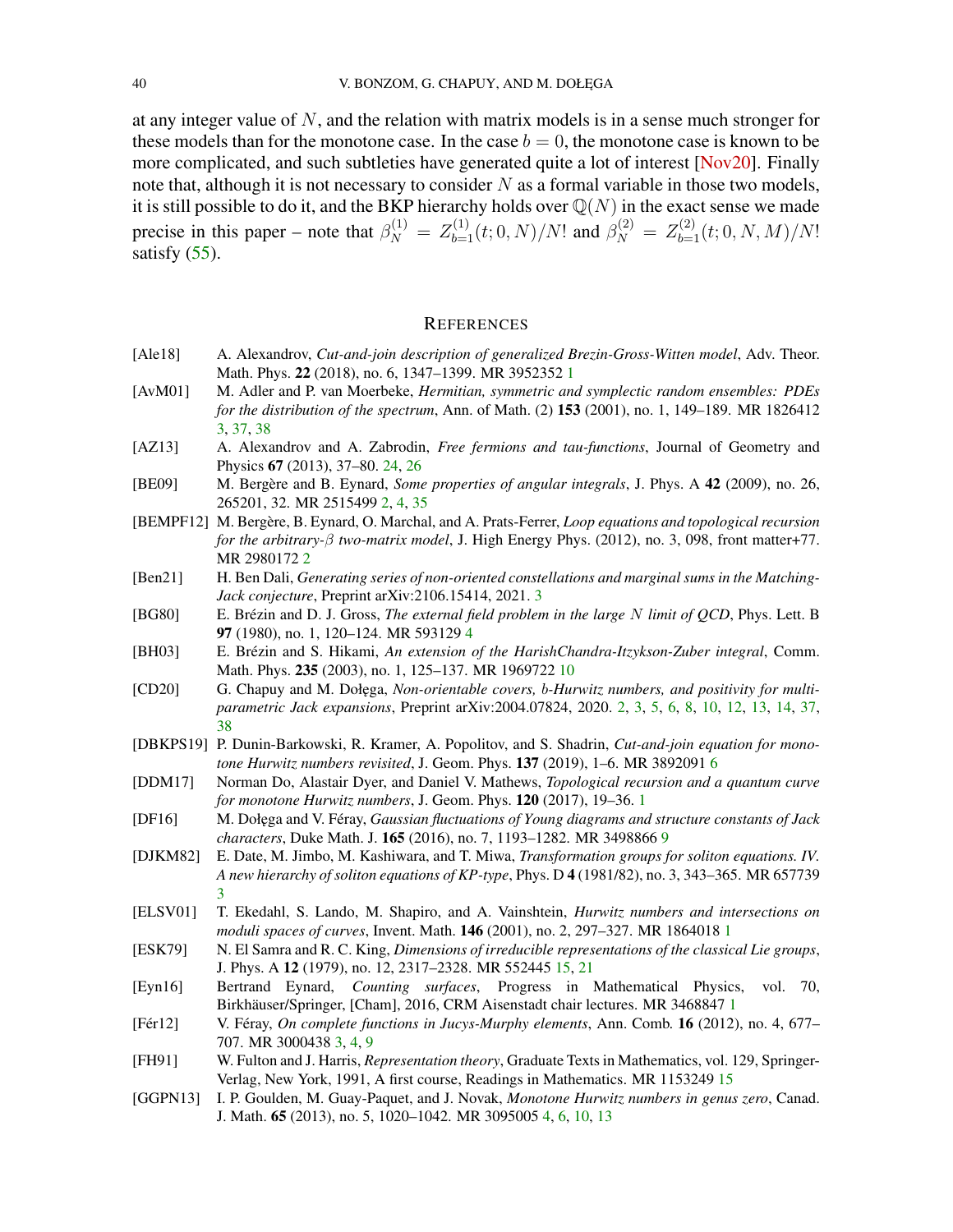- <span id="page-40-24"></span><span id="page-40-23"></span><span id="page-40-22"></span><span id="page-40-21"></span><span id="page-40-20"></span><span id="page-40-19"></span><span id="page-40-18"></span><span id="page-40-17"></span><span id="page-40-16"></span><span id="page-40-15"></span><span id="page-40-14"></span><span id="page-40-13"></span><span id="page-40-12"></span><span id="page-40-11"></span><span id="page-40-10"></span><span id="page-40-9"></span><span id="page-40-8"></span><span id="page-40-7"></span><span id="page-40-6"></span><span id="page-40-5"></span><span id="page-40-4"></span><span id="page-40-3"></span><span id="page-40-2"></span><span id="page-40-1"></span><span id="page-40-0"></span>[GGPN14] , *Monotone Hurwitz numbers and the HCIZ integral*, Ann. Math. Blaise Pascal 21 (2014), no. 1, 71–89. MR 3248222 [1](#page-0-0) [GJ96] I. P. Goulden and D. M. Jackson, *Connection coefficients, matchings, maps and combinatorial conjectures for Jack symmetric functions*, Trans. Amer. Math. Soc. 348 (1996), no. 3, 873–892. MR 1325917 (96m:05196) [2](#page-1-3) [GJ97] , *Transitive factorisations into transpositions and holomorphic mappings on the sphere*, Proc. Amer. Math. Soc. 125 (1997), no. 1, 51–60. MR 1396978 [1](#page-0-0) [GJV05] I. P. Goulden, D. M. Jackson, and R. Vakil, *Towards the geometry of double Hurwitz numbers*, Adv. Math. 198 (2005), no. 1, 43–92. MR 2183250 [1](#page-0-0) [GPH17] M. Guay-Paquet and J. Harnad, *Generating functions for weighted Hurwitz numbers*, J. Math. Phys. 58 (2017), no. 8, 083503, 28. MR 3683833 [1,](#page-0-0) [3](#page-2-1) [GV03] T. Graber and R. Vakil, *Hodge integrals and Hurwitz numbers via virtual localization*, Compositio Math. 135 (2003), no. 1, 25–36. MR 1955162 [1](#page-0-0) [GW80] D. J. Gross and E. Witten, *Possible third-order phase transition in the large-*n *lattice gauge theory*, Phys. Rev. D 21 (1980), 446–453. [4](#page-3-4) [HB06] S. Hikami and E. Brézin, *WKB-expansion of the HarishChandra-Itzykson-Zuber integral for arbitrary* β, Progr. Theoret. Phys. 116 (2006), no. 3, 441–502. MR 2283633 [10](#page-9-2) [HO15] J. Harnad and A. Yu. Orlov, *Hypergeometric* τ *-functions, Hurwitz numbers and enumeration of paths*, Comm. Math. Phys. 338 (2015), no. 1, 267–284. MR 3345377 [1](#page-0-0) [IW95] M. Ishikawa and M. Wakayama, *Minor summation formula of Pfaffians*, Linear and Multilinear Algebra 39 (1995), no. 3, 285–305. MR 1365449 [22](#page-21-4) [Kad97] K. W. J. Kadell, *The Selberg-Jack symmetric functions*, Adv. Math. 130 (1997), no. 1, 33–102. MR MR1467311 (98k:05141) [38](#page-37-2) [Kan93] Jyoichi Kaneko, *Selberg integrals and hypergeometric functions associated with Jack polynomials*, SIAM journal on mathematical analysis 24 (1993), no. 4, 1086–1110. [9,](#page-8-3) [38](#page-37-2) [KL07] M. E. Kazarian and S. K. Lando, *An algebro-geometric proof of Witten's conjecture*, J. Amer. Math. Soc. 20 (2007), no. 4, 1079–1089. MR 2328716 [1](#page-0-0) [KRR13] V. G. Kac, A. K. Raina, and N. Rozhkovskaya, vol. 29, World scientific, 2013. [24](#page-23-0) [KvdL98] V. Kac and J. van de Leur, *The geometry of spinors and the multicomponent bkp and dkp hierarchies*, CRM Proceedings and Lecture Notes, vol. 14, 1998, pp. 159–202. [3,](#page-2-1) [29,](#page-28-3) [30,](#page-29-4) [31](#page-30-3) [La 09] M. A. La Croix, *The combinatorics of the Jack parameter and the genus series for topological maps*, Ph.D. thesis, University of Waterloo, 2009. [2](#page-1-3) [LZ04] S. K. Lando and A. K. Zvonkin, *Graphs on surfaces and their applications*, Encyclopaedia of Mathematical Sciences, vol. 141, Springer-Verlag, Berlin, 2004, With an appendix by Don B. Zagier. MR 2036721 (2005b:14068) [1](#page-0-0) [Mac95] I. G. Macdonald, *Symmetric functions and Hall polynomials*, second ed., Oxford Mathematical Monographs, The Clarendon Press Oxford University Press, New York, 1995, With contributions by A. Zelevinsky, Oxford Science Publications. MR 1354144 [4,](#page-3-4) [14,](#page-13-1) [20,](#page-19-2) [21,](#page-20-4) [34](#page-33-3) [Mat10] S. Matsumoto, *Jucys–Murphy elements, orthogonal matrix integrals, and Jack measures*, The Ramanujan Journal 26 (2010), no. 1, 69–107. [10](#page-9-2) [Meh04] M. Mehta, *Random matrices*, Pure and Applied Mathematics, Academic Press, 2004. [2,](#page-1-3) [39](#page-38-1) [MMS96] A. Mironov, A. Morozov, and G. W. Semenoff, *Unitary matrix integrals in the framework of the generalized Kontsevich model*, Internat. J. Modern Phys. A 11 (1996), no. 28, 5031–5080. MR 1411777 [1,](#page-0-0) [32,](#page-31-2) [34](#page-33-3) [MMS11] A. Mironov, A. Morozov, and Sh. Shakirov, *Brezin-Gross-Witten model as 'pure gauge' limit of Selberg integrals*, JHEP 03 (2011), 102. [2,](#page-1-3) [3,](#page-2-1) [9,](#page-8-3) [38](#page-37-2) [Mos89] P. Moszkowski, *A solution to a problem of Dénes: a bijection between trees and factorizations of cyclic permutations*, European J. Combin. 10 (1989), no. 1, 13–16. MR 977175 [10](#page-9-2) [Nim90] J. J. C. Nimmo, *Hall-Littlewood symmetric functions and the BKP equation*, J. Phys. A 23 (1990), no. 5, 751–760. MR 1048754 [3](#page-2-1) [Nov10] J. Novak, *Jucys-Murphy elements and the unitary Weingarten function*, Noncommutative har
	- monic analysis with applications to probability II, Banach Center Publ., vol. 89, Polish Acad. Sci. Inst. Math., Warsaw, 2010, pp. 231–235. MR 2730867 [10](#page-9-2)